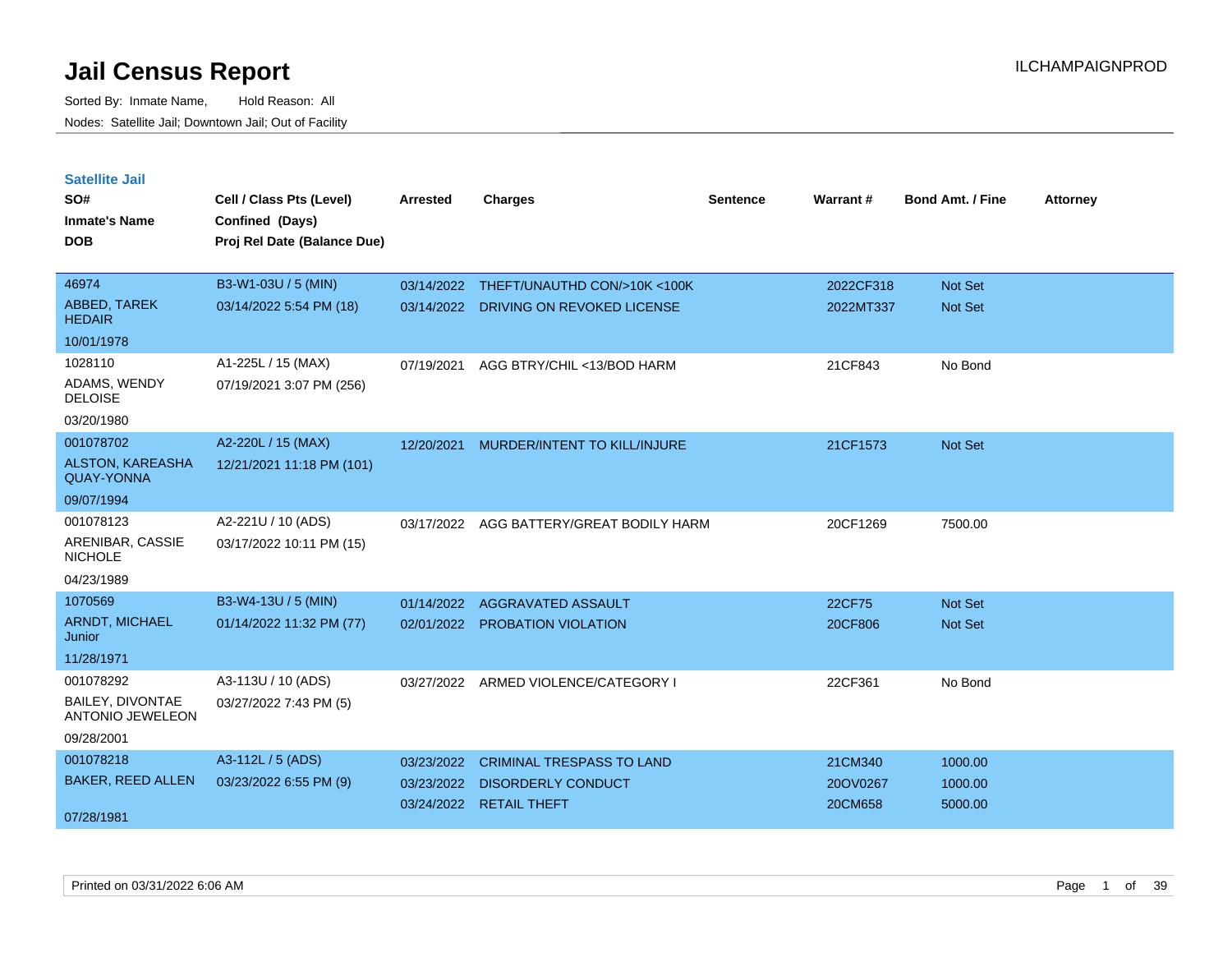| SO#<br><b>Inmate's Name</b><br><b>DOB</b>                                                                                                                                          | Cell / Class Pts (Level)<br>Confined (Days)<br>Proj Rel Date (Balance Due)                                                                        | <b>Arrested</b>                                                                                | <b>Charges</b>                                                                                                                                                                                                                                                                                                                                                                        | <b>Sentence</b>       | <b>Warrant#</b>                                                                                                         | <b>Bond Amt. / Fine</b>                                                                                        | <b>Attorney</b> |
|------------------------------------------------------------------------------------------------------------------------------------------------------------------------------------|---------------------------------------------------------------------------------------------------------------------------------------------------|------------------------------------------------------------------------------------------------|---------------------------------------------------------------------------------------------------------------------------------------------------------------------------------------------------------------------------------------------------------------------------------------------------------------------------------------------------------------------------------------|-----------------------|-------------------------------------------------------------------------------------------------------------------------|----------------------------------------------------------------------------------------------------------------|-----------------|
| 001078565<br><b>BARBER, MARK</b><br><b>ANTHONY, Junior</b>                                                                                                                         | B1-104U / 15 (MAX)<br>11/05/2021 7:40 AM (147)                                                                                                    | 11/05/2021<br>11/05/2021<br>11/05/2021                                                         | POSSESSION OF STOLEN FIREARM<br>RECEIVE/POSS/SELL STOLEN VEH<br><b>BURGLARY</b>                                                                                                                                                                                                                                                                                                       |                       | 21CF1366<br>2021CF1309<br>21CF1369                                                                                      | Not Set<br>25000.00<br>Not Set                                                                                 |                 |
| 09/24/2003                                                                                                                                                                         |                                                                                                                                                   |                                                                                                |                                                                                                                                                                                                                                                                                                                                                                                       |                       |                                                                                                                         |                                                                                                                |                 |
| 65868<br>BARBER, MARK<br>ANTHONY, Senior<br>08/15/1983                                                                                                                             | B4-121U / 15 (MAX)<br>03/11/2022 10:13 AM (21)                                                                                                    |                                                                                                | 03/11/2022 METH DELIVERY/15<100 GRAMS                                                                                                                                                                                                                                                                                                                                                 | 8y (DOC)              | 20CF1249                                                                                                                | No Bond                                                                                                        |                 |
|                                                                                                                                                                                    |                                                                                                                                                   |                                                                                                |                                                                                                                                                                                                                                                                                                                                                                                       |                       |                                                                                                                         |                                                                                                                |                 |
| 518851<br>BARKER, ALEXANDER<br><b>MASSIE</b><br>09/24/1986<br>969121<br><b>BECKLEY, ANTHONY</b><br><b>PATRICK</b><br>06/30/1989<br>001078969<br>BEVERLY, SAYVION<br><b>LAMONTE</b> | B1-201U / 10 (MED)<br>01/11/2022 2:37 PM (80)<br>A4-206L / 15 (MAX)<br>11/25/2021 7:16 PM (127)<br>B1-105U / 10 (MED)<br>03/22/2022 10:20 PM (10) | 01/11/2022<br>01/11/2022<br>01/11/2022<br>01/11/2022<br>01/11/2022<br>11/25/2021<br>11/25/2021 | DRIVING ON REVOKED LICENSE<br>OBSTRUCTING IDENTIFICATION<br>01/11/2022 FELON POSS/USE WEAPON/FIREARM<br>01/11/2022 POSS AMT CON SUB EXCEPT(A)/(D)<br><b>BAD CHK/OBTAIN CON PROP/&gt;150</b><br><b>BAD CHK/OBTAIN CON PROP/&gt;150</b><br>METH DELIVERY/15<100 GRAMS<br><b>CRIM TRESPASS TO RESIDENCE</b><br>HOME INVASION/GREAT BOD HARM<br>03/22/2022 AGG UNLAWFUL USE WEAPON/PERSON | 20y (DOC)<br>4y (DOC) | 2020TR16539<br>2020CM222<br>20CF361<br>2020CF863<br>20CF192<br>19CF1686<br>20CF1383<br>21CF1444<br>2021CF840<br>22CF345 | 1500.00<br>1500.00<br>15000.00<br>15000.00<br>15000.00<br>15000.00<br>No Bond<br>Not Set<br>No Bond<br>Not Set |                 |
| 11/20/2002                                                                                                                                                                         |                                                                                                                                                   |                                                                                                |                                                                                                                                                                                                                                                                                                                                                                                       |                       |                                                                                                                         |                                                                                                                |                 |
| 993169<br>BRAATEN, KAYLAN<br>AMBER<br>10/29/1990                                                                                                                                   | A1-125U / 10 (MED)<br>03/04/2022 9:40 AM (28)                                                                                                     |                                                                                                | 03/04/2022 RESIDENTIAL BURGLARY                                                                                                                                                                                                                                                                                                                                                       | 6y (DOC)              | 21CF1059                                                                                                                | No Bond                                                                                                        |                 |
| 923208<br><b>BREADY, ANDREW</b><br><b>NICHOLAS</b><br>06/08/1988                                                                                                                   | B3-W3-12L / 10 (MED)<br>01/22/2022 7:43 PM (69)                                                                                                   |                                                                                                | 01/22/2022 CRIM TRES TO RES/PERS PRESENT                                                                                                                                                                                                                                                                                                                                              |                       | 22CF92                                                                                                                  | Not Set                                                                                                        |                 |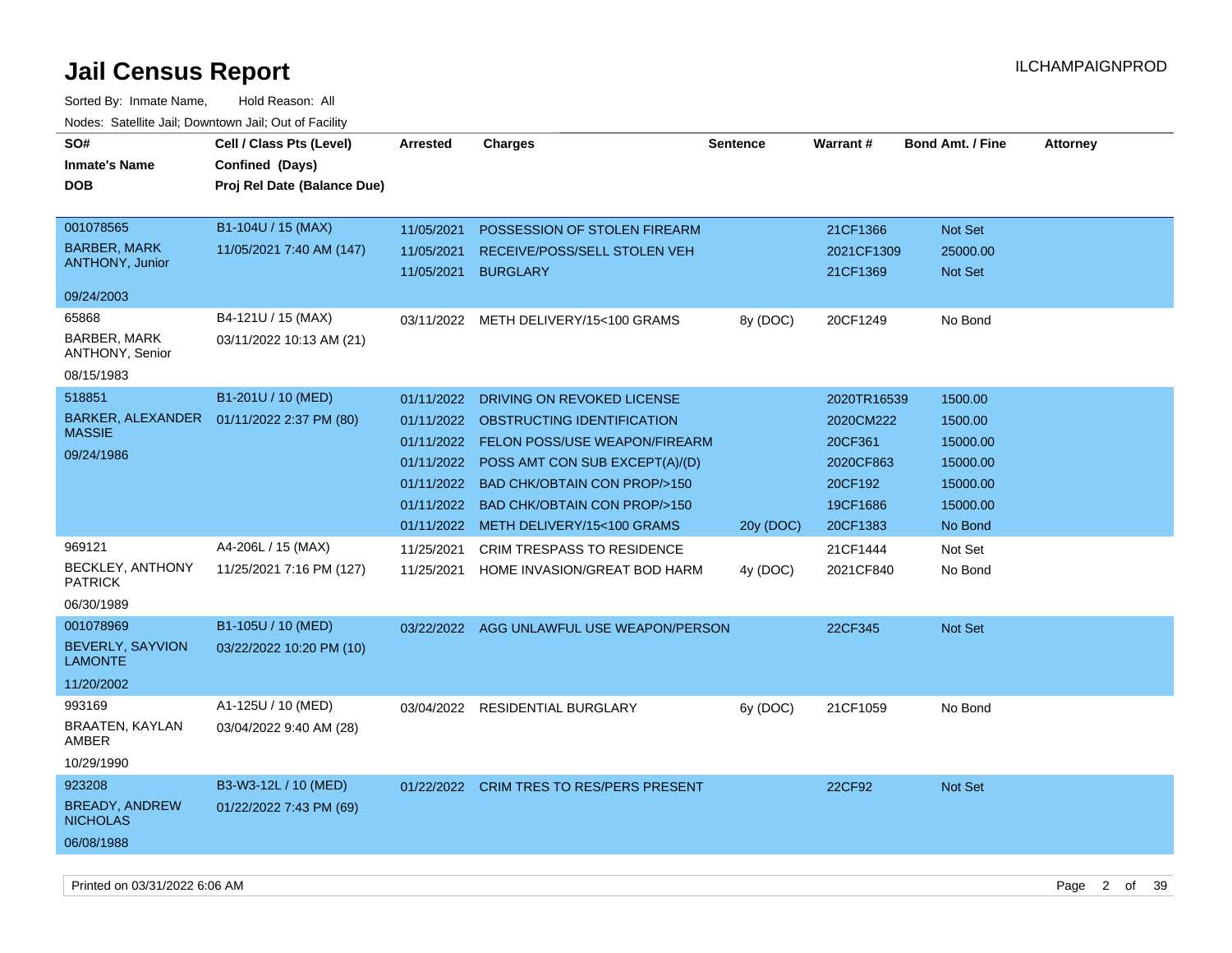Sorted By: Inmate Name, Hold Reason: All Nodes: Satellite Jail; Downtown Jail; Out of Facility

| SO#                                          | Cell / Class Pts (Level)    | <b>Arrested</b>   | <b>Charges</b>                            | <b>Sentence</b> | Warrant#   | <b>Bond Amt. / Fine</b> | <b>Attorney</b> |
|----------------------------------------------|-----------------------------|-------------------|-------------------------------------------|-----------------|------------|-------------------------|-----------------|
| Inmate's Name                                | Confined (Days)             |                   |                                           |                 |            |                         |                 |
| <b>DOB</b>                                   | Proj Rel Date (Balance Due) |                   |                                           |                 |            |                         |                 |
|                                              |                             |                   |                                           |                 |            |                         |                 |
| 514014                                       | BOOKF-2                     | 03/30/2022        | POSS AMT CON SUB EXCEPT(A)/(D)            |                 | 2015CF1347 | 10000.00                |                 |
| <b>BRITT, FATIMA</b><br><b>YOLANDA</b>       | 03/30/2022 9:27 PM (2)      |                   | 03/30/2022 AGG DUI/NO VALID DL            |                 | 2018CF433  | 10000.00                |                 |
| 11/27/1975                                   |                             |                   |                                           |                 |            |                         |                 |
| 61675                                        | B1-202L / 10 (MED)          |                   | 02/10/2022 AGG DISCHARGE FIREARM/OCC BLDG |                 | 20CF374    | 100000.00               |                 |
| <b>BROWN, ANTONIO</b><br><b>BURNETT</b>      | 02/10/2022 3:28 PM (50)     |                   |                                           |                 |            |                         |                 |
| 03/04/1983                                   |                             |                   |                                           |                 |            |                         |                 |
| 51247                                        | B1-202U / 10 (MED)          | 04/15/2021        | FELON POSS/USE WEAPON/FIREARM             |                 | 21CF411    | <b>Not Set</b>          |                 |
| <b>BROWN, DANTE</b><br><b>MAURICE</b>        | 04/15/2021 6:24 PM (351)    |                   |                                           |                 |            |                         |                 |
| 04/19/1979                                   |                             |                   |                                           |                 |            |                         |                 |
| 1028357                                      | A4-107L / 15 (MAX)          | 03/23/2022        | DOMESTIC BATTERY/OTHER PRIOR              |                 | 22CF348    | Not Set                 |                 |
| <b>BROWN, MARCUS</b><br><b>RICKELL</b>       | 03/23/2022 7:13 PM (9)      |                   | 03/23/2022 FELON POSS/USE WEAPON/FIREARM  |                 | 22CF349    | No Bond                 |                 |
| 01/06/1995                                   |                             |                   |                                           |                 |            |                         |                 |
| 990921                                       | B4-121L / 15 (MAX)          | 01/20/2022        | MFG/DEL 1<15 GR COCAINE/ANLG              |                 | 19CF369    | 25000.00                |                 |
| <b>BROWN, QUINTIN</b><br><b>MARSHAUN</b>     | 01/20/2022 7:19 PM (71)     |                   | 01/20/2022 ARMED HABITUAL CRIMINAL        |                 | 21CF935    | 750000.00               |                 |
| 09/26/1991                                   |                             |                   |                                           |                 |            |                         |                 |
| 29957                                        | B4-222L / 15 (MAX)          | 11/13/2021        | FELON POSS/USE WEAPON/FIREARM             |                 | 21CF1390   | Not Set                 |                 |
| <b>BROWN, RODNEY</b><br>LOUIS                | 11/13/2021 8:57 PM (139)    | 11/13/2021        | AGG CRIM SX AB/>5 YR OLDER VIC            |                 | 2019CF0718 | 250000.00               |                 |
| 01/07/1968                                   |                             |                   |                                           |                 |            |                         |                 |
| 981645                                       | B4-122L / 15 (MAX)          | 01/27/2022 MURDER |                                           |                 | 22CF114    | 1000000.00              |                 |
| <b>BRUMFIELD,</b><br><b>JONATHAN EZEKEIL</b> | 01/27/2022 8:15 PM (64)     |                   |                                           |                 |            |                         |                 |
| 08/03/1989                                   |                             |                   |                                           |                 |            |                         |                 |
| 001078739                                    | A2-122L / 5 (ADS)           |                   | 01/05/2022 CRIMINAL TRESPASS BUILDING     |                 | 2020CM392  | 1000.00                 |                 |
| BRYANT, JUDITH ANN                           | 01/05/2022 6:36 PM (86)     |                   |                                           |                 |            |                         |                 |

10/22/1957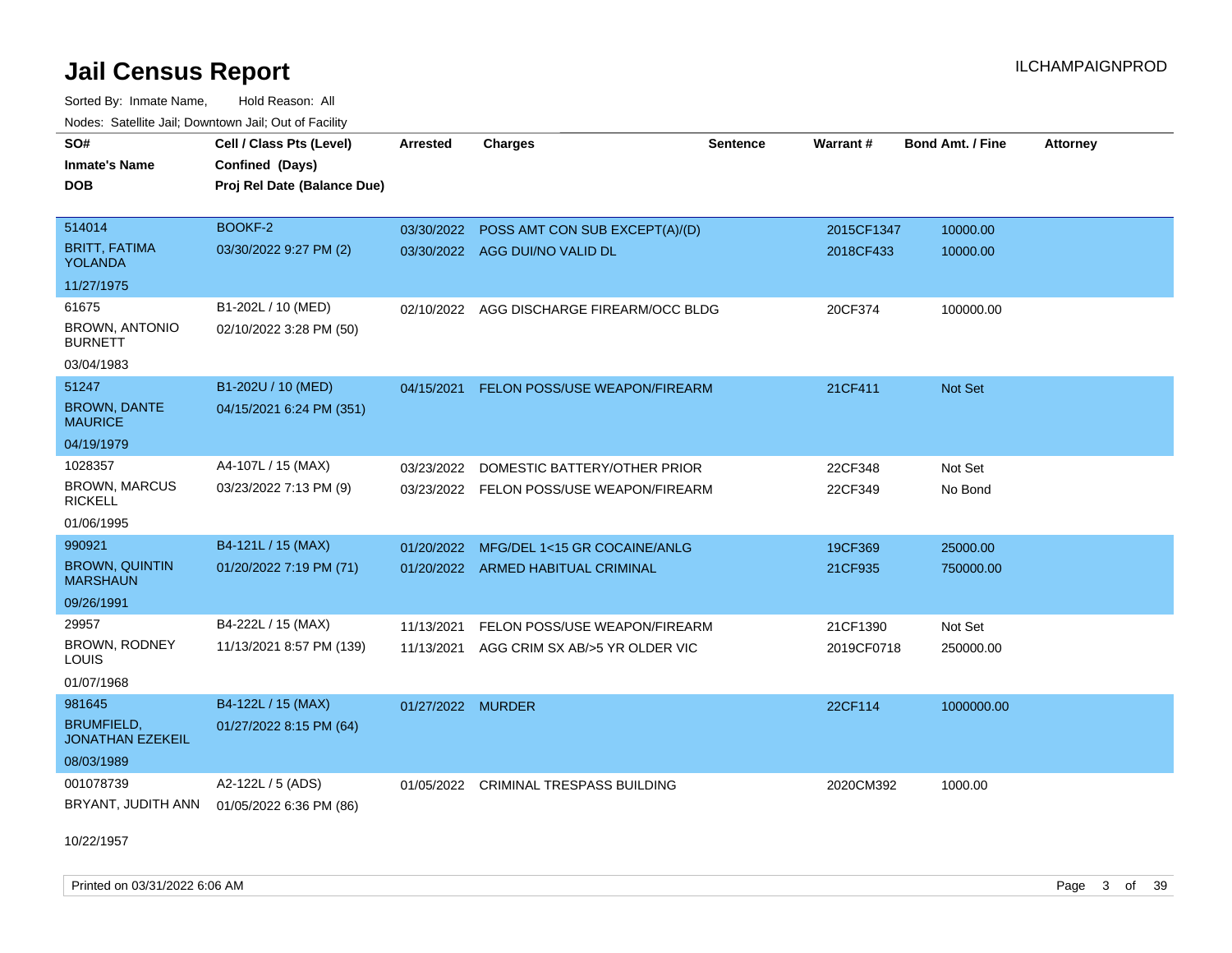| roaco. Catolino cali, Downtown cali, Out of Facility |                             |                 |                                               |                 |            |                         |                 |
|------------------------------------------------------|-----------------------------|-----------------|-----------------------------------------------|-----------------|------------|-------------------------|-----------------|
| SO#                                                  | Cell / Class Pts (Level)    | <b>Arrested</b> | <b>Charges</b>                                | <b>Sentence</b> | Warrant#   | <b>Bond Amt. / Fine</b> | <b>Attorney</b> |
| Inmate's Name                                        | Confined (Days)             |                 |                                               |                 |            |                         |                 |
| DOB                                                  | Proj Rel Date (Balance Due) |                 |                                               |                 |            |                         |                 |
|                                                      |                             |                 |                                               |                 |            |                         |                 |
| 49431                                                | B1-201L / 10 (MED)          | 03/11/2022      | AGG BTRY/PREGNANT/HANDICAPPED                 |                 | 2018CF1744 | 10000.00                |                 |
| <b>BUFFORD, LANCE</b>                                | 03/11/2022 5:01 PM (21)     | 03/11/2022      | VIO BAIL BOND/CLASS X OFFENSE                 | 3y (DOC)        | 2018CF350  | No Bond                 |                 |
| <b>CORNELL</b>                                       |                             |                 | 03/11/2022 CIVIL FTA WARRANT                  |                 | 2005F180   | 15000.00                |                 |
| 12/18/1979                                           |                             |                 |                                               |                 |            |                         |                 |
| 1047579                                              | A1-124L / 10 (MED)          |                 | 02/24/2022 ARMED ROBBERY/NO FIREARM           |                 | 22CF232    | Not Set                 |                 |
| BUTLER, TAMYRA<br><b>COSHAWN</b>                     | 02/24/2022 5:40 AM (36)     |                 |                                               |                 |            |                         |                 |
| 07/06/1988                                           |                             |                 |                                               |                 |            |                         |                 |
| 39474                                                | B1-101U / 10 (ADS)          | 07/06/2021      | MFG/DEL 15<100 GR HEROIN/ANLG                 |                 | 21CF792    | <b>Not Set</b>          |                 |
| <b>CAMPBELL, AARON</b><br><b>JACOB</b>               | 07/06/2021 11:56 PM (269)   |                 |                                               |                 |            |                         |                 |
| 07/18/1974                                           |                             |                 |                                               |                 |            |                         |                 |
| 001078953                                            | A4-203L / 10 (MED)          |                 | 03/15/2022 POSSESSION OF STOLEN FIREARM       |                 | 2022CF319  | Not Set                 |                 |
| CAMPBELL,<br>MOHAMMED BURNELL                        | 03/15/2022 10:50 PM (17)    |                 |                                               |                 |            |                         |                 |
| 09/25/1991                                           |                             |                 |                                               |                 |            |                         |                 |
| 1060436                                              | B1-106U / 10 (MED)          | 01/06/2022      | AGGRAVATED UNLAWFUL RESTRAINT                 |                 | 22CF29     | <b>Not Set</b>          |                 |
| <b>CARTER, DERESHEO</b><br><b>DEWAYNE</b>            | 01/06/2022 8:43 PM (85)     |                 | 01/06/2022 FELON ESCAPE/PEACE OFFICER         |                 | 22CF28     | <b>Not Set</b>          |                 |
| 09/10/1991                                           |                             |                 |                                               |                 |            |                         |                 |
| 001077353                                            | B1-106L / 15 (MAX)          | 02/12/2022      | FELON POSS/USE WEAPON/FIREARM                 |                 | 22CF173    | No Bond                 |                 |
| CARTER, JAMES<br>IVORY                               | 02/13/2022 1:19 AM (47)     |                 | 02/12/2022 ALCOHOL SALES - MINOR 19-20        |                 | 2020OV127  | 1000.00                 |                 |
| 08/12/2000                                           |                             |                 |                                               |                 |            |                         |                 |
| 957936                                               | A4-201L / 15 (MAX)          |                 | 03/10/2022 DELIVERY OF OR POSSESSION OF W/INT |                 | 22CF295    | Not Set                 |                 |
| CAVETTE, JUSTIN<br><b>EUGENE</b>                     | 03/10/2022 12:10 PM (22)    |                 |                                               |                 |            |                         |                 |
| 08/02/1988                                           |                             |                 |                                               |                 |            |                         |                 |
| 1029088                                              | B1-107L / 10 (MED)          | 12/21/2021      | FELON POSS/USE FIREARM PRIOR                  |                 | 21CF1338   | 250000.00               |                 |
| CHAPPLE, MALIK<br><b>BIANCO</b>                      | 12/22/2021 10:02 AM (100)   |                 |                                               |                 |            |                         |                 |
| 10/25/1994                                           |                             |                 |                                               |                 |            |                         |                 |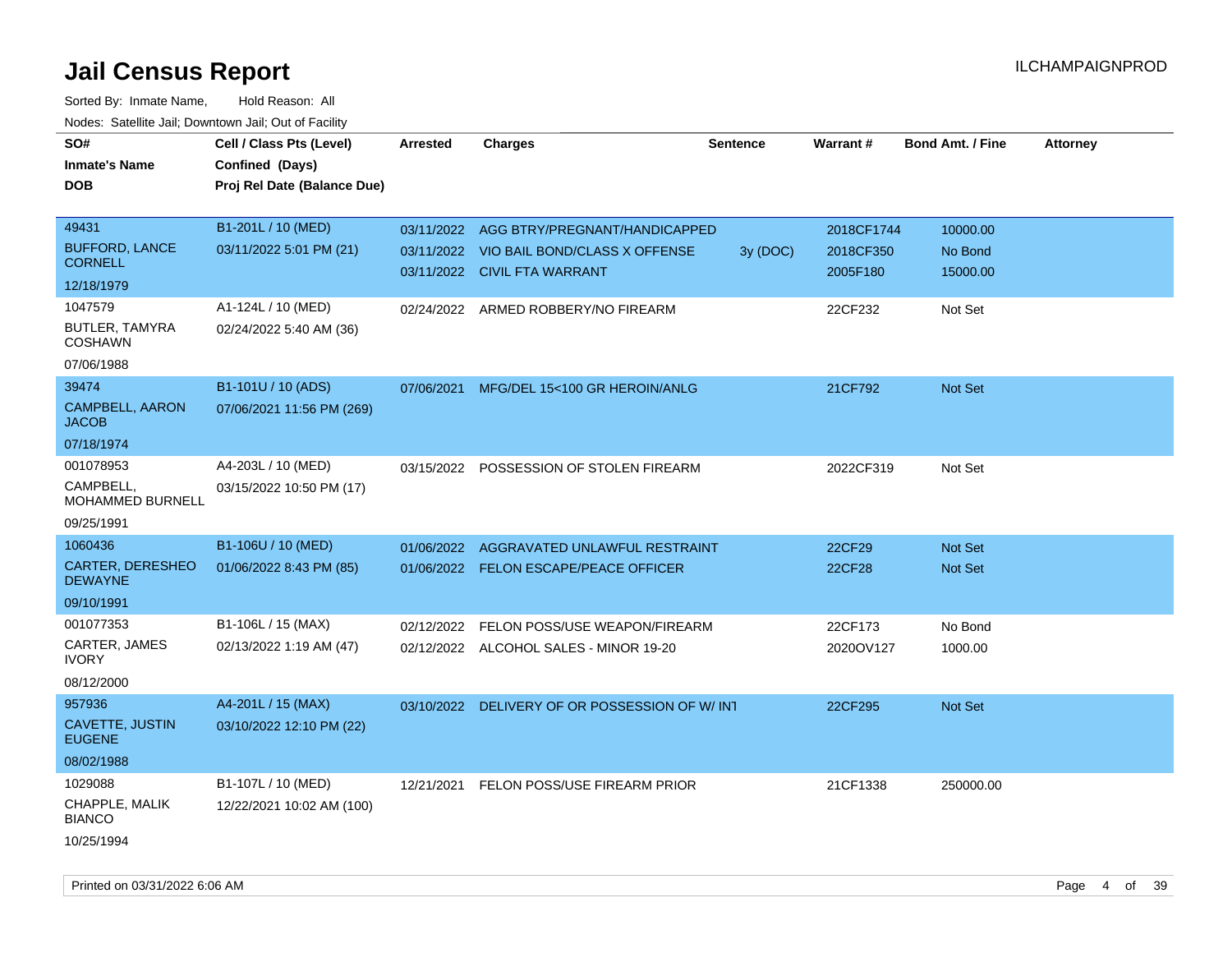Sorted By: Inmate Name, Hold Reason: All Nodes: Satellite Jail; Downtown Jail; Out of Facility

| SO#                                    | Cell / Class Pts (Level)                     | <b>Arrested</b> | <b>Charges</b>                           | <b>Sentence</b> | Warrant#   | <b>Bond Amt. / Fine</b> | <b>Attorney</b> |
|----------------------------------------|----------------------------------------------|-----------------|------------------------------------------|-----------------|------------|-------------------------|-----------------|
| <b>Inmate's Name</b>                   | Confined (Days)                              |                 |                                          |                 |            |                         |                 |
| <b>DOB</b>                             | Proj Rel Date (Balance Due)                  |                 |                                          |                 |            |                         |                 |
|                                        |                                              |                 |                                          |                 |            |                         |                 |
| 001078812                              | B1-207U / 15 (MAX)                           |                 | 02/01/2022 ARMED ROBBERY/ARMED W/FIREARM |                 | 22CF145    | Not Set                 |                 |
| <b>COBB, SINTRAE</b><br><b>SANCHEZ</b> | 02/01/2022 8:33 PM (59)                      |                 |                                          |                 |            |                         |                 |
| 07/05/2002                             |                                              |                 |                                          |                 |            |                         |                 |
| 001077485                              | A1-227U / 15 (MAX)                           | 12/21/2021      | MURDER/INTENT TO KILL/INJURE             |                 | 2021CF1282 | 1000000.00              |                 |
| COLBERT, ARIEANA<br><b>FELICIA</b>     | 12/21/2021 2:08 PM (101)                     |                 |                                          |                 |            |                         |                 |
| 12/13/2000                             |                                              |                 |                                          |                 |            |                         |                 |
| 34805                                  | B4-227U / 15 (MAX)                           | 10/01/2021      | <b>DOMESTIC BATTERY</b>                  |                 | 21CF1183   | Not Set                 |                 |
|                                        | CONERLY, KIN JOSEPH 10/01/2021 1:53 AM (182) | 10/01/2021      | ARMED HABITUAL CRIMINAL                  |                 | 21CF1184   | Not Set                 |                 |
|                                        |                                              | 10/06/2021      | POSS STOLEN VEHICLE > \$25,000           |                 | 19CF1786   | <b>Not Set</b>          |                 |
| 11/16/1971                             |                                              |                 |                                          |                 |            |                         |                 |
| 1074319                                | B1-104L / 15 (MAX)                           | 10/12/2021      | AGGRAVATED CRUELTY TO ANIMALS            |                 | 21CF1238   | Not Set                 |                 |
| CRAIG, DAVUCCI<br><b>DAVION</b>        | 10/12/2021 11:36 AM (171)                    | 10/14/2021      | MURDER                                   |                 | 21CF1239   | Not Set                 |                 |
| 08/02/2001                             |                                              |                 |                                          |                 |            |                         |                 |
| 49829                                  | B4-222U                                      |                 | 03/20/2022 AGGRAVATED DOMESTIC BATTERY   |                 | 22CF337    | No Bond                 |                 |
| <b>CRANDALL, TERRY</b><br>LEE, Junior  | 03/20/2022 11:02 PM (12)                     |                 |                                          |                 |            |                         |                 |
| 01/12/1974                             |                                              |                 |                                          |                 |            |                         |                 |
| 001077549                              | B2-T3-10L / 10 (SPH)                         | 12/22/2020      | PRED CRIM SEX ASLT/VICTIM <13            |                 | 2020CF1469 | Not Set                 |                 |
| CRISTOBAL-MATEO,<br><b>CRISTOBAL</b>   | 12/22/2020 1:17 PM (465)                     |                 |                                          |                 |            |                         |                 |
| 12/02/1988                             |                                              |                 |                                          |                 |            |                         |                 |
| 988538                                 | B3-W4-15U / 10 (MED)                         |                 | 12/21/2021 AGGRAVATED DOMESTIC BATTERY   |                 | 21CF1564   | Not Set                 |                 |
| DAVIDSON, HARLEY<br><b>KYLE SCOTT</b>  | 12/21/2021 5:45 AM (101)                     |                 |                                          |                 |            |                         |                 |
| 08/05/1990                             | 4/18/2022 (0.00)                             |                 |                                          |                 |            |                         |                 |
| 1023587                                | A4-102L / 15 (MAX)                           | 09/24/2021      | MFG/DEL CANNABIS/2.5-10 GRAMS            |                 | 21CF1155   | Not Set                 |                 |
| DAVIS, MARTIN<br><b>DENNIS</b>         | 09/24/2021 9:38 PM (189)                     | 09/24/2021      | ARMED HABITUAL CRIMINAL                  |                 | 2021-CF681 | 500000.00               |                 |
| 12/02/1994                             |                                              |                 |                                          |                 |            |                         |                 |

Printed on 03/31/2022 6:06 AM Page 5 of 39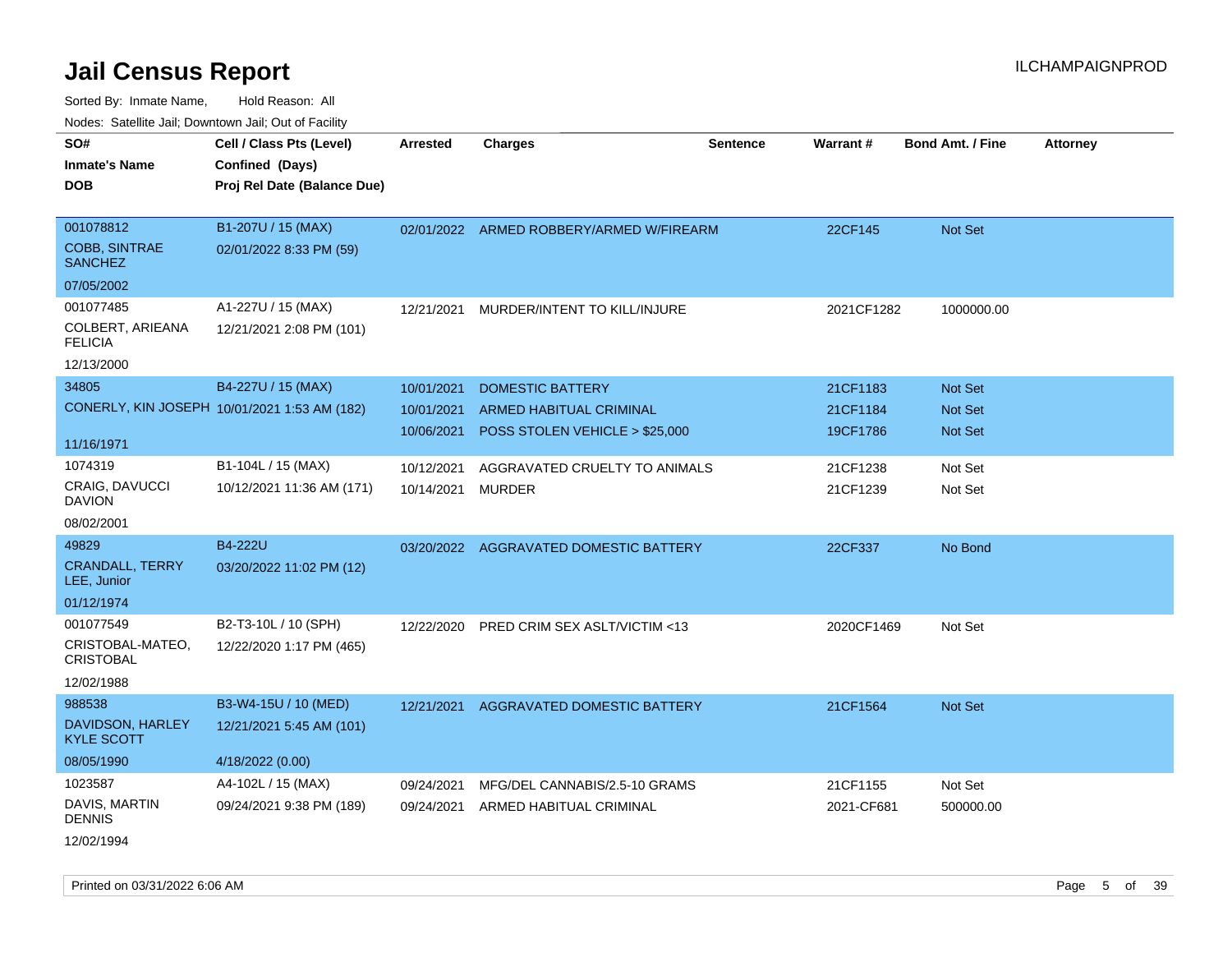| rouco. Calcinic Jan, Downtown Jan, Out of Facility |                             |                      |                                          |                 |           |                         |                 |
|----------------------------------------------------|-----------------------------|----------------------|------------------------------------------|-----------------|-----------|-------------------------|-----------------|
| SO#                                                | Cell / Class Pts (Level)    | <b>Arrested</b>      | <b>Charges</b>                           | <b>Sentence</b> | Warrant#  | <b>Bond Amt. / Fine</b> | <b>Attorney</b> |
| <b>Inmate's Name</b>                               | Confined (Days)             |                      |                                          |                 |           |                         |                 |
| <b>DOB</b>                                         | Proj Rel Date (Balance Due) |                      |                                          |                 |           |                         |                 |
|                                                    |                             |                      |                                          |                 |           |                         |                 |
| 56972                                              | B3-W8-32L / 10 (MED)        | 08/30/2021           | POSS STOLEN VEHICLE > \$25,000           |                 | 21CF1044  | Not Set                 |                 |
| DAY, DANIEL JOSEPH                                 | 08/30/2021 3:07 PM (214)    | 09/04/2021 BURGLARY  |                                          |                 | 21CF1054  | Not Set                 |                 |
|                                                    |                             |                      |                                          |                 |           |                         |                 |
| 10/16/1982                                         |                             |                      |                                          |                 |           |                         |                 |
| 36298                                              | B2-DR / 5 (SPH)             | 03/11/2022 AGG DUI/3 |                                          |                 | 21CF380   | Not Set                 |                 |
| DUCEY, SCOTT<br><b>ROBERT</b>                      | 03/11/2022 12:49 PM (21)    |                      |                                          |                 |           |                         |                 |
| 04/02/1969                                         |                             |                      |                                          |                 |           |                         |                 |
| 39880                                              | A3-211L / 10 (MED)          |                      | 03/30/2022 DOMESTIC BATTERY              |                 | 2021CF991 | No Bond                 |                 |
| DUGE, JACKIE LEE,<br>Junior                        | 03/30/2022 4:25 PM (2)      |                      |                                          |                 |           |                         |                 |
| 02/03/1960                                         |                             |                      |                                          |                 |           |                         |                 |
| 1024895                                            | B1-103L / 10 (MED)          | 12/15/2021           | MFG/DEL 100<400 GR COCA/ANLG             |                 | 21CF1535  | Not Set                 |                 |
| EDWARDS, GEORGE<br>CORTEZ                          | 12/15/2021 12:26 PM (107)   | 12/15/2021           | AGGRAVATED BATTERY                       |                 | 21CF1536  | Not Set                 |                 |
| 06/19/1994                                         |                             |                      |                                          |                 |           |                         |                 |
| 1074720                                            | B2-T4-13U / 15 (SPH)        |                      | 01/19/2022 PRED CRIM SEX ASLT/VICTIM <13 |                 | 21CF1414  | 500000.00               |                 |
| ELVIR-REYES, JORGE<br><b>LEONARDO</b>              | 01/19/2022 1:43 PM (72)     |                      |                                          |                 |           |                         |                 |
| 06/03/1988                                         |                             |                      |                                          |                 |           |                         |                 |
| 43977                                              | B2-T1-02L / 5 (SPH)         | 12/20/2021           | AGG FLEEING POLICE/21 MPH OVER           |                 | 21CF1566  | Not Set                 |                 |
| <b>EMKES, DOUGLAS</b><br>ALAN                      | 12/20/2021 9:59 AM (102)    | 12/20/2021           | PAROLE REVOCATION                        |                 |           | No Bond                 |                 |
| 06/08/1959                                         |                             |                      |                                          |                 |           |                         |                 |
| 987328                                             | A2-123L / 10 (MED)          | 12/11/2021           | AGG ASLT PEACE OFF/FIRE/ER WRK           |                 | 21CF1515  | Not Set                 |                 |
| ERVIN, DEIDRA ANN<br>RUTH                          | 12/11/2021 8:48 PM (111)    |                      |                                          |                 |           |                         |                 |
| 04/15/1991                                         |                             |                      |                                          |                 |           |                         |                 |
| 60186                                              | A4-202L / 10 (ADS)          |                      | 03/12/2022 AGG DOMESTIC BATTERY/STRANGLE |                 | 22CF304   | Not Set                 |                 |
| EVANS, MICHAEL<br><b>WILLIAM</b>                   | 03/12/2022 6:03 PM (20)     |                      |                                          |                 |           |                         |                 |
| 08/08/1981                                         |                             |                      |                                          |                 |           |                         |                 |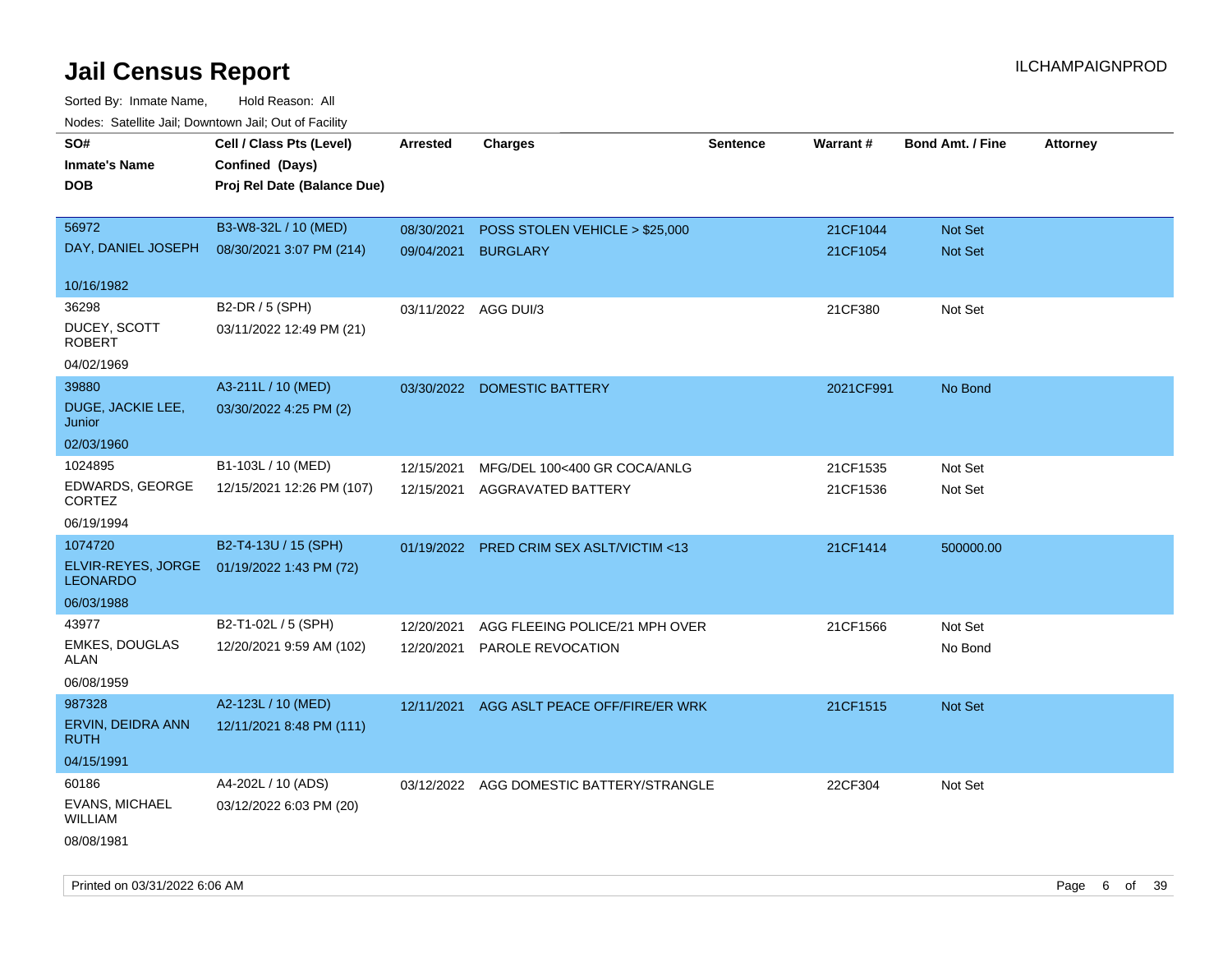| SO#                                 | Cell / Class Pts (Level)                     | <b>Arrested</b>   | <b>Charges</b>                            | <b>Sentence</b> | Warrant#   | <b>Bond Amt. / Fine</b> | <b>Attorney</b> |
|-------------------------------------|----------------------------------------------|-------------------|-------------------------------------------|-----------------|------------|-------------------------|-----------------|
| <b>Inmate's Name</b>                | Confined (Days)                              |                   |                                           |                 |            |                         |                 |
| <b>DOB</b>                          | Proj Rel Date (Balance Due)                  |                   |                                           |                 |            |                         |                 |
|                                     |                                              |                   |                                           |                 |            |                         |                 |
| 1026175                             | B4-127U / 10 (MED)                           |                   | 02/06/2022 FELON FAIL/RETURN FRM FURLOUGH |                 | 21CF1554   | No Bond                 |                 |
| FALCONER, AVERY                     | 02/06/2022 4:49 AM (54)                      |                   | 02/06/2022 CITY OV ARREST                 |                 | 2021-OV-65 | 1000.00                 |                 |
| <b>FOX</b>                          |                                              |                   | 02/07/2022 MFG/DEL 1<15 GR COCAINE/ANLG   | 6y (DOC)        | 2019CF1617 | No Bond                 |                 |
| 04/07/1989                          |                                              |                   |                                           |                 |            |                         |                 |
| 66468                               | A4-106L / 15 (MAX)                           | 03/06/2022 MURDER |                                           |                 | 22CF273    | 1000000.00              |                 |
| FERRELL, BRIAN<br>JAMAL             | 03/06/2022 9:04 PM (26)                      |                   |                                           |                 |            |                         |                 |
| 11/15/1985                          |                                              |                   |                                           |                 |            |                         |                 |
| 962759                              | B2-DR / 15 (SPH)                             | 07/16/2021        | <b>METH DELIVERY&lt;5 GRAMS</b>           |                 | 21CF833    | Not Set                 |                 |
|                                     | FINLEY, KEVIN DANTE 07/16/2021 9:44 PM (259) | 07/29/2021        | AGG CRIM SEX ASSAULT/FELONY               |                 | 21CF891    | No Bond                 |                 |
|                                     |                                              |                   |                                           |                 |            |                         |                 |
| 12/28/1988                          |                                              |                   |                                           |                 |            |                         |                 |
| 001078961                           | B1-207L / 10 (MED)                           |                   | 03/21/2022 AGG BATTERY/DISCHARGE FIREARM  |                 | 22CF39     | 750000.00               |                 |
| FISCHER, KYRE<br><b>ORLANDO</b>     | 03/21/2022 1:21 PM (11)                      |                   |                                           |                 |            |                         |                 |
| 04/14/2002                          |                                              |                   |                                           |                 |            |                         |                 |
| 1039744                             | B4-124U / 15 (MAX)                           | 12/06/2021 MURDER |                                           |                 | 20CF959    | 1000000.00              |                 |
| FONVILLE, TREVOY<br><b>JERMAINE</b> | 12/06/2021 10:52 AM (116)                    |                   |                                           |                 |            |                         |                 |
| 01/13/1996                          |                                              |                   |                                           |                 |            |                         |                 |
| 001078863                           | B4-226U / 15 (MAX)                           |                   | 02/19/2022 POSSESSION OF STOLEN FIREARM   |                 | 22CF203    | Not Set                 |                 |
| FOSTER, JOHN<br>CARELL              | 02/19/2022 6:01 AM (41)                      |                   |                                           |                 |            |                         |                 |
| 03/13/1981                          |                                              |                   |                                           |                 |            |                         |                 |
| 518395                              | B2-T3-12L / 15 (SPH)                         | 07/07/2020        | <b>CRIMINAL SEXUAL ASSAULT</b>            |                 | 2020-CF735 | 250000.00               |                 |
|                                     | FRANDLE, MARK RYAN 07/07/2020 3:42 PM (633)  |                   |                                           |                 |            |                         |                 |
|                                     |                                              |                   |                                           |                 |            |                         |                 |
| 09/10/1985                          |                                              |                   |                                           |                 |            |                         |                 |
| 001077934                           | A1-125L / 10 (MED)                           | 08/22/2021        | <b>DOMESTIC BATTERY</b>                   |                 | 21 CM 172  | 10000.00                |                 |
| FREED, LOGAN<br><b>SUZANNE</b>      | 08/22/2021 11:45 PM (222)                    | 08/22/2021        | AGG DUI/ACCIDENT/DEATH                    |                 | 21CF1024   | Not Set                 |                 |
| 08/18/1996                          |                                              |                   |                                           |                 |            |                         |                 |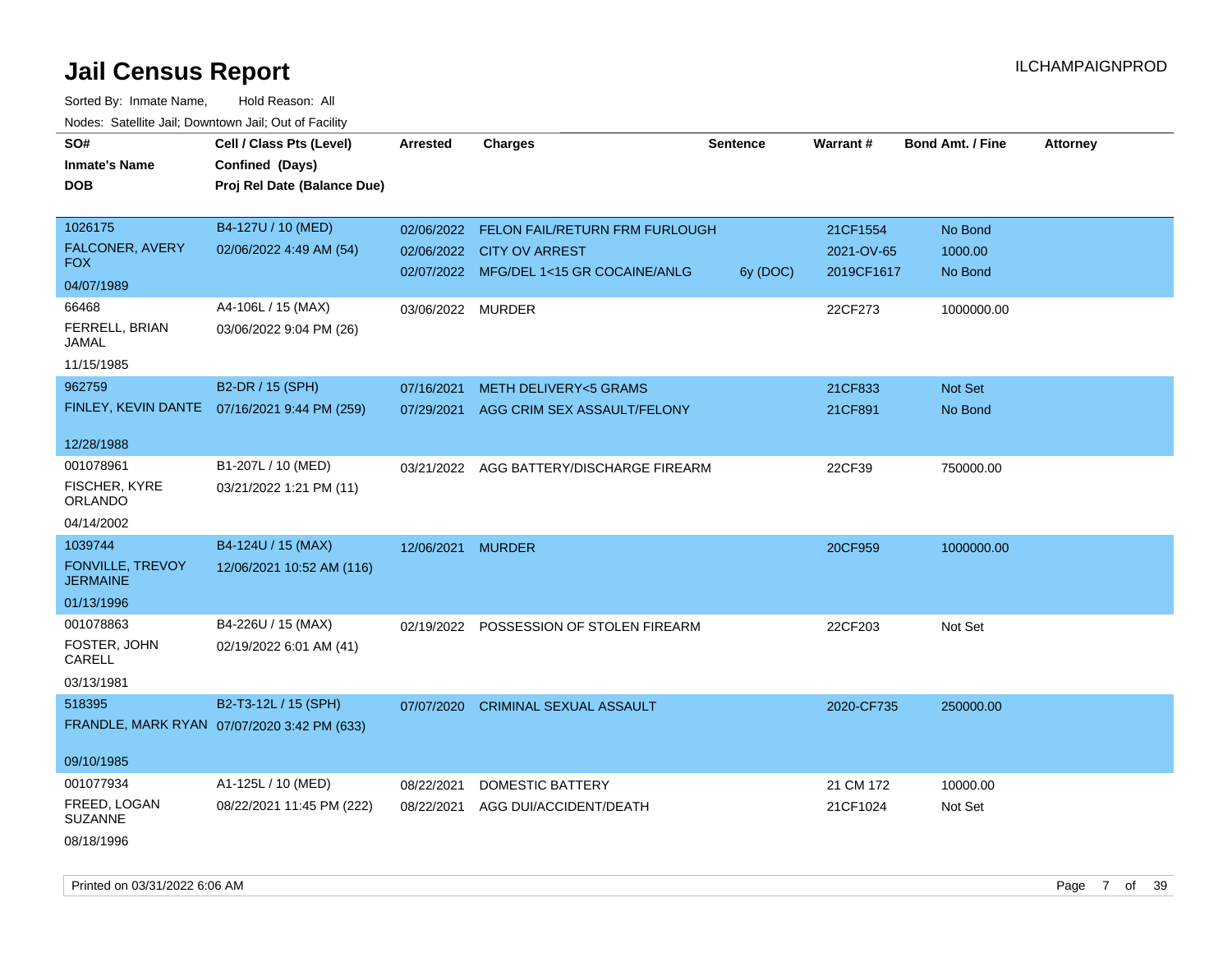| ivouss. Satellite Jali, Downtown Jali, Out of Facility  |                                                                            |                 |                                          |                 |              |                         |                 |
|---------------------------------------------------------|----------------------------------------------------------------------------|-----------------|------------------------------------------|-----------------|--------------|-------------------------|-----------------|
| SO#<br>Inmate's Name<br><b>DOB</b>                      | Cell / Class Pts (Level)<br>Confined (Days)<br>Proj Rel Date (Balance Due) | <b>Arrested</b> | <b>Charges</b>                           | <b>Sentence</b> | Warrant#     | <b>Bond Amt. / Fine</b> | <b>Attorney</b> |
| 001078290<br><b>FREEMAN, ANGEL</b><br><b>JANILA KAY</b> | A1-224L / 10 (ADS)<br>08/19/2021 1:26 AM (225)                             | 08/19/2021      | MACHINE GUN/AUTO WEAPON/VEH              |                 | 21CF1012     | <b>Not Set</b>          |                 |
| 12/25/1995                                              |                                                                            |                 |                                          |                 |              |                         |                 |
| 591514                                                  | B2-T2-07U / 10 (SPH)<br>GAMBLE, SCOTT PAUL 02/25/2022 6:08 PM (35)         |                 | 02/25/2022 AGG CRIM SEX ABUSE/VIC 13-17  |                 | 22CF230      | 100000.00               |                 |
| 09/06/1968                                              |                                                                            |                 |                                          |                 |              |                         |                 |
| 1075614                                                 | A4-105L / 15 (MAX)                                                         | 03/19/2022      | <b>PAROLE REVOCATION</b>                 |                 | CM2201590    | No Bond                 |                 |
| <b>GANT, TEVIN</b><br><b>ODELROW</b>                    | 03/19/2022 5:29 PM (13)                                                    | 03/19/2022      | AGGRAVATED DOMESTIC BATTERY              |                 | 22CF333      | <b>Not Set</b>          |                 |
| 03/03/1991                                              |                                                                            |                 |                                          |                 |              |                         |                 |
| 1068917                                                 | BOOKF-1 / 5 (ADS)                                                          | 08/11/2021      | VIO ORDER/PRIOR VIO OF ORDER             |                 | 21CF965      | Not Set                 |                 |
| GARCIA, JUAN<br>CARLOS                                  | 08/11/2021 9:24 PM (233)                                                   |                 |                                          |                 |              |                         |                 |
| 10/21/1997                                              |                                                                            |                 |                                          |                 |              |                         |                 |
| 001078154                                               | B3-W1-01U / 10 (MED)                                                       | 01/09/2022      | DRVG UNDER INFLU OF ALCOHOL              |                 | 2021 DT 182  | 5000.00                 |                 |
| <b>GENTRY, DAMON</b><br>LIONEL                          | 01/09/2022 4:41 PM (82)                                                    |                 | 01/09/2022 AGG DOMESTIC BATTERY/STRANGLE |                 | 2021 CF 1396 | 50000.00                |                 |
| 12/25/1971                                              |                                                                            |                 |                                          |                 |              |                         |                 |
| 1075681                                                 | BOOKH-3                                                                    | 03/31/2022      | OBSTRUCTING IDENTIFICATION               |                 | 2019CM946    | 7500.00                 |                 |
| GONZALEZ, CARLOS<br>GERARDO                             | 03/31/2022 4:19 AM (1)                                                     |                 |                                          |                 |              |                         |                 |
| 11/14/1996                                              |                                                                            |                 |                                          |                 |              |                         |                 |
| 001078633                                               | B2-T4-15U / 25 (SPH)                                                       | 12/01/2021      | PRED CRIM SEX ASLT/VICTIM <13            |                 | 21CF1416     | 250000.00               |                 |
| GONZALEZ-GUILLEN.<br><b>EDWARD</b>                      | 12/01/2021 12:08 PM (121)                                                  |                 |                                          |                 |              |                         |                 |
| 08/25/2002                                              |                                                                            |                 |                                          |                 |              |                         |                 |
| 001078607                                               | B4-221L / 15 (MAX)                                                         | 11/22/2021      | FELON POSS/USE FIREARM/PAROLE            |                 | 21CF1437     | Not Set                 |                 |
| GRAY, WILLIAM<br>DA'VON                                 | 11/22/2021 2:57 PM (130)                                                   | 11/22/2021      | ATTEMPT (FIRST DEGREE MURDER)            |                 | 21CF1435     | Not Set                 |                 |
| 04/18/1984                                              |                                                                            |                 |                                          |                 |              |                         |                 |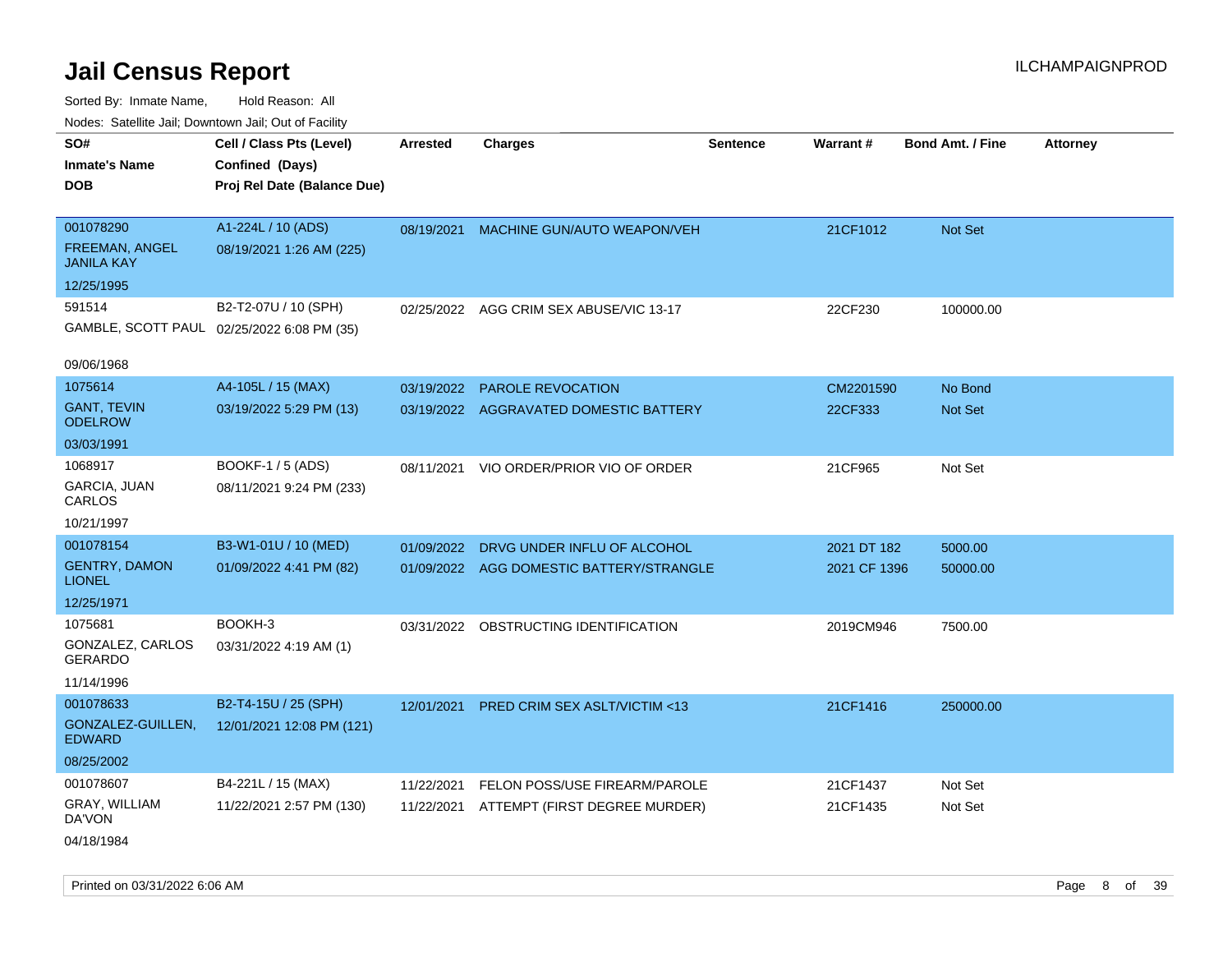| Sorted By: Inmate Name,                               | Hold Reason: All            |                 |                                      |                 |           |                         |                 |
|-------------------------------------------------------|-----------------------------|-----------------|--------------------------------------|-----------------|-----------|-------------------------|-----------------|
| Nodes: Satellite Jail; Downtown Jail; Out of Facility |                             |                 |                                      |                 |           |                         |                 |
| SO#                                                   | Cell / Class Pts (Level)    | <b>Arrested</b> | <b>Charges</b>                       | <b>Sentence</b> | Warrant#  | <b>Bond Amt. / Fine</b> | <b>Attorney</b> |
| <b>Inmate's Name</b>                                  | Confined (Days)             |                 |                                      |                 |           |                         |                 |
| <b>DOB</b>                                            | Proj Rel Date (Balance Due) |                 |                                      |                 |           |                         |                 |
|                                                       |                             |                 |                                      |                 |           |                         |                 |
| 001078996                                             | BOOKH-7                     | 03/30/2022      | <b>CRIM TRESPASS/REMOVE NOTICE</b>   |                 |           | 100.00                  |                 |
| <b>GREER, AARON</b><br><b>KURBY</b>                   | 03/30/2022 10:27 PM (2)     |                 |                                      |                 |           |                         |                 |
| 01/21/1972                                            |                             |                 |                                      |                 |           |                         |                 |
| 56342                                                 | B1-206L / 10 (MED)          | 10/21/2021      | THEFT CONTROL INTENT <\$500          |                 | 17CF1451  | 10000.00                |                 |
| <b>GRIFFIN, NATHAN</b>                                | 10/21/2021 4:20 PM (162)    | 10/21/2021      | DRIVING ON REVOKED LICENSE           |                 | 20TR1979  | 3000.00                 |                 |
| <b>EUGENE</b>                                         |                             | 10/21/2021      | ARMED HABITUAL CRIMINAL              |                 | 21CF1279  | Not Set                 |                 |
| 02/24/1969                                            |                             |                 |                                      |                 |           |                         |                 |
| 56594                                                 | A4-104U / 10 (MED)          | 03/22/2022      | DRIVING RVK/SUSP DUI/SSS 4-9         |                 | 21CF548   | 440.00                  |                 |
| HARRIS, JOSEPH LEE                                    | 03/22/2022 8:39 PM (10)     | 03/22/2022      | DRIVING RVK/SUSP DUI/SSS 4-9         |                 | 20CF910   | 440.00                  |                 |
| 10/30/1982                                            |                             | 03/22/2022      | VIOLATE/CDL LICENSE SUSPENDED        |                 | 21TR7964  | 190.00                  |                 |
|                                                       |                             | 03/22/2022      | DRIVING RVK/SUSP DUI/SSS 4-9         |                 | 20CF1018  | 440.00                  |                 |
|                                                       |                             | 03/22/2022      | <b>AGG BATTERY/PUBLIC PLACE</b>      |                 | 19CF1521  | 5000.00                 |                 |
|                                                       |                             | 03/22/2022      | DRVG UNDER INFLU OF ALCOHOL          |                 | 2021CF142 | 7500.00                 |                 |
|                                                       |                             | 03/22/2022      | POSS AMT CON SUB EXCEPT(A)/(D)       |                 | 2021CF104 | 200000.00               |                 |
| 544770                                                | A4-105U / 10 (MED)          | 08/14/2021      | AGG DOMESTIC BATTERY/STRANGLE        | 7y (DOC)        | 2021CF514 | 25000.00                |                 |
| HAYES, DEVON<br><b>JERMAINE</b>                       | 08/14/2021 2:56 AM (230)    |                 |                                      |                 |           |                         |                 |
| 11/07/1987                                            |                             |                 |                                      |                 |           |                         |                 |
| 975293                                                | B2-T4-14L / 10 (SPH)        | 07/21/2021      | VIO ORDER/PRIOR VIO OF ORDER         |                 | 21CF914   | No Bond                 |                 |
| <b>HILL, JACOB MILES</b>                              | 07/21/2021 8:43 PM (254)    | 07/21/2021      | <b>STALKING</b>                      |                 | 2021CF863 | <b>Not Set</b>          |                 |
|                                                       |                             | 07/25/2021      | <b>PAROLE REVOCATION</b>             |                 | CH2104646 | <b>Not Set</b>          |                 |
| 02/06/1988                                            |                             | 08/18/2021      | <b>HARASS WITNESS/FAMILY MBR/REP</b> |                 | 21CF992   | <b>Not Set</b>          |                 |
|                                                       |                             | 09/09/2021      | AGG STALKING/BODILY HARM             |                 | 21CF1073  | <b>Not Set</b>          |                 |
| 980939                                                | A3-115U / 10 (ADS)          | 03/25/2022      | RECEIVE/POSS/SELL STOLEN VEH         |                 | 22CF357   | Not Set                 |                 |
| HILL, XAVIER<br><b>LENSHAUN</b>                       | 03/25/2022 11:15 AM (7)     |                 |                                      |                 |           |                         |                 |

06/18/1988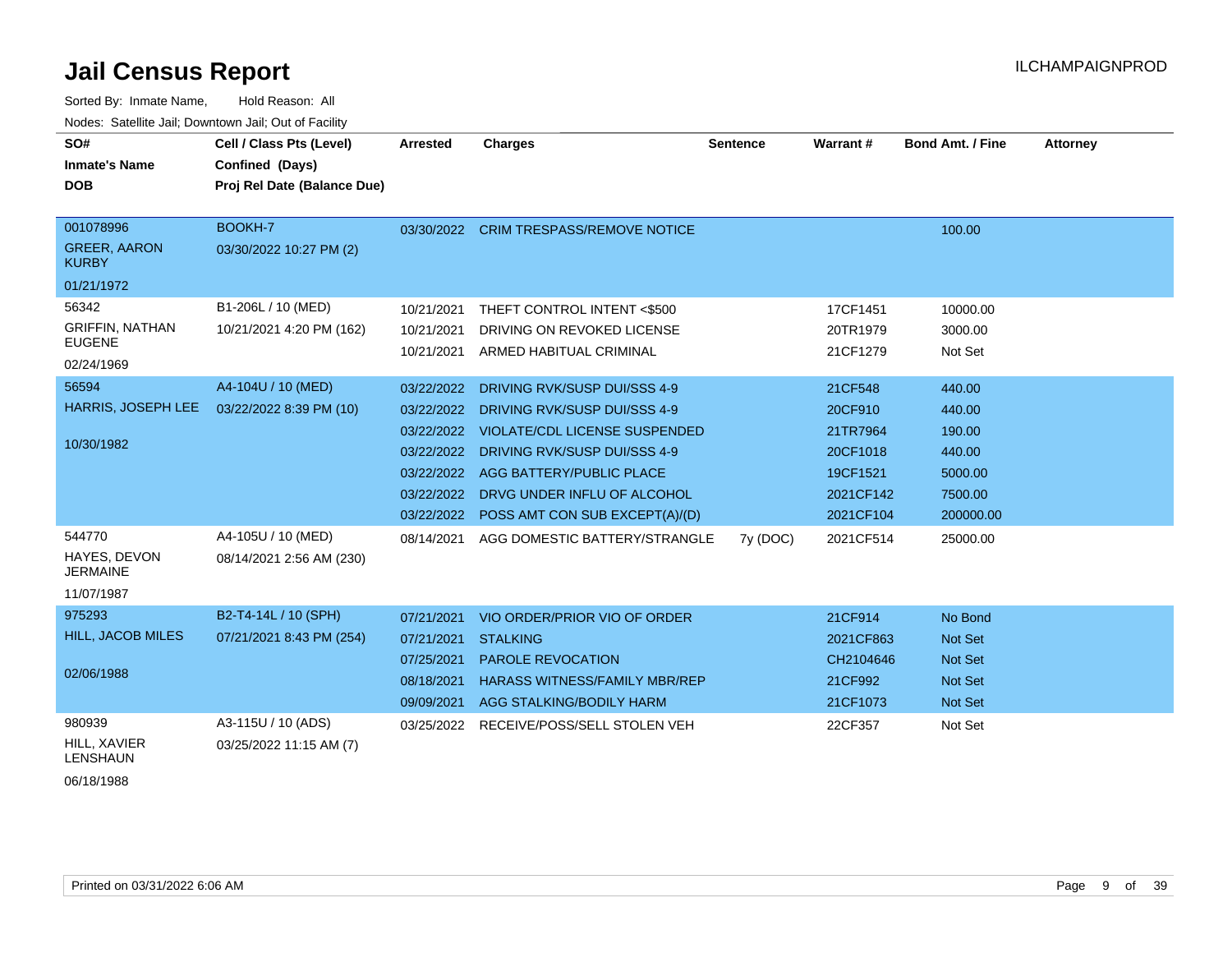| SO#<br><b>Inmate's Name</b>                                                        | Cell / Class Pts (Level)<br>Confined (Days)            | <b>Arrested</b>                                                           | <b>Charges</b>                                                                                                                       | <b>Sentence</b> | Warrant#                                 | <b>Bond Amt. / Fine</b>                                                 | <b>Attorney</b> |
|------------------------------------------------------------------------------------|--------------------------------------------------------|---------------------------------------------------------------------------|--------------------------------------------------------------------------------------------------------------------------------------|-----------------|------------------------------------------|-------------------------------------------------------------------------|-----------------|
| <b>DOB</b>                                                                         | Proj Rel Date (Balance Due)                            |                                                                           |                                                                                                                                      |                 |                                          |                                                                         |                 |
| 1045186<br>HOLBROOK, JOHNNIE<br><b>MATHIS</b><br>07/19/1996                        | <b>BOOKH-8 / 15 (MAX)</b><br>08/16/2021 11:07 AM (228) | 08/16/2021<br>08/16/2021<br>08/16/2021<br>08/16/2021<br>03/30/2022 MURDER | ARMED VIOLENCE/CATEGORY I<br><b>FELON POSS/USE WEAPON/FIREARM</b><br>AGG FLEEING POLICE/21 MPH OVER<br>FELON POSS/USE WEAPON/FIREARM |                 | 21CF934<br>19CF968<br>21CF988<br>21CF989 | 1000000.00<br>Not Set<br><b>Not Set</b><br><b>Not Set</b><br>2000000.00 |                 |
| 987949<br>HOLT, TERRELL<br>VALENTINO<br>02/17/1991                                 | A3-113L / 10 (ADS)<br>03/29/2022 12:53 AM (3)          | 03/29/2022<br>03/29/2022                                                  | <b>FELON POSS/FIREARM</b><br><b>FUGITIVE FROM JUSTICE</b>                                                                            |                 | 22CF365<br>22CF364                       | Not Set<br>Not Set                                                      |                 |
| 1072876<br>HOUTCHINS, SAVANNA 02/10/2022 5:10 PM (50)<br><b>BELL</b><br>07/10/1996 | A1-226U / 5 (MIN)<br>2/17/2022 (0.00)                  |                                                                           | 02/10/2022 METH DELIVERY/5<15 GRAMS                                                                                                  | 4y (DOC)        | 21CF143                                  | No Bond                                                                 |                 |
| 001078884<br>HOWARD, TREVON<br><b>TITRESS</b><br>03/20/1999                        | A4-103L / 15 (MAX)<br>02/27/2022 5:07 AM (33)          |                                                                           | 02/27/2022 ARMED VIOLENCE/CATEGORY I                                                                                                 | 6y (DOC)        | 22CF234                                  | Not Set                                                                 |                 |
| 51028<br>HUFFMAN, MICHAEL<br><b>LEONARD</b><br>07/24/1980                          | B3-W6-21U / 10 (MED)<br>02/23/2022 3:14 AM (37)        |                                                                           | 02/23/2022 AGG FLEEING/2+ CON DEVICES                                                                                                |                 | 19CF1839                                 | 50000.00                                                                |                 |
| 1061186<br>INGRAM, CHERELL<br><b>LETRISE</b><br>10/01/1986                         | A2-221L / 10 (ADS)<br>03/16/2022 10:17 PM (16)         |                                                                           | 03/16/2022 MURDER/STRONG PROB KILL/INJURE                                                                                            |                 | 22CF329                                  | No Bond                                                                 |                 |
| 38993<br><b>JACKSON, LAMONT</b><br><b>JEREMIE</b><br>07/31/1973                    | A4-101L / 15 (MAX)<br>02/13/2021 7:45 AM (412)         | 02/13/2021                                                                | ATTEMPT (FIRST DEGREE MURDER)                                                                                                        |                 | 21CF181                                  | Not Set                                                                 |                 |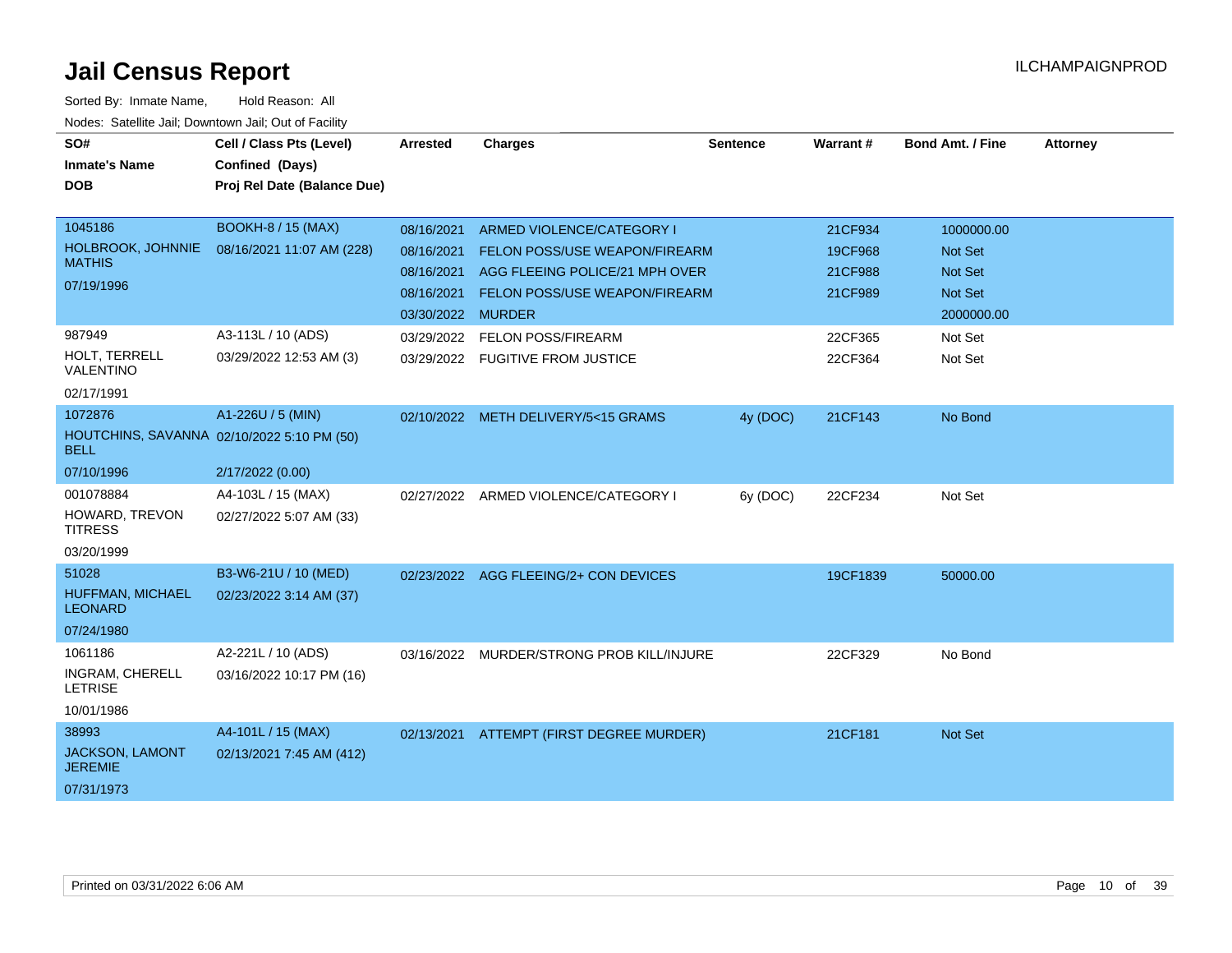Sorted By: Inmate Name, Hold Reason: All Nodes: Satellite Jail; Downtown Jail; Out of Facility

| SO#<br><b>Inmate's Name</b><br>DOB       | Cell / Class Pts (Level)<br>Confined (Days)<br>Proj Rel Date (Balance Due) | <b>Arrested</b>          | <b>Charges</b>                                 | Sentence  | Warrant#              | <b>Bond Amt. / Fine</b>   | <b>Attorney</b> |
|------------------------------------------|----------------------------------------------------------------------------|--------------------------|------------------------------------------------|-----------|-----------------------|---------------------------|-----------------|
|                                          |                                                                            |                          |                                                |           |                       |                           |                 |
| 001077487                                | B3-W8-30L / 10 (MED)                                                       | 12/03/2020               | FELON POSS/USE WEAPON/FIREARM                  | 8y (DOC)  | 20CF1377              | Not Set                   |                 |
| <b>JACKSON, TERRELL</b><br><b>DANDRE</b> | 12/03/2020 10:18 AM (484)                                                  | 11/09/2021               | AGG DISCHARGE FIREARM/OCC VEH                  | 8y (DOC)  | 21CR0331401           | No Bond                   |                 |
| 08/11/1990                               |                                                                            |                          |                                                |           |                       |                           |                 |
| 001078703                                | A1-225U / 15 (ADS)                                                         | 12/20/2021               | MURDER/INTENT TO KILL/INJURE                   |           | 21CF1574              | Not Set                   |                 |
| JOHNS, SHANIQUH<br><b>THERESA</b>        | 12/22/2021 6:41 AM (100)                                                   |                          |                                                |           |                       |                           |                 |
| 04/03/1992                               |                                                                            |                          |                                                |           |                       |                           |                 |
| 1042582                                  | B1-107U / 15 (MAX)                                                         |                          | 03/10/2022 VIOLATE ORDER PROTECTION            |           | 22CM61                | Not Set                   |                 |
| JONES, DEONTA<br>DANTRAL                 | 03/10/2022 4:50 AM (22)                                                    |                          |                                                |           |                       |                           |                 |
| 02/01/1993                               |                                                                            |                          |                                                |           |                       |                           |                 |
| 001078645                                | B4-225L / 10 (MED)                                                         | 12/02/2021               | AGG DISCHARGE FIREARM                          |           | 21CF1478              | No Bond                   |                 |
| JONES, KELVIN<br><b>KHYRIC</b>           | 12/02/2021 6:56 PM (120)                                                   |                          |                                                |           |                       |                           |                 |
| 02/27/2001                               |                                                                            |                          |                                                |           |                       |                           |                 |
| 956822                                   | A4-107U / 15 (MAX)                                                         | 11/25/2021               | AGGRAVATED DOMESTIC BATTERY                    |           | 21CF1442              | Not Set                   |                 |
| <b>JONES, MARIO</b><br><b>NATHANIEL</b>  | 11/25/2021 10:37 AM (127)                                                  | 11/25/2021<br>11/25/2021 | PAROLE REVOCATION<br><b>UNLAWFUL RESTRAINT</b> |           | CH2106361<br>21CF1443 | No Bond<br><b>Not Set</b> |                 |
| 10/27/1987                               |                                                                            |                          |                                                |           |                       |                           |                 |
| 59668                                    | B2-T1-04L / 10 (SPH)                                                       | 02/11/2022               | FAIL TO RPT CHNG ADDRESS/EMPL                  |           | 20 CF 1241            | 75000.00                  |                 |
| JONES, MARTELL<br><b>DEANGELO</b>        | 02/11/2022 3:19 PM (49)                                                    | 02/11/2022               | AGGRAVATED ARSON/BODILY HARM                   |           | 22 CF 169             | 75000.00                  |                 |
| 07/11/1983                               |                                                                            |                          |                                                |           |                       |                           |                 |
| 1008468                                  | B4-125L / 10 (MED)                                                         | 12/01/2021               | <b>FELON POSS/USE WEAPON/FIREARM</b>           |           | 21CF1472              | Not Set                   |                 |
| <b>JONES, MARTEZ</b><br><b>LAMONTE</b>   | 12/01/2021 1:28 PM (121)                                                   | 12/02/2021               | PROBATION VIOLATION                            |           | 20CF1151              | <b>Not Set</b>            |                 |
| 06/22/1993                               |                                                                            |                          |                                                |           |                       |                           |                 |
| 1068501                                  | B3-W2-06L / 5 (MIN)                                                        | 02/07/2022               | VIO ORDER/NOTICE/PRIOR VIO O/P                 | 18m (DOC) | 22CF156               | No Bond                   |                 |
| KING, JULIUS<br><b>EMANUEL</b>           | 02/07/2022 7:06 PM (53)                                                    | 03/29/2022               | <b>RESIST/OBSTRUCT WITH INJURY</b>             | 18m (DOC) | 2021CF926             | No Bond                   |                 |

04/08/1985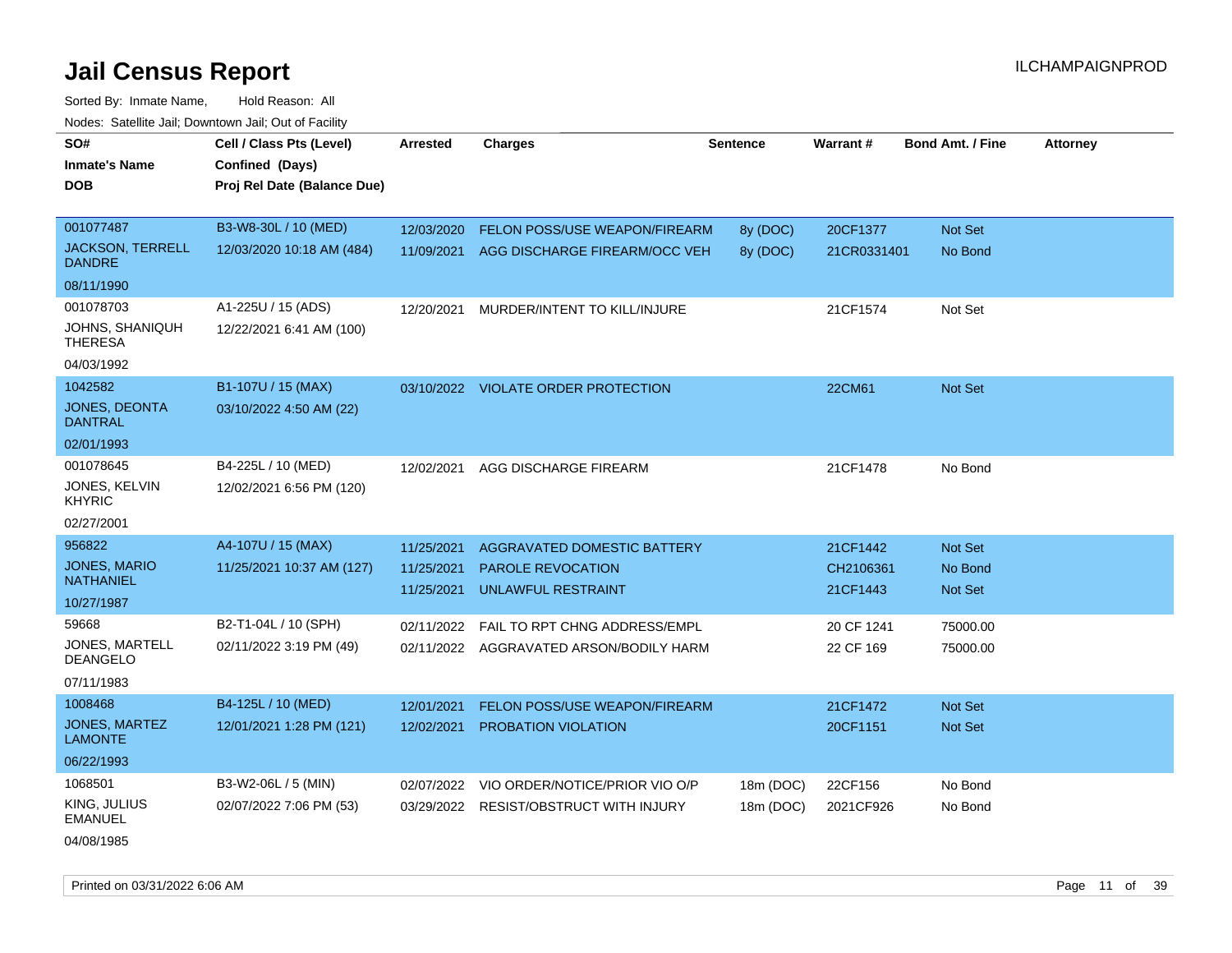Sorted By: Inmate Name, Hold Reason: All Nodes: Satellite Jail; Downtown Jail; Out of Facility

| SO#<br><b>Inmate's Name</b><br><b>DOB</b> | Cell / Class Pts (Level)<br>Confined (Days)<br>Proj Rel Date (Balance Due) | <b>Arrested</b> | <b>Charges</b>                            | <b>Sentence</b> | Warrant#    | <b>Bond Amt. / Fine</b> | <b>Attorney</b> |
|-------------------------------------------|----------------------------------------------------------------------------|-----------------|-------------------------------------------|-----------------|-------------|-------------------------|-----------------|
| 24308<br><b>KWIATKOWSKI,</b>              | B2-T1-01U / 15 (SPH)<br>03/19/2022 12:52 PM (13)                           |                 | 03/19/2022 RETAIL THEFT                   | 30m (DOC)       | 20CF79      | No Bond                 |                 |
| <b>ROBERT JOHN</b>                        |                                                                            |                 |                                           |                 |             |                         |                 |
| 08/08/1963                                |                                                                            |                 |                                           |                 |             |                         |                 |
| 1068786                                   | B3-W6-22L / 10 (MED)                                                       | 03/04/2022      | DOMESTIC BATTERY/OTHER PRIOR              |                 | 22CF270     | Not Set                 |                 |
| LACY, MALIK SHAKUR                        | 03/04/2022 7:25 PM (28)                                                    | 03/04/2022      | DOMESTIC BATTERY/HARM/VIO O/P             |                 | 18CM478     | 2500.00                 |                 |
| 12/01/1996                                |                                                                            |                 | 03/04/2022 WARRANT OUT OF COUNTY          |                 | 20TR4604    | 3000.00                 |                 |
| 1041648                                   | A4-206U / 15 (MAX)                                                         | 01/11/2022      | ARMED HABITUAL CRIMINAL                   |                 | 22CF41      | <b>Not Set</b>          |                 |
| LANE, DEMETRIUS<br><b>LAQUAN</b>          | 01/11/2022 5:27 AM (80)                                                    |                 | 01/11/2022 PAROLE REVOCATION              |                 | CH2200221   | Not Set                 |                 |
| 07/04/1996                                |                                                                            |                 |                                           |                 |             |                         |                 |
| 1070011                                   | B4-122U / 10 (MED)                                                         | 08/03/2021      | AGG DISCH FIREARM/1ST AID PERS            |                 | 21CF929     | Not Set                 |                 |
| LAWS, WILLIAM<br>ZARAK, Third             | 08/03/2021 3:53 PM (241)                                                   |                 |                                           |                 |             |                         |                 |
| 07/06/1999                                |                                                                            |                 |                                           |                 |             |                         |                 |
| 548089                                    | B1-204U / 15 (MAX)                                                         |                 | 12/04/2020 ATTEMPT (FIRST DEGREE MURDER)  |                 | 20CF1378    | <b>Not Set</b>          |                 |
| LEWIS, LAWRENCE<br>PAUL, Third            | 12/04/2020 4:42 AM (483)                                                   |                 |                                           |                 |             |                         |                 |
| 02/08/1993                                |                                                                            |                 |                                           |                 |             |                         |                 |
| 001078817                                 | B1-206U / 10 (MED)                                                         |                 | 02/03/2022 AGG UUW/PERSON/PREV CONVICTION |                 | 22CF143     | Not Set                 |                 |
| LIPSCOMB, LADAROL<br><b>ANTHONY</b>       | 02/03/2022 11:33 PM (57)                                                   |                 |                                           |                 |             |                         |                 |
| 10/01/2000                                |                                                                            |                 |                                           |                 |             |                         |                 |
| 001078924                                 | A4-205L / 10 (MED)                                                         | 03/09/2022      | DOMESTIC BATTERY/OTHER PRIOR              |                 | 22CF289     | <b>Not Set</b>          |                 |
| LIVINGSTON, MASON<br><b>RICHARD</b>       | 03/09/2022 4:13 AM (23)                                                    |                 | 03/09/2022 WARRANT OUT OF COUNTY          |                 | 2019 CM 230 | 5000.00                 |                 |
| 08/23/1988                                |                                                                            |                 |                                           |                 |             |                         |                 |
| 001077725                                 | BOOKH-1 / 10 (ADS)                                                         | 03/30/2022      | DOM BTRY/CONTACT/1-2 PRECONV              |                 | 21CF1101    | 10000.00                |                 |
| MARTIN, TERRY LEE                         | 03/30/2022 1:32 AM (2)                                                     |                 |                                           |                 |             |                         |                 |

03/20/1975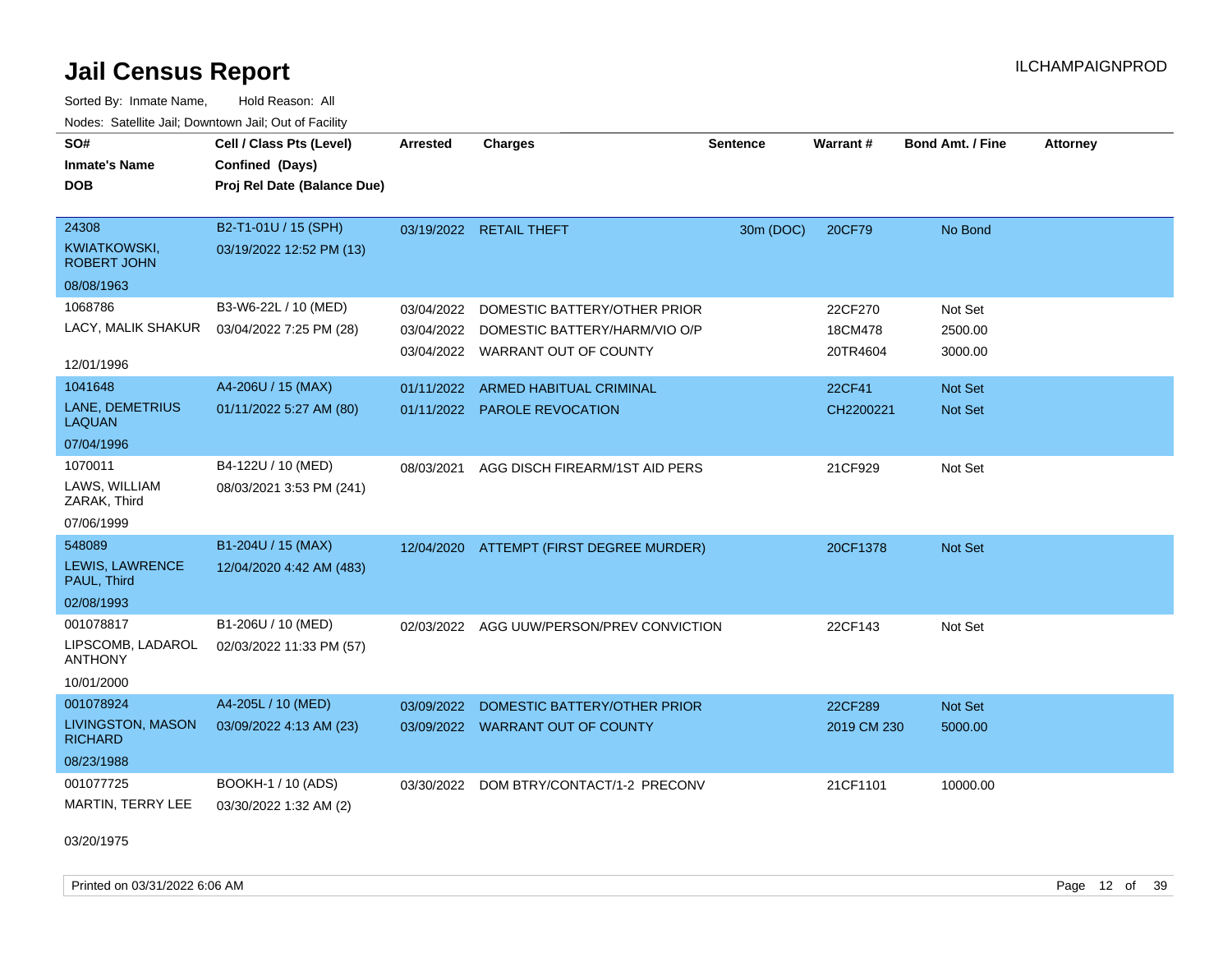Sorted By: Inmate Name, Hold Reason: All

| Nodes: Satellite Jail; Downtown Jail; Out of Facility |  |
|-------------------------------------------------------|--|
|-------------------------------------------------------|--|

| SO#<br><b>Inmate's Name</b><br><b>DOB</b>                                | Cell / Class Pts (Level)<br>Confined (Days)<br>Proj Rel Date (Balance Due) | <b>Arrested</b>                        | <b>Charges</b>                                                                  | <b>Sentence</b> | Warrant#                          | <b>Bond Amt. / Fine</b>          | <b>Attorney</b> |
|--------------------------------------------------------------------------|----------------------------------------------------------------------------|----------------------------------------|---------------------------------------------------------------------------------|-----------------|-----------------------------------|----------------------------------|-----------------|
| 1038892<br>MCCAULEY, TIMOTHY<br><b>WILLIAM</b><br>03/05/1989             | B2-DR / 10 (MED)<br>02/16/2022 8:49 PM (44)                                |                                        | 02/16/2022 PRED CRIM SEX ASLT/BODILY HARM                                       |                 | 22CF199                           | No Bond                          |                 |
| 48792<br>MCCLAIN, HURCHEL<br><b>JOSEPH</b><br>05/01/1979                 | B4-127L / 10 (MED)<br>11/20/2021 4:11 AM (132)                             | 11/19/2021                             | AGG BATTERY/DISCHARGE FIREARM                                                   |                 | 21CF1425                          | Not Set                          |                 |
| 1027034<br>MCFALL-DORSEY,<br><b>ESSENCE LEANN</b><br>03/20/1994          | A2-121L / 10 (ADS)<br>03/19/2022 1:11 AM (13)                              |                                        | 03/19/2022 ARMED ROBBERY/ARMED W/FIREARM                                        |                 | 22CF335                           | No Bond                          |                 |
| 001077938<br>MCGAHA,<br>CHRISTOPHER D<br>07/27/1991                      | BOOKH-4 / 15 (ADS)<br>05/10/2021 7:02 PM (326)                             | 05/10/2021<br>05/11/2021<br>05/27/2021 | AGG KIDNAPING DISCH FIR/HARM<br><b>MURDER</b><br>ESCAPE FROM DEPT OF CORRECTION |                 | 21CF532<br>2021-CF-215<br>21CF600 | Not Set<br>No Bond<br>Not Set    |                 |
| 66710<br><b>MEEKS, CASSARIOUS</b><br><b>MONTE</b><br>06/22/1984          | A4-207U / 15 (ADS)<br>01/20/2022 11:40 AM (71)                             | 01/19/2022                             | ARMED VIOLENCE/CATEGORY I                                                       |                 | 22CF88                            | <b>Not Set</b>                   |                 |
| 1043071<br>MERRELL-<br>SUTHERLAND, ALICIA<br>11/26/1972                  | A2-120L / 10 (MED)<br>11/08/2021 2:22 AM (144)                             | 11/08/2021                             | CRIM DMG/GOVT PROP/<\$500                                                       |                 | 21CF1378                          | Not Set                          |                 |
| 1011046<br><b>MILES, DARRION</b><br><b>ANTONIO KEVONTA</b><br>03/18/1990 | <b>BOOKH-8 / 15 (ADS)</b><br>04/11/2021 12:46 AM (355)                     | 04/10/2021<br>03/24/2022 MURDER        | ATTEMPT (FIRST DEGREE MURDER)                                                   |                 | 21CF392<br>22CF346                | <b>Not Set</b><br><b>Not Set</b> |                 |
| 41584                                                                    | B4-227L / 15 (MAX)<br>MILLER, JOSE LOVELL 12/02/2021 1:04 AM (120)         | 12/01/2021                             | ARMED HABITUAL CRIMINAL                                                         |                 | 21CF1467                          | Not Set                          |                 |

10/07/1975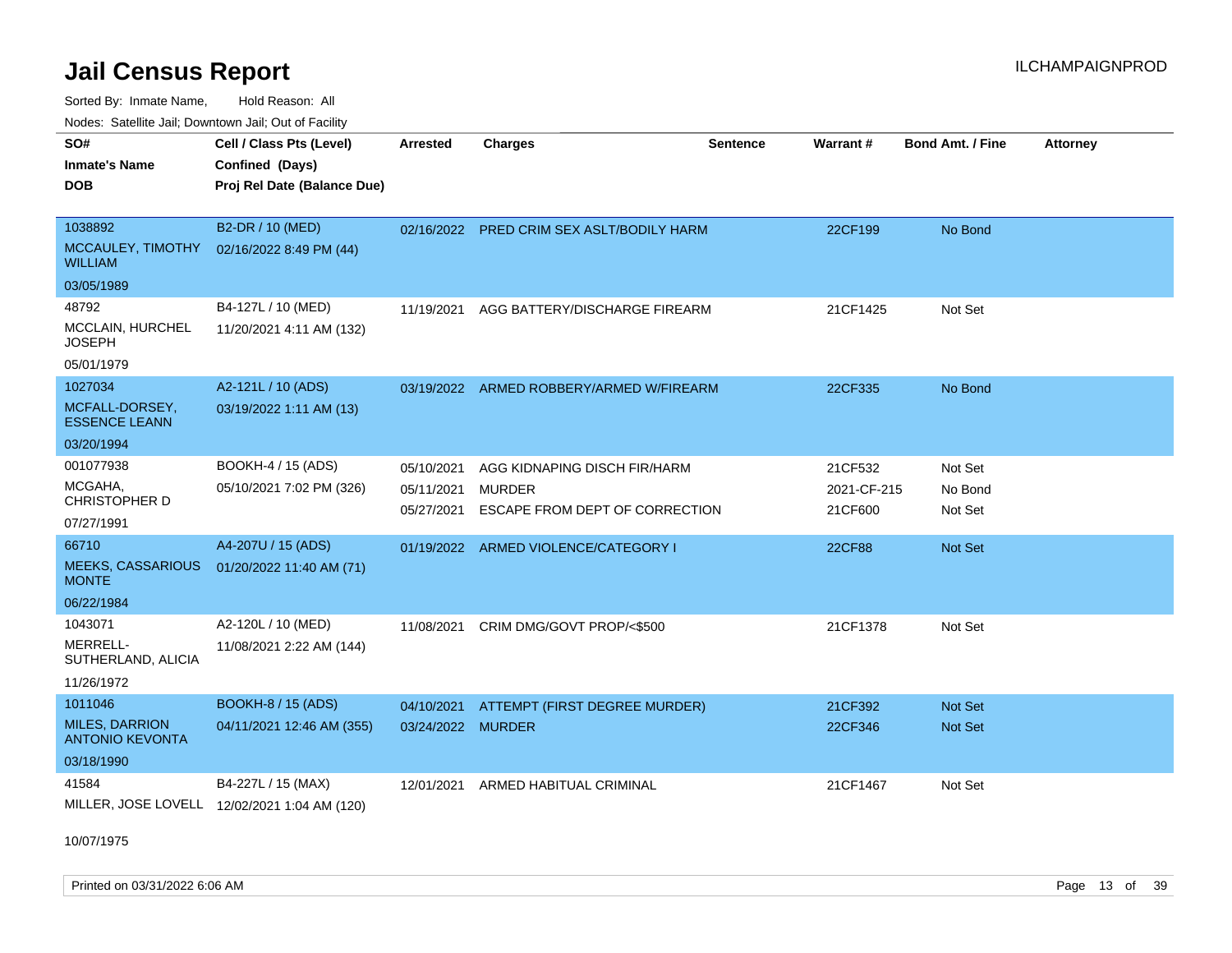| SO#                                | Cell / Class Pts (Level)                    | <b>Arrested</b> | <b>Charges</b>                              | <b>Sentence</b> | <b>Warrant#</b> | <b>Bond Amt. / Fine</b> | <b>Attorney</b> |
|------------------------------------|---------------------------------------------|-----------------|---------------------------------------------|-----------------|-----------------|-------------------------|-----------------|
| <b>Inmate's Name</b>               | Confined (Days)                             |                 |                                             |                 |                 |                         |                 |
| <b>DOB</b>                         | Proj Rel Date (Balance Due)                 |                 |                                             |                 |                 |                         |                 |
|                                    |                                             |                 |                                             |                 |                 |                         |                 |
| 39106                              | B3-W3-10L / 10 (MED)                        | 10/12/2021      | DOMESTIC BATTERY/OTHER PRIOR                |                 | 21CF1217        | Not Set                 |                 |
| Junior                             | MOORE, ANDREW LEE, 10/12/2021 1:02 AM (171) |                 |                                             |                 |                 |                         |                 |
| 04/12/1973                         | 4/10/2022 (0.00)                            |                 |                                             |                 |                 |                         |                 |
| 65387                              | A4-202U / 10 (MED)                          | 03/17/2022      | PROBATION VIOLATION                         |                 | 20CF1185        | 15000.00                |                 |
| MOORE, ERIC<br><b>FRANCIS</b>      | 03/17/2022 4:40 PM (15)                     |                 |                                             |                 |                 |                         |                 |
| 04/05/1983                         |                                             |                 |                                             |                 |                 |                         |                 |
| 1052889                            | BOOKH-3                                     |                 | 03/31/2022 AGGRAVATED DOMESTIC BATTERY      |                 | 2022CFAWOW      | No Bond                 |                 |
| MOORE, JEREMIAH<br><b>THOMAS</b>   | 03/31/2022 2:39 AM (1)                      |                 |                                             |                 |                 |                         |                 |
| 07/21/1996                         |                                             |                 |                                             |                 |                 |                         |                 |
| 539294                             | B1-205L / 10 (MED)                          |                 | 01/11/2022 AGG DUI/NO VALID DL              |                 | 22CF49          | Not Set                 |                 |
| MOSLEY, JAMES<br><b>CALVIN</b>     | 01/11/2022 9:43 PM (80)                     |                 | 01/11/2022 PAROLE REVOCATION                |                 | CH2200227       | No Bond                 |                 |
| 12/11/1985                         |                                             |                 |                                             |                 |                 |                         |                 |
| 001078993                          | <b>BOOKH-5 / 10 (ADS)</b>                   |                 | 03/29/2022 AGG ASLT PEACE OFF/FIRE/ER WRK   |                 | <b>22CM87</b>   | Not Set                 |                 |
| MURPHY, JUSTIN RAY                 | 03/29/2022 6:40 PM (3)                      |                 |                                             |                 |                 |                         |                 |
| 03/12/1997                         |                                             |                 |                                             |                 |                 |                         |                 |
| 001078517                          | B1-102L / 15 (MAX)                          | 10/19/2021      | ATTEMPT (FIRST DEGREE MURDER)               |                 | 21CF1267        | Not Set                 |                 |
| NELSON, RORY<br><b>DEMOND</b>      | 10/19/2021 3:55 AM (164)                    |                 |                                             |                 |                 |                         |                 |
| 08/14/1984                         |                                             |                 |                                             |                 |                 |                         |                 |
| 1013906                            | A2-222L / 5 (ADS)                           |                 | 03/30/2022 LEAVING THE SCENE INVOLV VEHICLE |                 | 20TR4026        | 470.00                  |                 |
| PARKER, QUDAYJAH<br><b>LASHA</b>   | 03/30/2022 3:13 AM (2)                      |                 | 03/30/2022 LEAVING THE SCENE INVOLV VEHICLE |                 | 21TR8526        | 470.00                  |                 |
| 11/14/1993                         |                                             |                 | 03/30/2022 AGG ASLT/OP MOTOR VEH/STRUCK     |                 | 21CF1263        | 5000.00                 |                 |
| 001078982                          | A3-117L / 15 (ADS)                          | 03/26/2022      | AGG CRIM SX AB/>5 YR OLDER VIC              |                 | 2022CF340       | 50000.00                |                 |
| PASCUAL-PEDRO,<br><b>ALEXANDER</b> | 03/26/2022 7:47 AM (6)                      |                 |                                             |                 |                 |                         |                 |
| 07/10/2001                         |                                             |                 |                                             |                 |                 |                         |                 |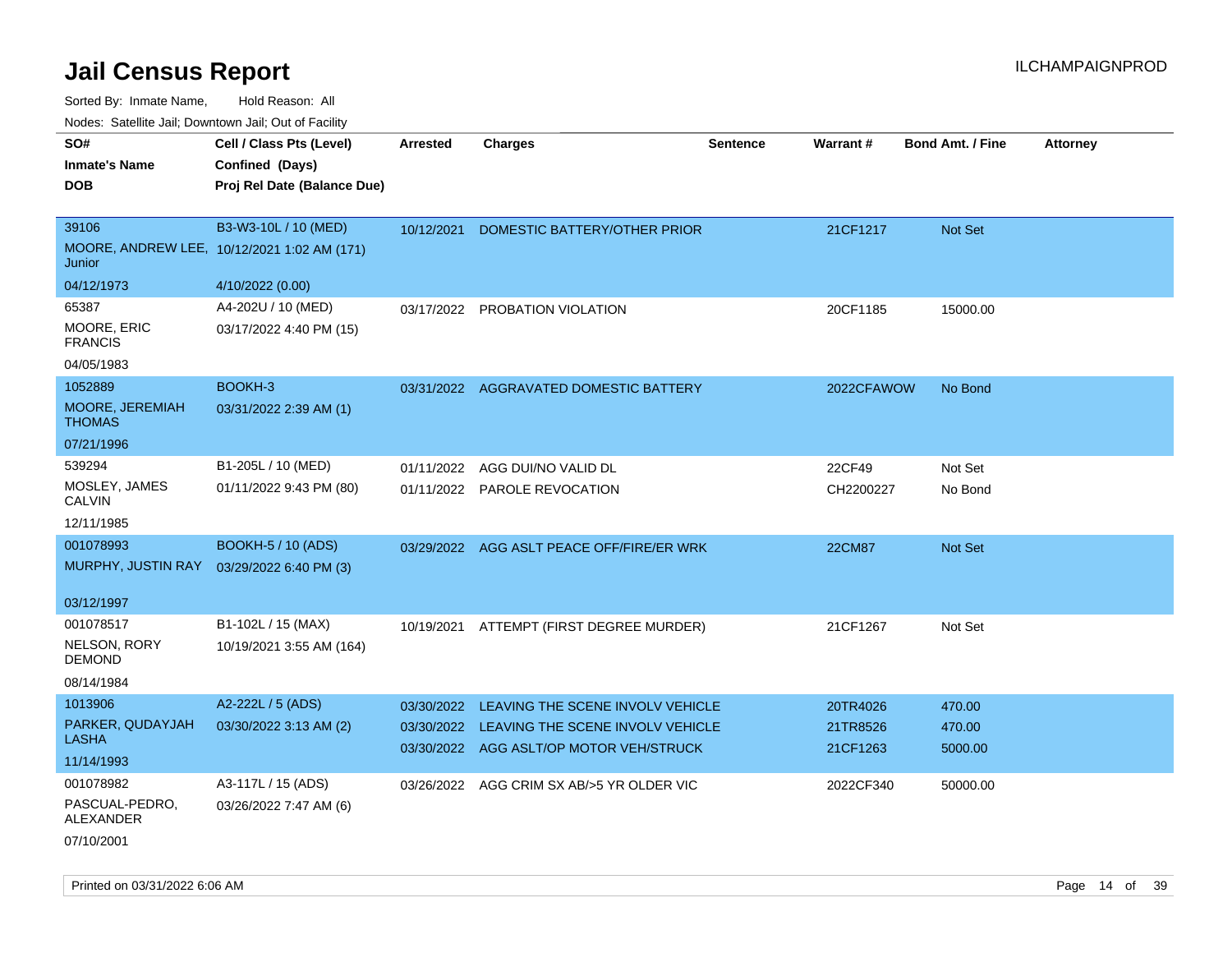| SO#                                   | Cell / Class Pts (Level)    | <b>Arrested</b> | <b>Charges</b>                            | <b>Sentence</b> | Warrant#     | <b>Bond Amt. / Fine</b> | <b>Attorney</b> |
|---------------------------------------|-----------------------------|-----------------|-------------------------------------------|-----------------|--------------|-------------------------|-----------------|
| <b>Inmate's Name</b>                  | Confined (Days)             |                 |                                           |                 |              |                         |                 |
| <b>DOB</b>                            | Proj Rel Date (Balance Due) |                 |                                           |                 |              |                         |                 |
|                                       |                             |                 |                                           |                 |              |                         |                 |
| 001078854                             | B2-T2-05U / 15 (MAX)        |                 | 02/15/2022 AGG BATTERY/DISCHARGE FIREARM  |                 | 2019JD22     | No Bond                 |                 |
| PATNAUDE, MARTY<br><b>WW</b>          | 02/15/2022 5:12 PM (45)     |                 | 02/15/2022 ARMED VIOLENCE/CATEGORY I      |                 | 22CF190      | <b>Not Set</b>          |                 |
| 08/26/2003                            |                             |                 |                                           |                 |              |                         |                 |
| 1030954                               | B4-223U / 15 (MAX)          | 01/14/2022      | ARMED VIOLENCE/CATEGORY I                 |                 | 22CF76       | Not Set                 |                 |
| PETTIGREW,<br><b>MALCOME JAMIESON</b> | 01/15/2022 4:35 AM (76)     | 01/14/2022      | MFG/DEL CANNABIS/10-30 GRAMS              |                 | 2020CF9      | 15000.00                |                 |
| 02/20/1995                            |                             |                 |                                           |                 |              |                         |                 |
| 1059394                               | B3-W1-04L / 5 (MIN)         |                 | 02/16/2022 AGG DUI/NO VALID DL            |                 | 2020CF1396   | No Bond                 |                 |
| PHILLIPS, ISAAC<br><b>TERRELL</b>     | 02/16/2022 9:00 AM (44)     |                 |                                           |                 |              |                         |                 |
| 12/27/1996                            | 5/15/2022 (0.00)            |                 |                                           |                 |              |                         |                 |
| 1015033                               | B1-203U / 10 (MED)          | 03/05/2022      | POSSESSION OF STOLEN FIREARM              |                 | 21CF1172     | 500000.00               |                 |
| PICKENS, DANTE<br><b>DEVON</b>        | 03/05/2022 4:01 AM (27)     |                 | 03/05/2022 POSS AMT CON SUB EXCEPT(A)/(D) |                 | 20CF109      | 20000.00                |                 |
| 01/05/1993                            |                             |                 |                                           |                 |              |                         |                 |
| 1022441                               | B2-T1-03U / 10 (SPH)        | 10/27/2021      | AGG BATTERY/PEACE OFFICER                 |                 | 2021 CF 12   | No Bond                 |                 |
| PICKENS, DONTRELL<br><b>DEMAR</b>     | 10/27/2021 1:39 PM (156)    | 10/27/2021      | AGG BATTERY/PEACE OFFICER                 |                 | 2020 CF 1488 | No Bond                 |                 |
| 12/10/1993                            |                             |                 |                                           |                 |              |                         |                 |
| 001078998                             | BOOKH-6                     |                 | 03/31/2022 DISORDERLY CONDUCT             |                 | 2022CMAWOW   | 100.00                  |                 |
| PICKETT, KONYE<br><b>NAIRE</b>        | 03/31/2022 2:20 AM (1)      |                 |                                           |                 |              |                         |                 |
| 09/19/2002                            |                             |                 |                                           |                 |              |                         |                 |
| 1069524                               | B3-W5-18L / 10 (MED)        | 08/08/2021      | MFG/DEL CANNABIS/30-500 GRAMS             |                 | 21CF953      | <b>Not Set</b>          |                 |
| RAY-DAVIS, KAMARI<br><b>DAYVON</b>    | 08/09/2021 2:44 AM (235)    |                 |                                           |                 |              |                         |                 |
| 03/30/2000                            |                             |                 |                                           |                 |              |                         |                 |
| 001078676                             | B1-205U / 10 (MED)          |                 | 03/20/2022 AGG DUI/NO VALID DL            |                 | 22CF334      | No Bond                 |                 |
| READUS, LORENZO                       | 03/20/2022 2:38 AM (12)     |                 |                                           |                 |              |                         |                 |
| 05/13/1983                            |                             |                 |                                           |                 |              |                         |                 |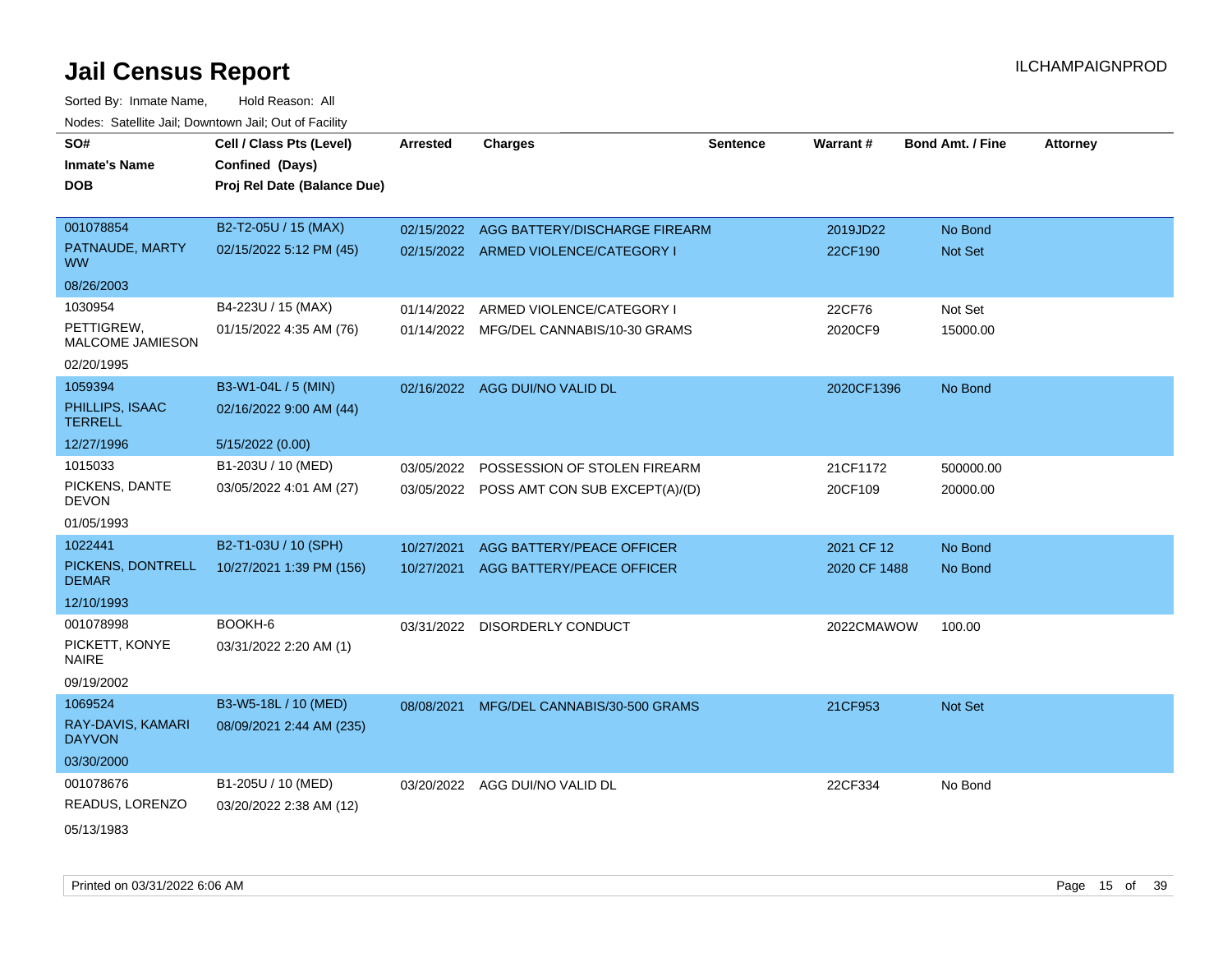Sorted By: Inmate Name, Hold Reason: All Nodes: Satellite Jail; Downtown Jail; Out of Facility

| SO#<br><b>Inmate's Name</b><br><b>DOB</b>          | Cell / Class Pts (Level)<br>Confined (Days)<br>Proj Rel Date (Balance Due) | <b>Arrested</b>     | <b>Charges</b>                           | <b>Sentence</b> | Warrant#   | <b>Bond Amt. / Fine</b> | <b>Attorney</b> |
|----------------------------------------------------|----------------------------------------------------------------------------|---------------------|------------------------------------------|-----------------|------------|-------------------------|-----------------|
| 001078482<br><b>REED, MONTRES</b><br><b>ANTRON</b> | B1-204L / 10 (MED)<br>03/14/2022 12:06 PM (18)                             |                     | 03/14/2022 AGG DISCHARGE FIREARM/VEH/SCH |                 |            | 250000.00               |                 |
| 02/26/2004                                         |                                                                            |                     |                                          |                 |            |                         |                 |
| 982660                                             | A4-203U / 10 (MED)                                                         | 03/22/2022 BURGLARY |                                          |                 | 22CF339    | No Bond                 |                 |
| REYNOLDS, DAVID<br><b>ALLEN</b>                    | 03/22/2022 4:11 AM (10)                                                    |                     |                                          |                 |            |                         |                 |
| 03/27/2002                                         |                                                                            |                     |                                          |                 |            |                         |                 |
| 979485                                             | B2-T4-16L / 15 (SPH)                                                       | 03/12/2021          | PRED CRIM SEX ASLT/VICTIM <13            |                 | 21CF282    | Not Set                 |                 |
| RODRIGUEZ, JOSHUA<br><b>ANTHONY</b>                | 03/12/2021 1:57 PM (385)                                                   |                     |                                          |                 |            |                         |                 |
| 04/06/1990                                         |                                                                            |                     |                                          |                 |            |                         |                 |
| 61330                                              | B4-224L / 15 (MAX)                                                         | 12/01/2021          | ARMED HABITUAL CRIMINAL                  |                 | 21CF1473   | Not Set                 |                 |
| RUFFIN, JONATHON<br><b>CECIL</b>                   | 12/01/2021 5:34 AM (121)                                                   | 12/01/2021          | PAROLE REVOCATION                        |                 | CH2107545  | No Bond                 |                 |
| 05/10/1984                                         |                                                                            |                     |                                          |                 |            |                         |                 |
| 1071161                                            | B4-124L / 15 (MAX)                                                         | 08/18/2021          | DELIVERY OF OR POSSESSION OF W/ INT      |                 | 21CF1008   | No Bond                 |                 |
| SANDERS, MARKELL<br><b>LAMAR</b>                   | 08/18/2021 6:18 PM (226)                                                   |                     |                                          |                 |            |                         |                 |
| 02/02/2000                                         |                                                                            |                     |                                          |                 |            |                         |                 |
| 001078898                                          | A4-205U / 15 (MAX)                                                         |                     | 03/02/2022 AGG DISCHARGE FIREARM         |                 | 22CF254    | Not Set                 |                 |
| SAROLAS, JONATHAN<br>E.                            | 03/02/2022 9:20 AM (30)                                                    |                     |                                          |                 |            |                         |                 |
| 07/16/1988                                         |                                                                            |                     |                                          |                 |            |                         |                 |
| 001078441                                          | BOOKF-3 / 15 (ADS)                                                         | 10/01/2021          | <b>ARMED HABITUAL CRIMINAL</b>           |                 | 21CF1182   | Not Set                 |                 |
| SINGLETON, CORRIE<br><b>DERRELL</b>                | 10/01/2021 12:36 PM (182)                                                  | 12/20/2021          | SPEEDING 26-34 MPH OVER LIMIT            |                 | 2021TR2701 | 1000.00                 |                 |
| 05/07/1983                                         |                                                                            |                     |                                          |                 |            |                         |                 |
| 001078765                                          | B4-223L / 10 (MED)                                                         |                     | 01/13/2022 FELON POSS/USE WEAPON/FIREARM |                 | 22CF66     | Not Set                 |                 |
| SMITH, COREY ADRIAN 01/13/2022 7:32 PM (78)        |                                                                            |                     |                                          |                 |            |                         |                 |

09/01/1987

Printed on 03/31/2022 6:06 AM Page 16 of 39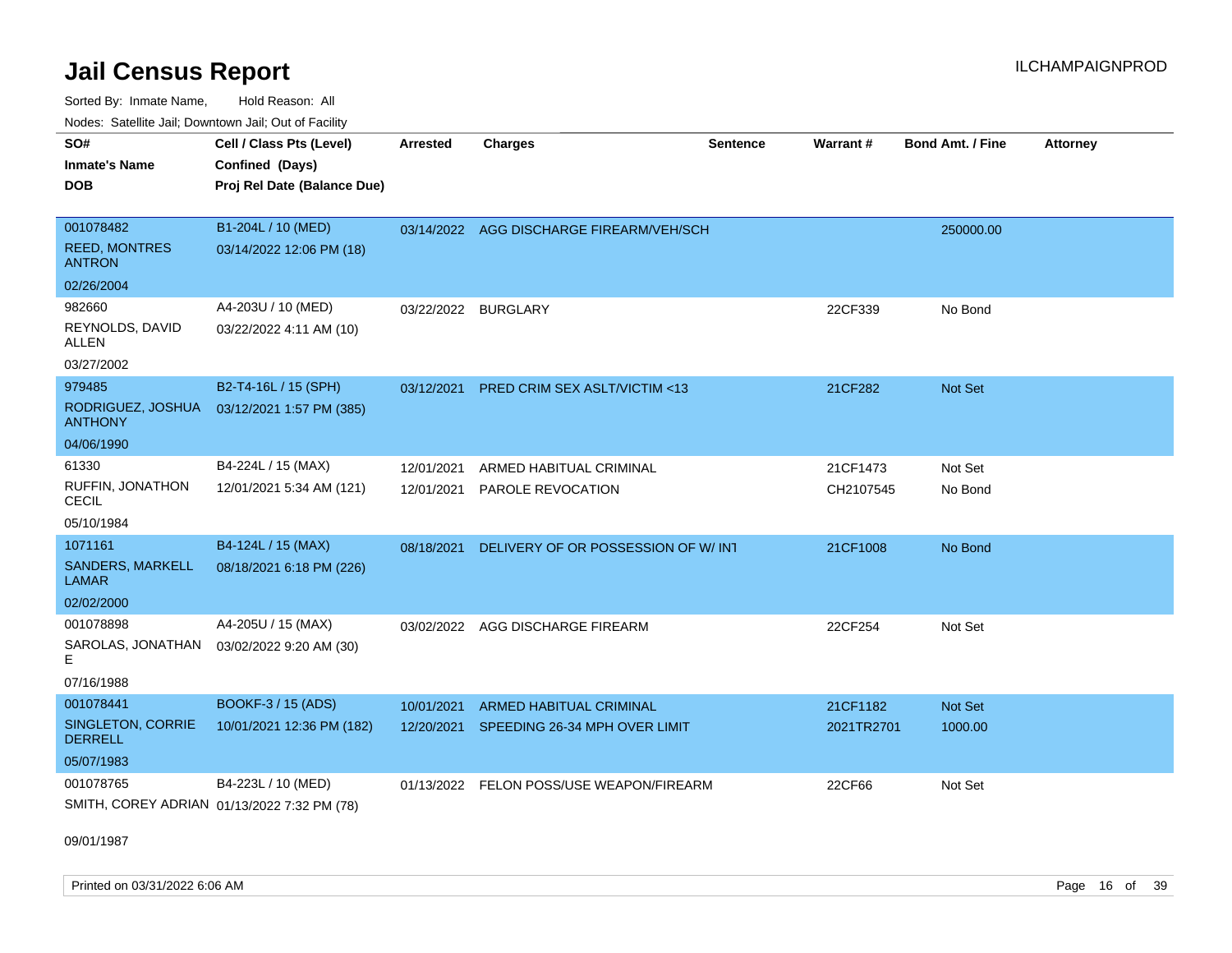| SO#<br><b>Inmate's Name</b><br><b>DOB</b>                                     | Cell / Class Pts (Level)<br>Confined (Days)<br>Proj Rel Date (Balance Due) | Arrested                 | <b>Charges</b>                                                                                        | <b>Sentence</b> | Warrant#                               | <b>Bond Amt. / Fine</b>       | <b>Attorney</b> |
|-------------------------------------------------------------------------------|----------------------------------------------------------------------------|--------------------------|-------------------------------------------------------------------------------------------------------|-----------------|----------------------------------------|-------------------------------|-----------------|
| 62924<br><b>STARKS, JUSTIN</b><br><b>COURTNEY</b><br>08/12/1984               | B4-226L / 10 (MED)<br>03/11/2022 2:29 AM (21)                              | 03/11/2022               | <b>FELON POSS/USE WEAPON/FIREARM</b><br>03/11/2022 CRIM DMG TO PROP \$500-10K                         |                 | 22CF294<br>19CF63                      | Not Set<br>3000.00            |                 |
| 001077770<br>STOFFLE, KELLY ANNE 01/06/2022 3:14 PM (85)<br>04/12/1989        | A1-226L / 5 (MIN)                                                          | 01/06/2022               | RESIDENTIAL BURGLARY                                                                                  |                 | 21CF319                                | Not Set                       |                 |
| 38305<br>STOVER, JOSH<br><b>ANDREW</b><br>08/18/1973                          | B2-T2-06L / 10 (SPH)<br>03/18/2020 10:24 AM (744)                          | 03/18/2020               | <b>CRIMINAL SEXUAL ABUSE</b>                                                                          |                 | 20CF-343                               | 500000.00                     |                 |
| 001077581<br>TAYLOR, RAVEN<br><b>SIMONE</b><br>01/04/2002                     | BOOKF-2<br>03/30/2022 10:17 AM (2)                                         | 03/30/2022               | VIO BAIL BOND/FAMILY MEMBER                                                                           |                 | 2022CMAWOW                             | 100.00 / 34.00                |                 |
| 001078471<br><b>THATCH, OMARION</b><br><b>DIAMONTE</b><br>09/05/2003          | B4-221U / 10 (MED)<br>10/11/2021 1:26 AM (172)                             | 10/11/2021               | <b>AGG UUW/VEHICLE/&lt;21</b>                                                                         | 18m (DOC)       | 21CF1210                               | 100.00                        |                 |
| 001078997<br>THOMAS, THEOPHILUS 03/30/2022 10:52 PM (2)<br>DEON<br>09/17/2003 | BOOKH-3                                                                    | 03/30/2022<br>03/30/2022 | UNLAWFUL USE OF A WEAPON<br>POSSESSING A CONTROLLED SUBSTAND<br>03/30/2022 POSSESS LOOK-ALIKE SUB/1ST |                 | 2022CFAWOW<br>2022CFAWOW<br>2022CFAWOW | No Bond<br>No Bond<br>No Bond |                 |
| 32058<br><b>THOMPSON, STEVEN</b><br><b>ONEAL</b><br>03/14/1969                | B4-123U / 15 (MAX)<br>06/14/2021 6:44 AM (291)                             | 06/14/2021               | <b>AGG DISCH FIREARM</b>                                                                              |                 | 21CF690                                | Not Set                       |                 |
| 001078037<br>TOVEY, JAMES<br><b>RICHARD</b><br>03/21/1990                     | <b>BOOKH-2 / 5 (ADS)</b><br>03/29/2022 10:10 AM (3)<br>4/4/2022 (0.00)     |                          | 03/29/2022 AGG DUI/ DRUGS                                                                             |                 | 21CF634                                | No Bond                       |                 |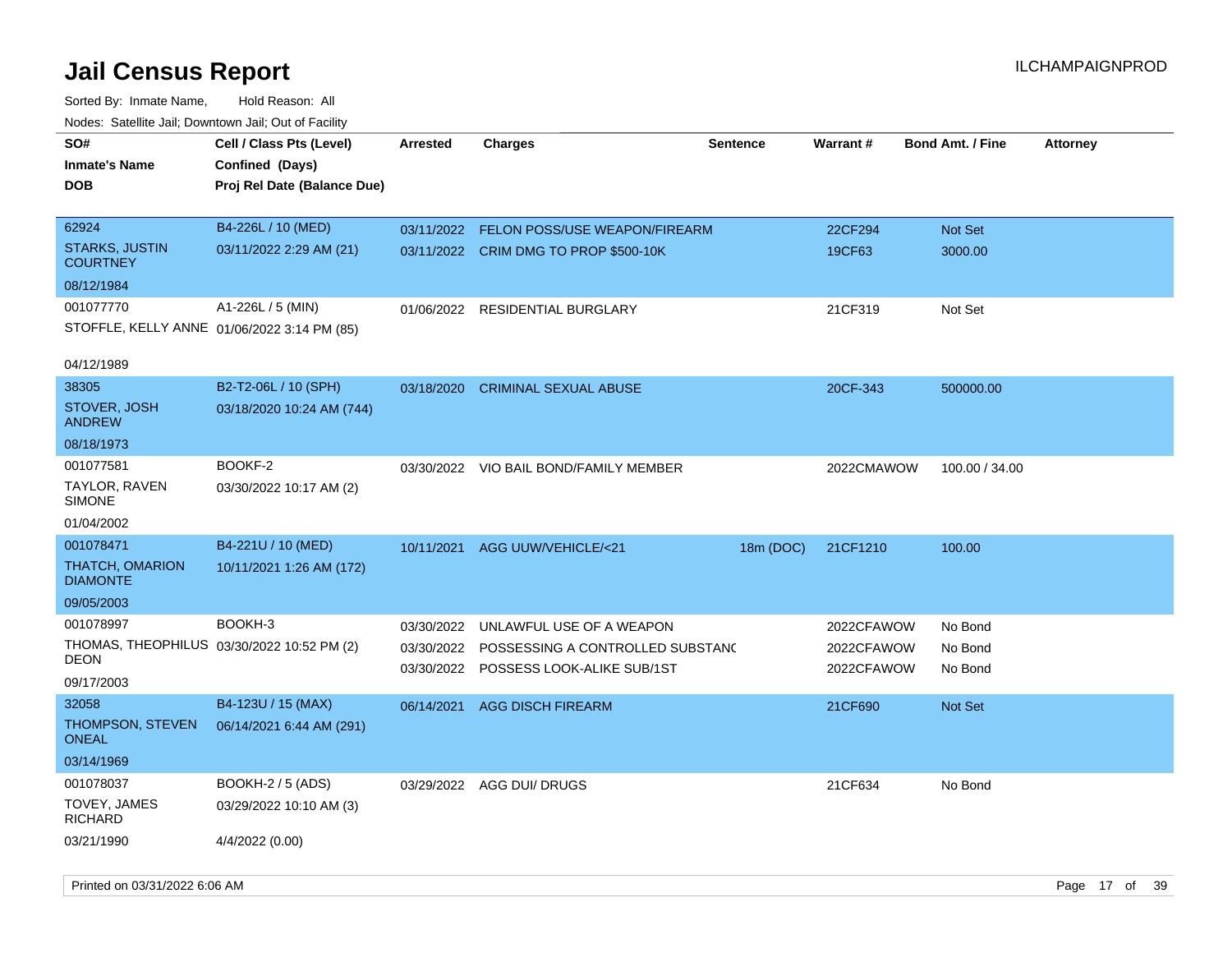| SO#<br><b>Inmate's Name</b><br><b>DOB</b>                                                                        | Cell / Class Pts (Level)<br>Confined (Days)<br>Proj Rel Date (Balance Due)                     | <b>Arrested</b>                                                    | <b>Charges</b>                                                                                                                                                    | <b>Sentence</b> | Warrant#                                                           | <b>Bond Amt. / Fine</b>                                                          | <b>Attorney</b> |
|------------------------------------------------------------------------------------------------------------------|------------------------------------------------------------------------------------------------|--------------------------------------------------------------------|-------------------------------------------------------------------------------------------------------------------------------------------------------------------|-----------------|--------------------------------------------------------------------|----------------------------------------------------------------------------------|-----------------|
| 001078792<br><b>TRAMBLE, TOM</b><br><b>MARCUS</b><br>02/28/1985<br>1076325<br>TURNER, PRINTISS<br>VASHAWN-DEMAN, | A3-116L / 15 (ADS)<br>01/24/2022 10:24 AM (67)<br>A3-114L / 15 (ADS)<br>03/25/2022 3:15 PM (7) | 01/24/2022<br>01/24/2022<br>03/25/2022<br>03/25/2022<br>03/25/2022 | <b>FUGITIVE FROM JUSTICE</b><br><b>FUGITIVE FROM JUSTICE</b><br>01/24/2022 ARMED VIOLENCE/CATEGORY I<br>AGG UUW/LOADED/NO FCCA/FOID<br>MURDER<br>DOMESTIC BATTERY |                 | 22CF99<br>22CF100<br>22CF101<br>2020CF742<br>2021CF1071<br>20CM468 | Not Set<br><b>Not Set</b><br><b>Not Set</b><br>25000.00<br>1500000.00<br>1000.00 |                 |
| 11/10/2001                                                                                                       |                                                                                                | 03/25/2022<br>03/28/2022                                           | AGG UUW/LOADED/NO FCCA/FOID<br><b>FUGITIVE FROM JUSTICE</b>                                                                                                       |                 | 21CF1520<br>22CF360                                                | 50000.00<br>50000.00                                                             |                 |
| 50548<br><b>VINEYARD, SHORNOR</b><br><b>JAMAL</b>                                                                | A3-111L / 10 (ADS)<br>03/29/2022 8:51 AM (3)                                                   |                                                                    | 03/29/2022 AGG UNLAWFUL USE OF WEAPON/VEH                                                                                                                         |                 | 21CF1067                                                           | No Bond                                                                          |                 |
| 12/14/1979<br>996098<br>WASHINGTON,<br><b>DANTAEVIOUS</b><br>11/14/1991                                          | 5/19/2022 (0.00)<br>B3-W7-28L / 10 (MED)<br>03/25/2022 10:18 AM (7)<br>4/23/2022 (0.00)        | 03/25/2022                                                         | AGG UUW/PERSON/NO FOID                                                                                                                                            |                 | 21CF1007                                                           | No Bond                                                                          |                 |
| 1070737<br><b>WASHINGTON.</b><br><b>JASTINA VIRGINIA</b><br>04/11/2000                                           | A1-126L / 15 (MAX)<br>10/14/2021 12:02 PM (169)                                                | 10/14/2021                                                         | AGG KIDNAPG/<13/INTEL DISABL                                                                                                                                      | (DHS)           | 2020CF418                                                          | 250000.00                                                                        |                 |
| 977140<br><b>WEBSTER, DERRIAL</b><br><b>DEVON</b><br>01/14/1990                                                  | B1-203L / 10 (MED)<br>10/24/2021 2:46 AM (159)                                                 | 10/24/2021                                                         | ARMED HABITUAL CRIMINAL                                                                                                                                           |                 | 21CF1289                                                           | Not Set                                                                          |                 |
| 001078328<br><b>WHITE, JUSTIN</b><br><b>STEVEN</b><br>10/25/1995                                                 | B1-105L / 15 (MAX)<br>08/30/2021 10:48 AM (214)                                                | 08/30/2021                                                         | FELON POSS/USE WEAPON/FIREARM                                                                                                                                     |                 | 21CF1045                                                           | <b>Not Set</b>                                                                   |                 |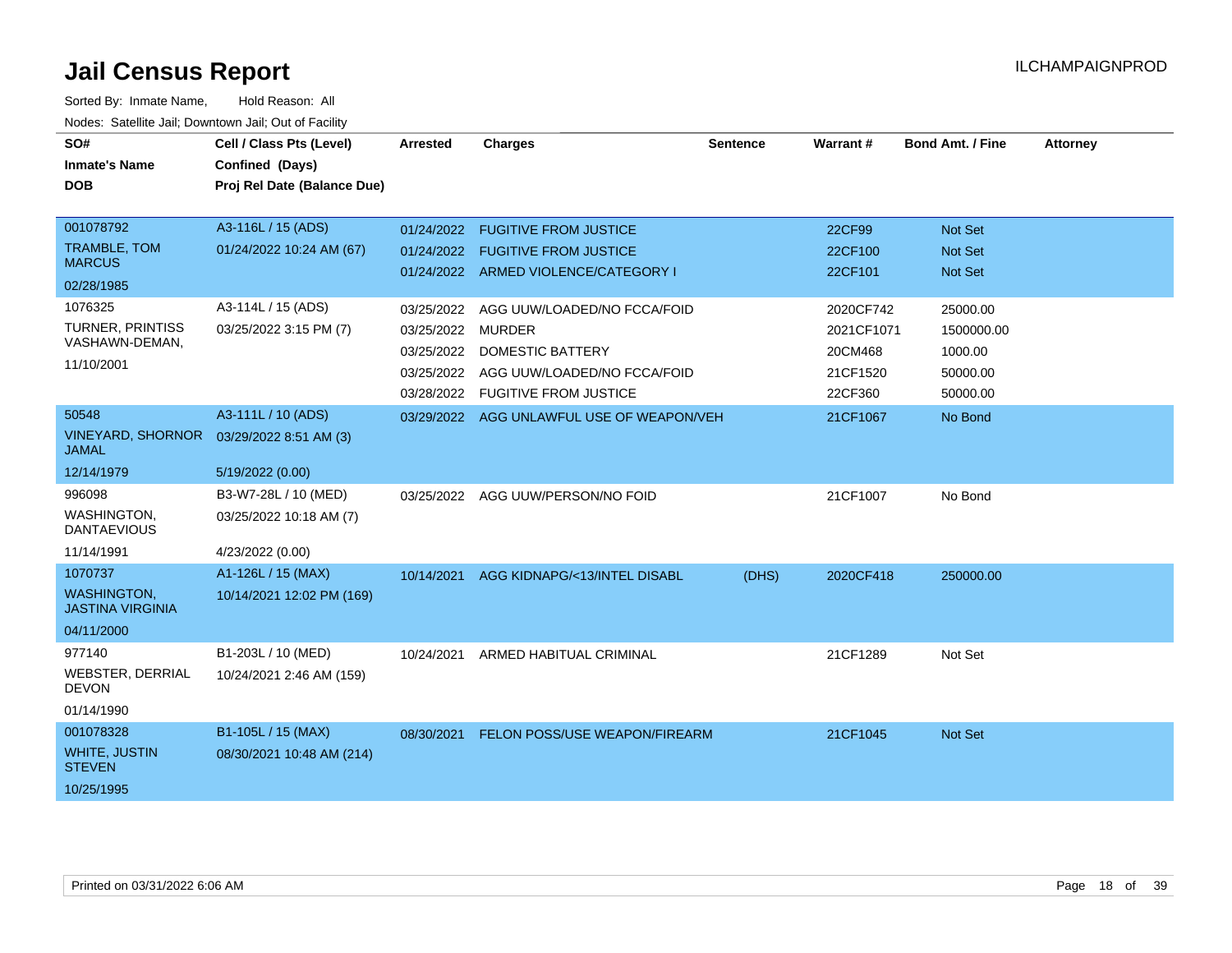| SO#                                       | Cell / Class Pts (Level)    | Arrested          | <b>Charges</b>                 | <b>Sentence</b> | Warrant#    | <b>Bond Amt. / Fine</b> | <b>Attorney</b> |
|-------------------------------------------|-----------------------------|-------------------|--------------------------------|-----------------|-------------|-------------------------|-----------------|
| <b>Inmate's Name</b>                      | Confined (Days)             |                   |                                |                 |             |                         |                 |
| <b>DOB</b>                                | Proj Rel Date (Balance Due) |                   |                                |                 |             |                         |                 |
|                                           |                             |                   |                                |                 |             |                         |                 |
| 638552                                    | B2-T2-08L / 5 (SPH)         | 10/07/2021        | CHILD PORNOGRAPHY/PHOTOGRAPH   |                 | 2021CF1207  | No Bond                 |                 |
| <b>WILLIAMS, MICHAEL</b><br><b>JAMES</b>  | 10/07/2021 12:20 PM (176)   |                   |                                |                 |             |                         |                 |
| 03/29/1964                                |                             |                   |                                |                 |             |                         |                 |
| 1066370                                   | B1-101L / 15 (MAX)          | 07/28/2021        | ARMED VIOLENCE/CATEGORY III    |                 | 2021 CF 882 | Not Set                 |                 |
| <b>WILLIAMS, REONTE</b><br><b>REMIR</b>   | 07/28/2021 5:40 AM (247)    |                   |                                |                 |             |                         |                 |
| 05/14/1999                                |                             |                   |                                |                 |             |                         |                 |
| 1051953                                   | A1-124U / 10 (ADS)          | 02/02/2022        | DOMESTIC BATTERY/OTHER PRIOR   |                 | 22CF144     | Not Set                 |                 |
| <b>WINSTON, ALYSSIA</b><br><b>LETEECE</b> | 02/02/2022 4:29 AM (58)     | 03/28/2022        | AGG ROBBERY/INDICATE ARM W/FIR |                 | 22CF353     | Not Set                 |                 |
| 03/17/1996                                |                             |                   |                                |                 |             |                         |                 |
| 001078995                                 | A3-111U / 5 (ADS)           | 03/29/2022        | METH DELIVERY<5 GRAMS          |                 | 22CF371     | Not Set                 |                 |
| ZINK, PRESTIN L                           | 03/29/2022 11:33 PM (3)     | 03/29/2022        | <b>FUGITIVE FROM JUSTICE</b>   |                 | 22CF370     | Not Set                 |                 |
| 08/19/1997                                |                             |                   |                                |                 |             |                         |                 |
| <b>Total Satellite Jail: 142</b>          |                             | <b>Males: 121</b> | Females: 21<br>Unknown: 0      |                 |             |                         |                 |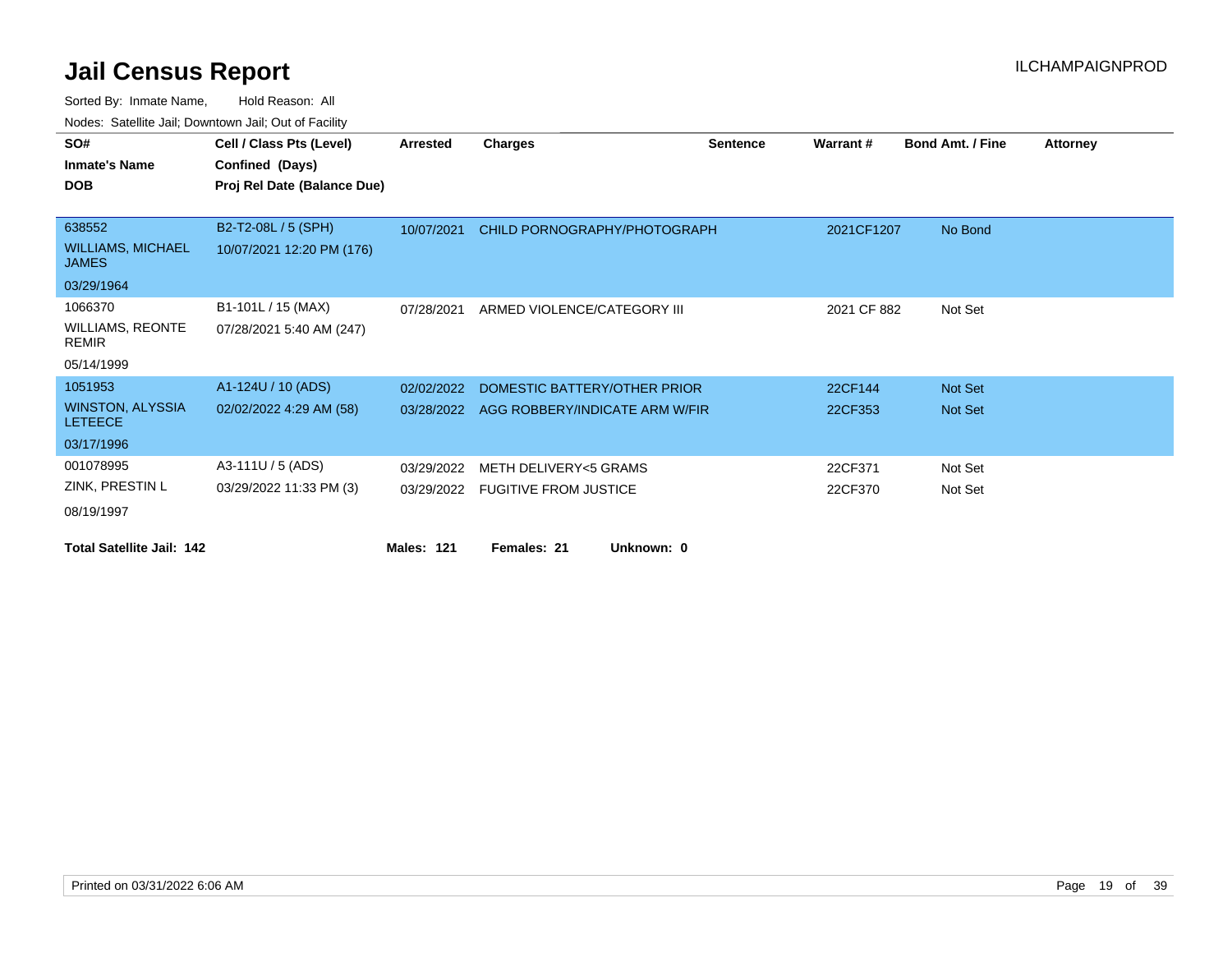Sorted By: Inmate Name, Hold Reason: All Nodes: Satellite Jail; Downtown Jail; Out of Facility

| <b>Downtown Jail</b><br>SO#<br><b>Inmate's Name</b><br><b>DOB</b>  | Cell / Class Pts (Level)<br>Confined (Days)<br>Proj Rel Date (Balance Due) | <b>Arrested</b>                                      | <b>Charges</b>                                                                                                                                                | <b>Sentence</b> | Warrant#                                              | <b>Bond Amt. / Fine</b>                                    | <b>Attorney</b> |
|--------------------------------------------------------------------|----------------------------------------------------------------------------|------------------------------------------------------|---------------------------------------------------------------------------------------------------------------------------------------------------------------|-----------------|-------------------------------------------------------|------------------------------------------------------------|-----------------|
| 983810<br>AKINS, KEVIN IVAN                                        | C7L<br>12/14/2021 5:34 PM (108)                                            | 12/14/2021                                           | <b>ARMED HABITUAL CRIMINAL</b>                                                                                                                                |                 | 21CF1526                                              | Not Set                                                    |                 |
| 09/23/1990                                                         |                                                                            |                                                      |                                                                                                                                                               |                 |                                                       |                                                            |                 |
| 952871<br>AUTEBERRY, JOSHUA<br><b>DAVID</b><br>12/28/1984          | G3U / 5 (MIN)<br>03/13/2022 7:24 PM (19)                                   |                                                      | 03/13/2022 METH DELIVERY/5<15 GRAMS                                                                                                                           |                 | 22CF300                                               | No Bond                                                    |                 |
| 001077899                                                          | G7U / 5 (MIN)                                                              | 03/20/2022                                           | <b>BURGLARY</b>                                                                                                                                               |                 | 21CF593                                               | 20000.00                                                   |                 |
| <b>BARKSDALE, RAY</b><br><b>SHAWN</b>                              | 03/20/2022 2:40 PM (12)                                                    | 03/20/2022<br>03/20/2022                             | POSSESSION OF METH/5<15 GRAMS<br>POSS STOLEN VEHICLE                                                                                                          |                 | 21CF655<br>21CF505                                    | 20000.00<br>20000.00                                       |                 |
| 10/31/1990                                                         |                                                                            |                                                      |                                                                                                                                                               |                 |                                                       |                                                            |                 |
| 517915<br>BOXLEY, CHARLES<br><b>OMAR</b><br>01/10/1985             | C <sub>2</sub> L $/$ 5 (MIN)<br>08/03/2021 2:18 PM (241)                   | 08/03/2021<br>08/03/2021<br>08/03/2021               | <b>BURGLARY</b><br><b>BURGLARY</b><br>FORGERY/ISSUE/DELIVER DOCUMENT                                                                                          |                 | 21CF289<br>21CF679                                    | 20000.00<br>20000.00<br>No Bond                            |                 |
| 47897<br><b>BRANAMAN</b><br><b>CLIFFORD EARL</b><br>03/09/1975     | J5L / 15 (ADS)<br>01/19/2022 9:21 PM (72)                                  | 01/19/2022<br>01/19/2022<br>01/19/2022<br>02/08/2022 | <b>VIOLATE ORDER PROTECTION</b><br>DRVG REVOKED/2+/PERS INJ/DEATH<br>PAROLE REVOCATION<br>02/08/2022 DRIVE REVOKED/RECK HOMIC/3<br>DRIVING ON REVOKED LICENSE |                 | 22CF85<br>22CF84<br>VA2201139<br>21CF1280<br>21TR8305 | Not Set<br>Not Set<br>No Bond<br><b>Not Set</b><br>Not Set |                 |
| 1027929<br><b>BROUGHTON, MARK</b><br>ANTHONY, Junior<br>02/15/1990 | F6L / 15 (MAX)<br>12/18/2021 2:55 AM (104)                                 | 12/18/2021                                           | HOME INVASION/CAUSE INJURY                                                                                                                                    |                 | 21CF1560                                              | No Bond                                                    |                 |
| 1067476<br><b>BROWN, JAMES</b><br><b>BRONELL</b><br>01/08/1996     | F7U / 10 (MED)<br>11/13/2021 2:35 AM (139)                                 | 11/13/2021<br>11/13/2021                             | AGG DOMESTIC BATTERY/STRANGLE<br><b>RESIDENTIAL BURGLARY</b>                                                                                                  |                 | 20CF575<br>21CF385                                    | 5000.00<br>25000.00                                        |                 |
|                                                                    |                                                                            |                                                      |                                                                                                                                                               |                 |                                                       |                                                            |                 |

Printed on 03/31/2022 6:06 AM Page 20 of 39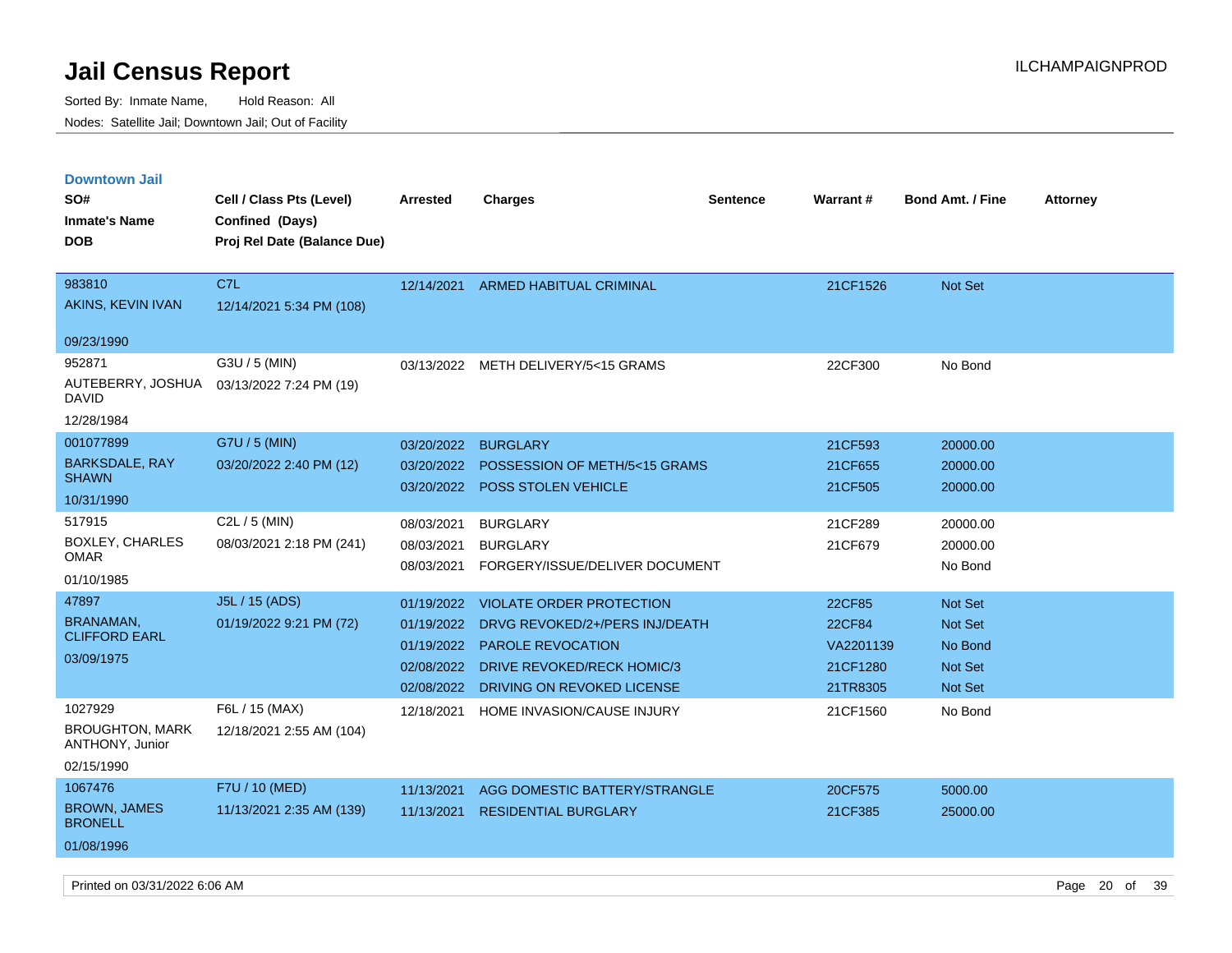| rouco. Calcinic Jan, Downtown Jan, Out of Facility |                                                                            |                 |                                           |                 |                 |                         |                 |
|----------------------------------------------------|----------------------------------------------------------------------------|-----------------|-------------------------------------------|-----------------|-----------------|-------------------------|-----------------|
| SO#<br>Inmate's Name<br>DOB                        | Cell / Class Pts (Level)<br>Confined (Days)<br>Proj Rel Date (Balance Due) | <b>Arrested</b> | <b>Charges</b>                            | <b>Sentence</b> | <b>Warrant#</b> | <b>Bond Amt. / Fine</b> | <b>Attorney</b> |
| 995432<br><b>BROWN, JAVON</b><br><b>SHANTEZ</b>    | H5L / 10 (ADS)<br>12/20/2021 2:06 AM (102)                                 |                 | 12/20/2021 FAIL TO RPT WKLY/NO FIXED ADDR |                 | 21CF1559        | Not Set                 |                 |
| 10/14/1991                                         |                                                                            |                 |                                           |                 |                 |                         |                 |
| 001078900<br>BYRD, ANDREW<br>DARNELL<br>12/30/2003 | J7L / 15 (ADS)<br>03/02/2022 11:59 PM (30)                                 | 03/02/2022      | MURDER/INTENT TO KILL/INJURE              |                 | 22CF252         | Not Set                 |                 |
| 001077954                                          | C4L / 10 (MED)<br>CALKINS, STEVEN RAY 12/21/2021 6:35 AM (101)             | 12/21/2021      | <b>RESIDENTIAL BURGLARY</b>               |                 | 21CF1570        | Not Set                 |                 |
| 01/01/1992                                         |                                                                            |                 |                                           |                 |                 |                         |                 |
| 001078092<br>WILLIAM                               | H <sub>2</sub> U / 10 (ADS)<br>CHOUNARD, STANLEY 12/27/2021 10:47 PM (95)  | 12/27/2021      | AGG BATTERY/PUBLIC PLACE                  |                 | 2021CF1042      | 5000.00                 |                 |
| 06/25/1986                                         |                                                                            |                 |                                           |                 |                 |                         |                 |
| 56241                                              | E1L / 5 (MIN)                                                              |                 | 01/13/2022 VIOLATE ORDER/PRIOR DOM BTRY   |                 | 22CF59          | Not Set                 |                 |
| <b>CLARK, DAMON</b><br><b>GILLMORE</b>             | 01/13/2022 4:36 AM (78)                                                    |                 |                                           |                 |                 |                         |                 |
| 12/21/1976                                         |                                                                            |                 |                                           |                 |                 |                         |                 |
| 001078838                                          | D <sub>2</sub> / 15 (ADS)                                                  | 02/12/2022      | PRED CRIM SEX ASLT/BODILY HARM            |                 | 21CF30          | 150000.00               |                 |
| CLAYTON, KAREEM<br>JAMAL                           | 02/12/2022 8:55 AM (48)                                                    |                 |                                           |                 |                 |                         |                 |
| 02/03/1974                                         |                                                                            |                 |                                           |                 |                 |                         |                 |
| 1075361                                            | $15/5$ (ADS)                                                               | 04/16/2021      | <b>BURGLARY</b>                           |                 | 21CF414         | <b>Not Set</b>          |                 |
| <b>COWART, TORREY</b><br><b>BENJAMEN, Junior</b>   | 04/16/2021 9:17 PM (350)                                                   |                 |                                           |                 |                 |                         |                 |
| 11/22/1987                                         |                                                                            |                 |                                           |                 |                 |                         |                 |
| 1067370                                            | E6L / 15 (ADS)                                                             | 11/05/2021      | FIREARM/FOID INVALID/NOT ELIG             |                 | 21CF1370        | Not Set                 |                 |
| DAVIS, AUSTIN<br><b>CHRISTOPHER</b>                | 11/06/2021 12:23 AM (146)                                                  |                 |                                           |                 |                 |                         |                 |
| 08/11/1997                                         |                                                                            |                 |                                           |                 |                 |                         |                 |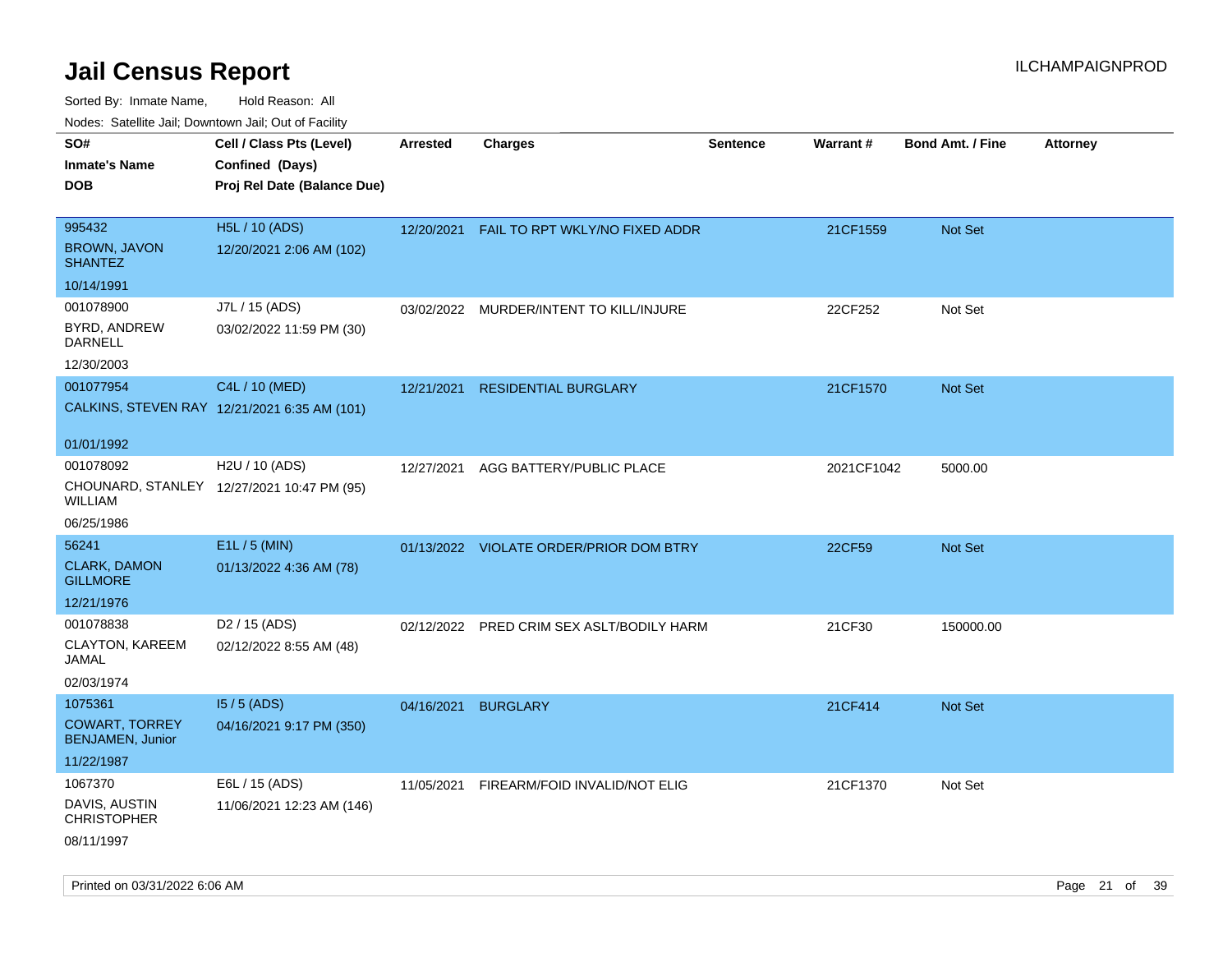Sorted By: Inmate Name, Hold Reason: All Nodes: Satellite Jail; Downtown Jail; Out of Facility

| Noues. Salenne Jan, Downlown Jan, Out or Facility |                             |                   |                                         |                 |                 |                         |                 |
|---------------------------------------------------|-----------------------------|-------------------|-----------------------------------------|-----------------|-----------------|-------------------------|-----------------|
| SO#                                               | Cell / Class Pts (Level)    | Arrested          | <b>Charges</b>                          | <b>Sentence</b> | <b>Warrant#</b> | <b>Bond Amt. / Fine</b> | <b>Attorney</b> |
| <b>Inmate's Name</b>                              | Confined (Days)             |                   |                                         |                 |                 |                         |                 |
| <b>DOB</b>                                        | Proj Rel Date (Balance Due) |                   |                                         |                 |                 |                         |                 |
|                                                   |                             |                   |                                         |                 |                 |                         |                 |
| 001077214                                         | F8L / 15 (MAX)              | 12/20/2021 MURDER |                                         |                 | 21CF1572        | Not Set                 |                 |
| DAVIS-MURDOCK,<br><b>ERION VASSHAD</b>            | 12/21/2021 10:13 AM (101)   |                   |                                         |                 |                 |                         |                 |
| 06/22/1998                                        |                             |                   |                                         |                 |                 |                         |                 |
| 64070                                             | C3L / 10 (MED)              | 02/18/2022        | <b>BURGLARY</b>                         |                 | 21CF1176        | 20000.00                |                 |
| DECKER, ANTHONY V                                 | 02/18/2022 6:52 PM (42)     |                   | 02/18/2022 POSSESSION OF METH< 5 GRAMS  |                 | 21CF1205        | 15000.00                |                 |
|                                                   |                             |                   |                                         |                 |                 |                         |                 |
| 11/27/1982                                        |                             |                   |                                         |                 |                 |                         |                 |
| 001078223                                         | G6L / 5 (MIN)               | 11/09/2021        | AGG DUI/NO VALID DL                     |                 | 21CF1382        | <b>Not Set</b>          |                 |
| DIEGO-MATEO,<br><b>JOAQUIN</b>                    | 11/09/2021 10:52 PM (143)   |                   |                                         |                 |                 |                         |                 |
| 01/23/2002                                        |                             |                   |                                         |                 |                 |                         |                 |
| 571307                                            | J3L / 15 (ADS)              | 09/14/2020        | CRIM SEXUAL ABUSE/CONSENT               |                 | 2020CF1026      | Not Set                 |                 |
| DOMINGO-<br>CASTANEDA,                            | 09/14/2020 11:19 PM (564)   | 09/14/2020        | <b>PRED CRIM SEX ASLT/VICTIM &lt;13</b> |                 | 2020CF1025      | Not Set                 |                 |
| 09/29/1989                                        |                             |                   |                                         |                 |                 |                         |                 |
| 527379                                            | D6 / 15 (ADS)               | 10/25/2021        | ARMED HABITUAL CRIMINAL                 |                 | 21CF1297        | <b>Not Set</b>          |                 |
| DRAKE, MARCELL<br><b>DEON</b>                     | 10/25/2021 5:05 PM (158)    | 10/27/2021        | AGG DOMESTIC BATTERY/STRANGLE           |                 | 21CF1245        | <b>Not Set</b>          |                 |
| 04/20/1987                                        |                             |                   |                                         |                 |                 |                         |                 |
| 959292                                            | K1 / 15 (ADS)               | 04/01/2021        | ATTEMPT (FIRST DEGREE MURDER)           |                 | 2020CF565       | 2000000.00              |                 |
| DUNCAN, COREYON<br><b>ANTHONY</b>                 | 04/01/2021 8:46 PM (365)    | 12/17/2021        | MURDER                                  |                 | 21CF1542        | Not Set                 |                 |
| 01/17/1989                                        |                             |                   |                                         |                 |                 |                         |                 |
| 1053207                                           | K3 / 15 (SPH)               | 06/06/2019        | MURDER/INTENT TO KILL/INJURE            |                 | 2019-CF849      | 2000000.00              |                 |
| FAUST, JAQUAVEON<br>LAVELL                        | 06/06/2019 2:24 PM (1,030)  |                   |                                         |                 |                 |                         |                 |
| 07/25/1996                                        |                             |                   |                                         |                 |                 |                         |                 |
| 527081                                            | C6L / 10 (MED)              | 09/06/2021        | ARSON/REAL/PERSONAL PROP>\$150          |                 | 2021 CF 797     | 25000.00                |                 |
| FERGUSON,<br><b>CHRISTOPHER</b>                   | 09/06/2021 1:18 PM (207)    |                   |                                         |                 |                 |                         |                 |
| 12/21/1981                                        |                             |                   |                                         |                 |                 |                         |                 |

Printed on 03/31/2022 6:06 AM Page 22 of 39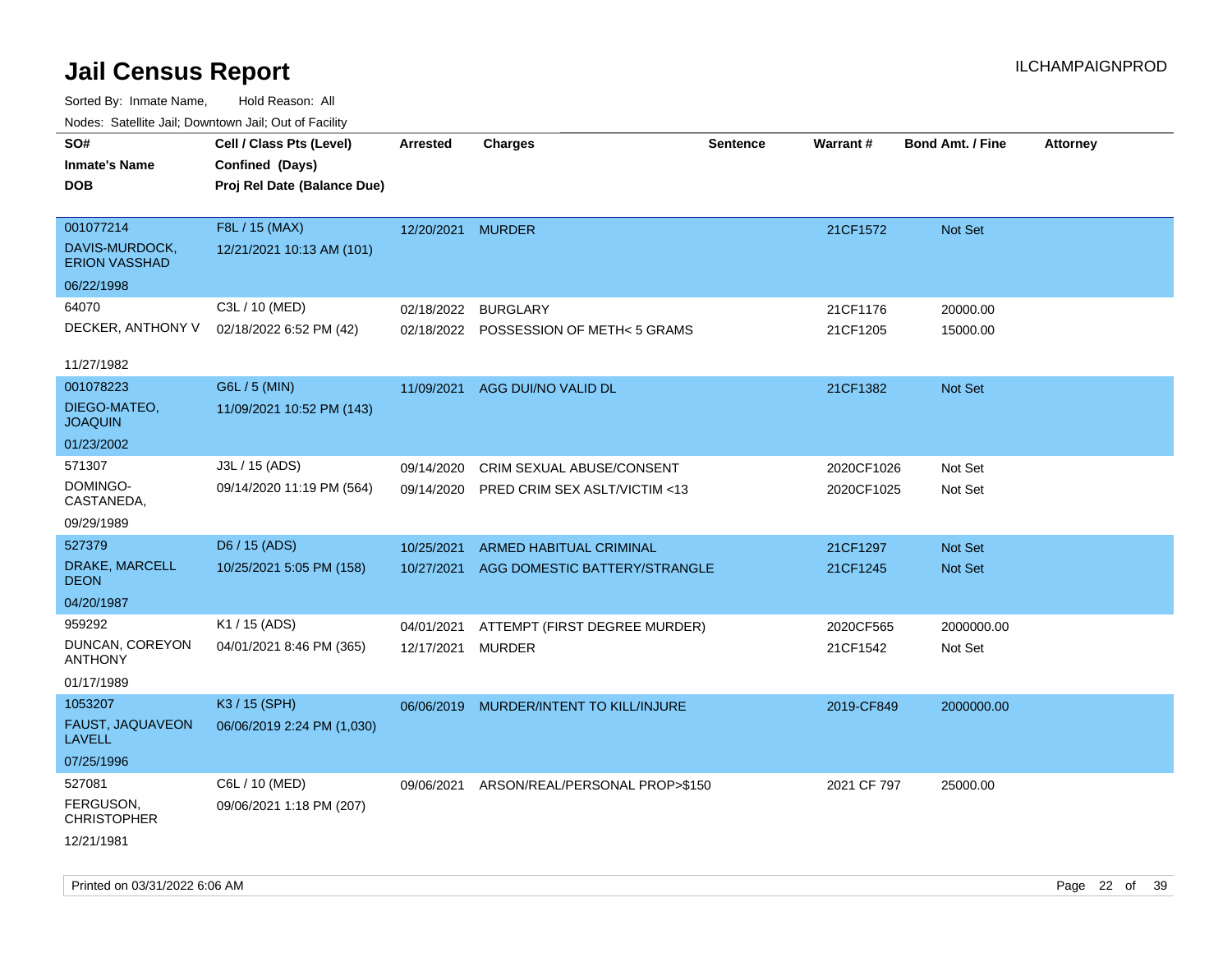Sorted By: Inmate Name, Hold Reason: All Nodes: Satellite Jail; Downtown Jail; Out of Facility

| routs. Saltille Jali, Downlown Jali, Out of Facility |                             |                  |                                           |                 |                 |                         |                 |
|------------------------------------------------------|-----------------------------|------------------|-------------------------------------------|-----------------|-----------------|-------------------------|-----------------|
| SO#                                                  | Cell / Class Pts (Level)    | Arrested         | <b>Charges</b>                            | <b>Sentence</b> | <b>Warrant#</b> | <b>Bond Amt. / Fine</b> | <b>Attorney</b> |
| <b>Inmate's Name</b>                                 | Confined (Days)             |                  |                                           |                 |                 |                         |                 |
| <b>DOB</b>                                           | Proj Rel Date (Balance Due) |                  |                                           |                 |                 |                         |                 |
|                                                      |                             |                  |                                           |                 |                 |                         |                 |
| 524764                                               | G3L / 5 (MIN)               |                  | 09/18/2021 METH DELIVERY/15<100 GRAMS     |                 | 21CF627         | 50000.00                |                 |
| <b>FISCUS, ROBERT</b><br><b>LOWELL</b>               | 09/18/2021 10:50 AM (195)   |                  |                                           |                 |                 |                         |                 |
| 02/17/1986                                           |                             |                  |                                           |                 |                 |                         |                 |
| 1063104                                              | G1U / 5 (MIN)               | 01/10/2022       | <b>VIOLATE ORDER PROTECTION</b>           |                 | 21CF1258        | 25000.00                |                 |
| <b>FUSON, KEITH</b><br>EDWARD                        | 01/10/2022 9:14 PM (81)     |                  | 01/10/2022 VIOLATE ORDER PROTECTION       |                 | 21CF1259        | 25000.00                |                 |
| 05/07/1987                                           |                             |                  |                                           |                 |                 |                         |                 |
| 32913                                                | $11 / 15$ (ADS)             | 12/03/2021       | <b>PRED CRIM SEX ASLT/VICTIM &lt;13</b>   |                 | 21CF1481        | <b>Not Set</b>          |                 |
| <b>GROB, WARREN A,</b><br>Junior                     | 12/03/2021 4:24 PM (119)    |                  |                                           |                 |                 |                         |                 |
| 12/07/1950                                           |                             |                  |                                           |                 |                 |                         |                 |
| 001078871                                            | G9U / 5 (ADS)               | 02/22/2022       | ESCAPE/VIOLATE ELEC MONITORING            |                 | 22CF316         | 150000.00               |                 |
| <b>HARRIS, MARTELL</b>                               | 02/22/2022 3:44 PM (38)     | 02/22/2022       | RESIDENTIAL BURGLARY                      |                 | 2020JD14        | No Bond                 |                 |
| <b>TE'SHAWN</b>                                      |                             | 02/22/2022       | <b>INDIRECT CRIMINAL CONTEMPT</b>         |                 | 2020CC9         | 20000.00                |                 |
| 07/02/2003                                           |                             |                  |                                           |                 |                 |                         |                 |
| 001078868                                            | $12/5$ (ADS)                |                  | 02/24/2022 STALKING/CAUSE FEAR FOR SAFETY |                 | 22CF227         | 150000.00               |                 |
| HARRIS-MINER,<br><b>NICHOLAS</b>                     | 02/24/2022 3:56 PM (36)     |                  |                                           |                 |                 |                         |                 |
| 07/08/1998                                           |                             |                  |                                           |                 |                 |                         |                 |
| 1073611                                              | G4L / 5 (MIN)               | 02/09/2021       | DELIVERY OF OR POSSESSION OF W/ INT       |                 | 21CF160         | Not Set                 |                 |
| HAYES, CAMERON<br><b>TAYLOR MALEEK</b>               | 02/09/2021 3:10 PM (416)    | 02/09/2021       | MFG 15>100 GR ECSTASY/ANALOG              |                 | 21CF121         | 500000.00               |                 |
| 08/10/1998                                           |                             |                  |                                           |                 |                 |                         |                 |
| 518711                                               | G5L / 5 (MIN)               | 01/30/2022 THEFT |                                           |                 | 22CF133         | <b>Not Set</b>          |                 |
| <b>INGERSON, LUCUS</b><br>JAMES                      | 01/30/2022 4:57 PM (61)     |                  |                                           |                 |                 |                         |                 |
| 09/16/1979                                           |                             |                  |                                           |                 |                 |                         |                 |
| 001078766                                            | $13/5$ (ADS)                | 02/08/2022       | AGGRAVATED BATTERY                        |                 | 22CF160         | Not Set                 |                 |
| JOHNSON, IYONZI                                      | 02/08/2022 11:56 AM (52)    |                  | 02/08/2022 BURGLARY                       |                 | 22CF63          | 3000.00                 |                 |
|                                                      |                             |                  |                                           |                 |                 |                         |                 |

07/16/1994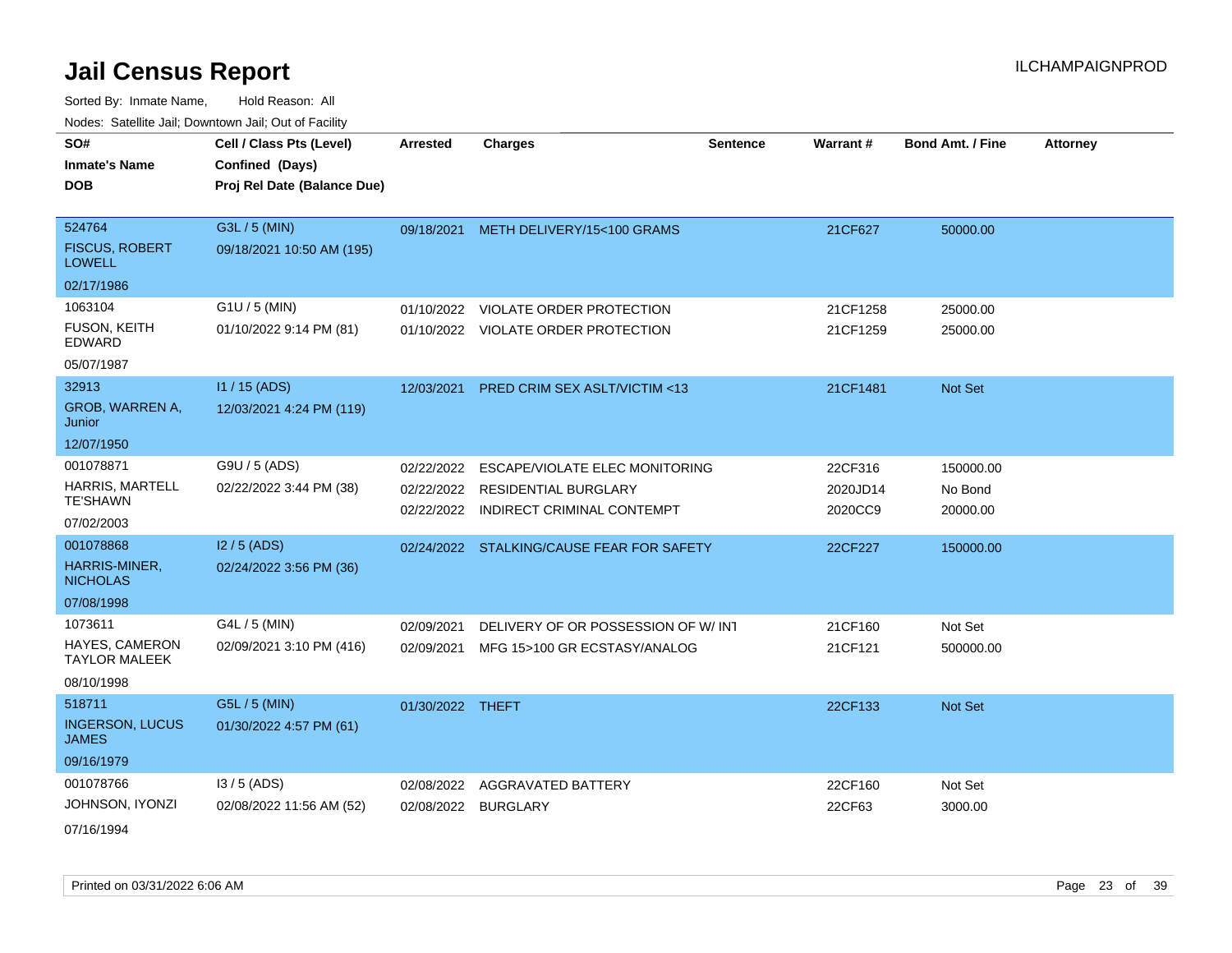Sorted By: Inmate Name, Hold Reason: All

| Nodes: Satellite Jail; Downtown Jail; Out of Facility |                                             |                 |                                           |                 |           |                         |                 |
|-------------------------------------------------------|---------------------------------------------|-----------------|-------------------------------------------|-----------------|-----------|-------------------------|-----------------|
| SO#                                                   | Cell / Class Pts (Level)                    | <b>Arrested</b> | <b>Charges</b>                            | <b>Sentence</b> | Warrant#  | <b>Bond Amt. / Fine</b> | <b>Attorney</b> |
| <b>Inmate's Name</b>                                  | Confined (Days)                             |                 |                                           |                 |           |                         |                 |
| <b>DOB</b>                                            | Proj Rel Date (Balance Due)                 |                 |                                           |                 |           |                         |                 |
|                                                       |                                             |                 |                                           |                 |           |                         |                 |
| 001078818                                             | D3 / 10 (MED)                               |                 | 02/04/2022 DOMESTIC BATTERY/OTHER PRIOR   |                 | 22CF148   | Not Set                 |                 |
| KINSEL, EVERAL<br><b>MICHAEL WILLIAM</b>              | 02/04/2022 7:37 PM (56)                     |                 |                                           |                 |           |                         |                 |
| 10/16/1985                                            |                                             |                 |                                           |                 |           |                         |                 |
| 527447                                                | J1L / 10 (ADS)                              | 02/22/2022      | <b>BURGLARY</b>                           |                 | 22CF224   | Not Set                 |                 |
| KIRKWOOD, TYLER                                       | 02/22/2022 10:47 AM (38)                    |                 | 02/22/2022 AGG BATTERY/GREAT BODILY HARM  |                 | 22CF223   | Not Set                 |                 |
| <b>JAMES</b>                                          |                                             |                 | 02/23/2022 BURGLARY                       |                 | 22CF152   | Not Set                 |                 |
| 10/04/1985                                            |                                             |                 |                                           |                 |           |                         |                 |
| 29681                                                 | J2L / 15 (ADS)                              | 07/14/2020      | <b>PREDATORY CRIMINAL SEX ASSLT/CHILE</b> |                 | 20CF-781  | 250000.00               |                 |
| LENOIR, JOHN<br><b>CHRISTOPHER</b>                    | 07/14/2020 12:51 PM (626)                   |                 |                                           |                 |           |                         |                 |
| 04/20/1966                                            |                                             |                 |                                           |                 |           |                         |                 |
| 001078797                                             | 14 / 10 (ADS)                               |                 | 01/26/2022 VIO STALKING NO CONTACT ORDER  |                 | 22CM31    | Not Set                 |                 |
| LEVIN, DANIEL DAVID                                   | 01/26/2022 3:00 PM (65)                     |                 |                                           |                 |           |                         |                 |
|                                                       |                                             |                 |                                           |                 |           |                         |                 |
| 08/08/1984                                            |                                             |                 |                                           |                 |           |                         |                 |
| 45113                                                 | E2L / 15 (MAX)                              |                 | 11/20/2021 ARMED HABITUAL CRIMINAL        |                 | 21CF1424  | No Bond                 |                 |
| MARTIN, JEREMIAH<br><b>FRANCIS</b>                    | 11/20/2021 1:18 AM (132)                    |                 |                                           |                 |           |                         |                 |
| 01/18/1977                                            |                                             |                 |                                           |                 |           |                         |                 |
| 1063030                                               | D4 / 15 (ADS)                               |                 |                                           |                 |           |                         |                 |
|                                                       |                                             | 12/20/2021      | MURDER                                    |                 | 21CF1571  | Not Set                 |                 |
|                                                       | MASON, RYAN ONEIAL 12/21/2021 9:30 AM (101) |                 | 12/22/2021 PAROLE REVOCATION              |                 | CH2107979 | Not Set                 |                 |
| 02/22/1991                                            |                                             |                 |                                           |                 |           |                         |                 |
| 1066623                                               | G6U / 5 (MIN)                               | 11/17/2021      | MFG/DEL 15<100 GR COCA/ANALOG             |                 | 17CF1093  | 75000.00                |                 |
| MATA-OROZCO,<br><b>OLEGARIO</b>                       | 11/17/2021 5:08 PM (135)                    |                 |                                           |                 |           |                         |                 |
| 03/06/1995                                            |                                             |                 |                                           |                 |           |                         |                 |
| 1076591                                               | G8U / 5 (MIN)                               | 02/22/2022      | DELIVERY OF OR POSSESSION OF W/INT        |                 | 20CF961   | 500000.00               |                 |
| MATTHEWS,<br>CHRISTIAN ANTHONY                        | 02/22/2022 7:42 PM (38)                     |                 | 02/23/2022 MAIL FRAUD                     |                 | 2:21CR173 | No Bond                 |                 |
| 03/15/1989                                            |                                             |                 |                                           |                 |           |                         |                 |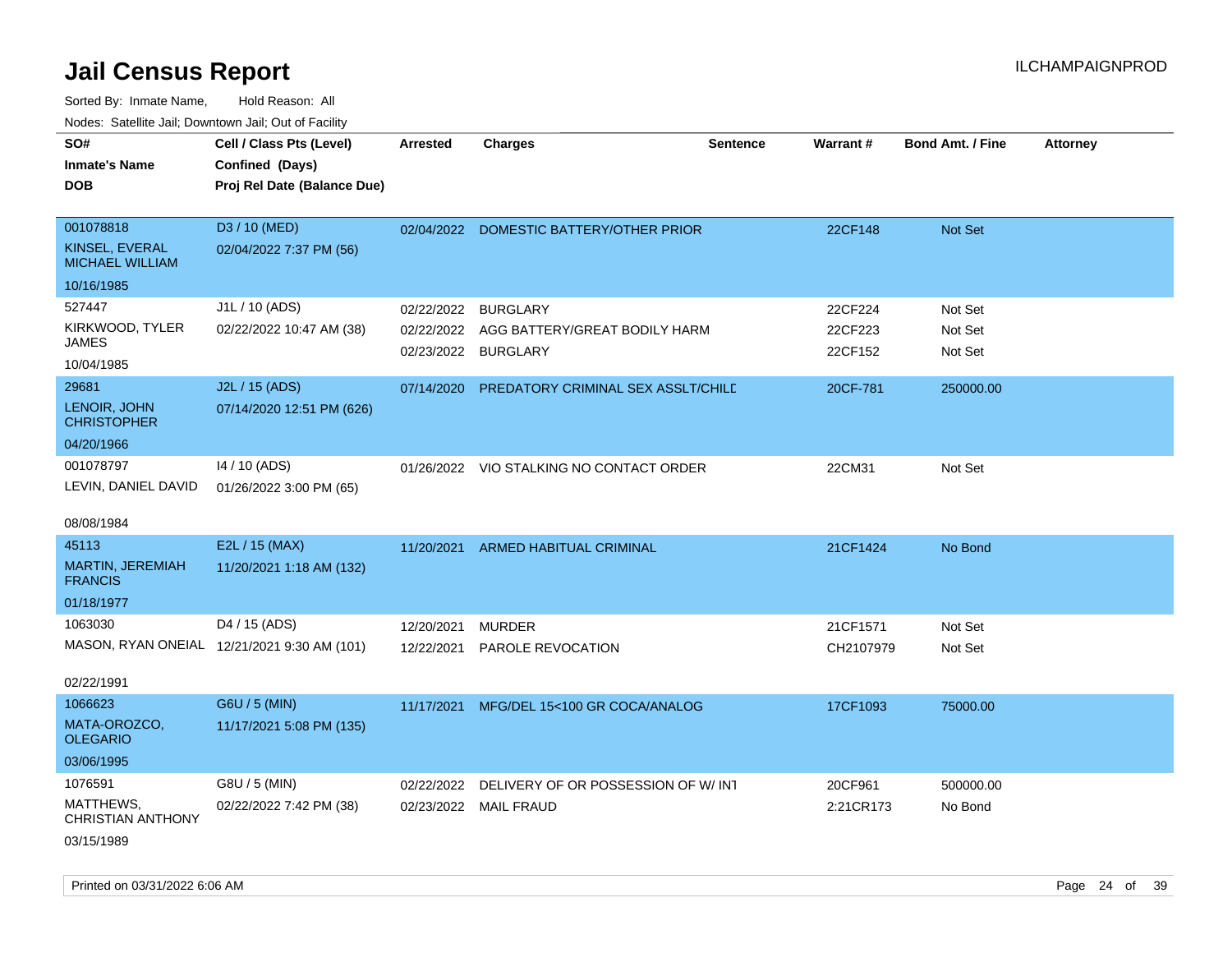Sorted By: Inmate Name, Hold Reason: All

Nodes: Satellite Jail; Downtown Jail; Out of Facility

| SO#<br><b>Inmate's Name</b><br><b>DOB</b>                               | Cell / Class Pts (Level)<br>Confined (Days)<br>Proj Rel Date (Balance Due) | <b>Arrested</b>                               | <b>Charges</b>                                                                                  | <b>Sentence</b> | Warrant#                         | <b>Bond Amt. / Fine</b>                       | <b>Attorney</b> |
|-------------------------------------------------------------------------|----------------------------------------------------------------------------|-----------------------------------------------|-------------------------------------------------------------------------------------------------|-----------------|----------------------------------|-----------------------------------------------|-----------------|
| 40235<br>MERRIWEATHER,<br><b>MARCUS TODD</b>                            | G9L / 5 (MIN)<br>10/04/2021 4:41 PM (179)                                  | 10/04/2021                                    | AGG DUI/4                                                                                       |                 | 2021CF1145                       | 35000.00                                      |                 |
| 11/28/1967                                                              |                                                                            |                                               |                                                                                                 |                 |                                  |                                               |                 |
| 1040273<br>METCALFE, LANELL<br><b>JARON</b>                             | E5U / 15 (ADS)<br>09/30/2021 11:32 PM (183)                                | 09/30/2021                                    | PRED CRIM SEX ASLT/VICTIM <13                                                                   |                 | 21CF329                          | 500000.00                                     |                 |
| 09/22/1988                                                              |                                                                            |                                               |                                                                                                 |                 |                                  |                                               |                 |
| 1075635<br>MILES, DEVLON VON,<br>Junior<br>11/04/2000                   | B2 / 10 (ADS)<br>05/11/2021 10:39 PM (325)                                 | 05/11/2021<br>05/11/2021<br>02/23/2022 MURDER | AGG DISCHARGE FIREARM/OCC VEH<br>MFG/DEL CANNABIS/30-500 GRAMS                                  |                 | 21CF538<br>20CF1402<br>22CF219   | <b>Not Set</b><br>100000.00<br><b>Not Set</b> |                 |
| 1042168<br>MONTALVO, ANTONIO<br>05/03/1976                              | G2L / 5 (MIN)<br>02/26/2022 6:14 AM (34)                                   | 02/26/2022 AGG DUI/4                          |                                                                                                 |                 | 22CF238                          | Not Set                                       |                 |
| 1069209                                                                 | <b>H1L / 10 (ADS)</b>                                                      | 04/07/2021                                    | AGG BATTERY/GREAT BODILY HARM                                                                   |                 | 21CF376                          | <b>Not Set</b>                                |                 |
| MOORE, DEVONTE<br><b>JAMAL</b>                                          | 04/07/2021 6:25 PM (359)                                                   |                                               |                                                                                                 |                 |                                  |                                               |                 |
| 09/24/1995                                                              |                                                                            |                                               |                                                                                                 |                 |                                  |                                               |                 |
| 1067146<br>OMALLEY, ROBERT<br>FRED<br>04/30/1979                        | G7L / 5 (MIN)<br>03/23/2022 5:10 PM (9)                                    |                                               | 03/23/2022 LEAVING SCENE-ACCIDENT/DEATH/INJUF 13y (DOC)                                         |                 | 2020CF1197                       | No Bond                                       |                 |
| 61251<br>PETMECKY, JOHN<br><b>ROBERT</b><br>03/09/1983                  | E4L / 15 (ADS)<br>12/27/2021 1:52 PM (95)                                  | 12/27/2021                                    | <b>PRED CRIM SEX ASLT/VICTIM &lt;13</b>                                                         |                 | 21CF651                          | No Bond                                       |                 |
| 001078357<br>PETTIGREW, CAREY<br><b>CORNITRIAS DEOBLO</b><br>08/31/1986 | A2L / 15 (SPH)<br>09/17/2021 9:56 AM (196)                                 | 09/17/2021<br>09/17/2021<br>09/17/2021        | ARMED ROBBERY/ARMED W/FIREARM<br>ARMED ROBBERY/ARMED W/FIREARM<br>ARMED ROBBERY/ARMED W/FIREARM |                 | 21CF1128<br>21CF1129<br>21CF1230 | Not Set<br>Not Set<br>Not Set                 |                 |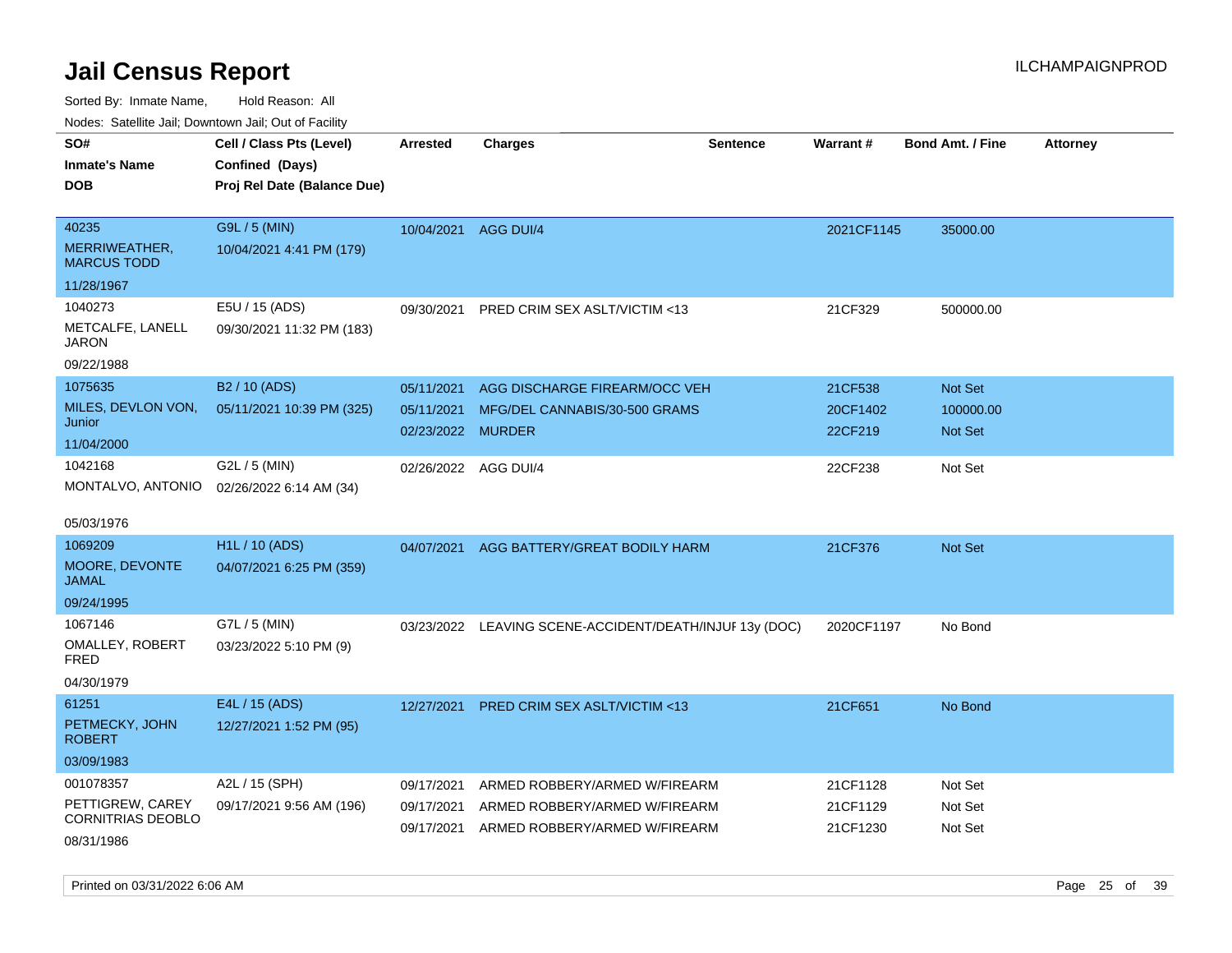Sorted By: Inmate Name, Hold Reason: All Nodes: Satellite Jail; Downtown Jail; Out of Facility

| SO#                                 | Cell / Class Pts (Level)                   | <b>Arrested</b>    | <b>Charges</b>                           | <b>Sentence</b> | Warrant#   | <b>Bond Amt. / Fine</b> | <b>Attorney</b> |
|-------------------------------------|--------------------------------------------|--------------------|------------------------------------------|-----------------|------------|-------------------------|-----------------|
| <b>Inmate's Name</b>                | Confined (Days)                            |                    |                                          |                 |            |                         |                 |
| DOB                                 | Proj Rel Date (Balance Due)                |                    |                                          |                 |            |                         |                 |
|                                     |                                            |                    |                                          |                 |            |                         |                 |
| 1008308                             | F4L / 10 (ADS)                             | 01/30/2022 ASSAULT |                                          |                 | 19CM364    | 4000.00                 |                 |
| PETTIGREW, MARIO<br><b>TRAVINIO</b> | 01/30/2022 6:15 AM (61)                    |                    | 01/30/2022 AGG BTRY/GREAT BOD HARM/60+   |                 | 22CF131    | No Bond                 |                 |
| 08/11/1992                          |                                            |                    |                                          |                 |            |                         |                 |
| 1070610                             | J6L / 10 (ADS)                             | 03/03/2022         | AGG BATTERY/PUBLIC PLACE                 |                 | 21CF930    | Not Set                 |                 |
| PHILLIS, AARON<br><b>MONTRELL</b>   | 03/03/2022 2:49 PM (29)                    |                    | 03/03/2022 AGG BATTERY/GREAT BODILY HARM |                 | 21CF482    | 5000.00                 |                 |
| 03/26/1999                          |                                            |                    |                                          |                 |            |                         |                 |
| 001078005                           | C8L / 10 (MED)                             | 03/08/2022         | HOME INVASION/CAUSE INJURY               |                 | 22CF280    | Not Set                 |                 |
| PINEX, MARCHELLO D                  | 03/08/2022 2:54 AM (24)                    |                    | 03/08/2022 AGGRAVATED BATTERY/STRANGLE   |                 | 19CR605101 | No Bond                 |                 |
|                                     |                                            |                    |                                          |                 |            |                         |                 |
| 12/25/1991                          |                                            |                    |                                          |                 |            |                         |                 |
| 001078942                           | G2U / 5 (MIN)                              |                    | 03/13/2022 MFG/DEL CANNABIS/500<2000 GR  |                 | 22CF307    | Not Set                 |                 |
| QATTOUM, ADHAM M                    | 03/13/2022 11:31 PM (19)                   |                    |                                          |                 |            |                         |                 |
| 07/22/1994                          |                                            |                    |                                          |                 |            |                         |                 |
| 001077783                           | H6L / 10 (ADS)                             |                    | 01/05/2022 AGGRAVATED BATTERY            |                 | 21CF325    | Not Set                 |                 |
| RIVERA, DARYL<br><b>ANTONIO</b>     | 01/05/2022 4:20 PM (86)                    |                    |                                          |                 |            |                         |                 |
| 11/14/1981                          |                                            |                    |                                          |                 |            |                         |                 |
| 1072114                             | A1U / 15 (SPH)                             | 01/17/2021         | ATTEMPT (FIRST DEGREE MURDER)            |                 | 2021CF65   | Not Set                 |                 |
| <b>LEVON</b>                        | ROBINSON, DONNELL 01/17/2021 2:40 PM (439) | 01/17/2021         | ARMED ROBBERY/NO FIREARM                 |                 | 2020CF824  | 75000.00                |                 |
| 10/23/2000                          |                                            | 02/17/2021         | AGGRAVATED BATTERY                       | 4y (DOC)        |            | 250000.00               |                 |
| 1000820                             | C1U / 15 (ADS)                             | 01/24/2022         | FELON POSS/USE WEAPON/FIREARM            |                 | 22CF105    | Not Set                 |                 |
| <b>MICHAEL</b>                      | SCHNEIDER, SONGAN 01/24/2022 8:20 AM (67)  |                    | 01/24/2022 AGGRAVATED DOMESTIC BATTERY   |                 | 21CF1433   | 25000.00                |                 |
| 08/18/1992                          |                                            |                    |                                          |                 |            |                         |                 |
| 47195                               | G8L / 5 (MIN)                              | 12/27/2021         | <b>RESIDENTIAL BURGLARY</b>              |                 | 2020CF1222 | 10000.00                |                 |
| SIMMONS, JAMES<br><b>ROBERT</b>     | 12/27/2021 8:42 AM (95)                    | 12/28/2021         | <b>RESIDENTIAL BURGLARY</b>              |                 | 2021CF1596 | Not Set                 |                 |

03/13/1975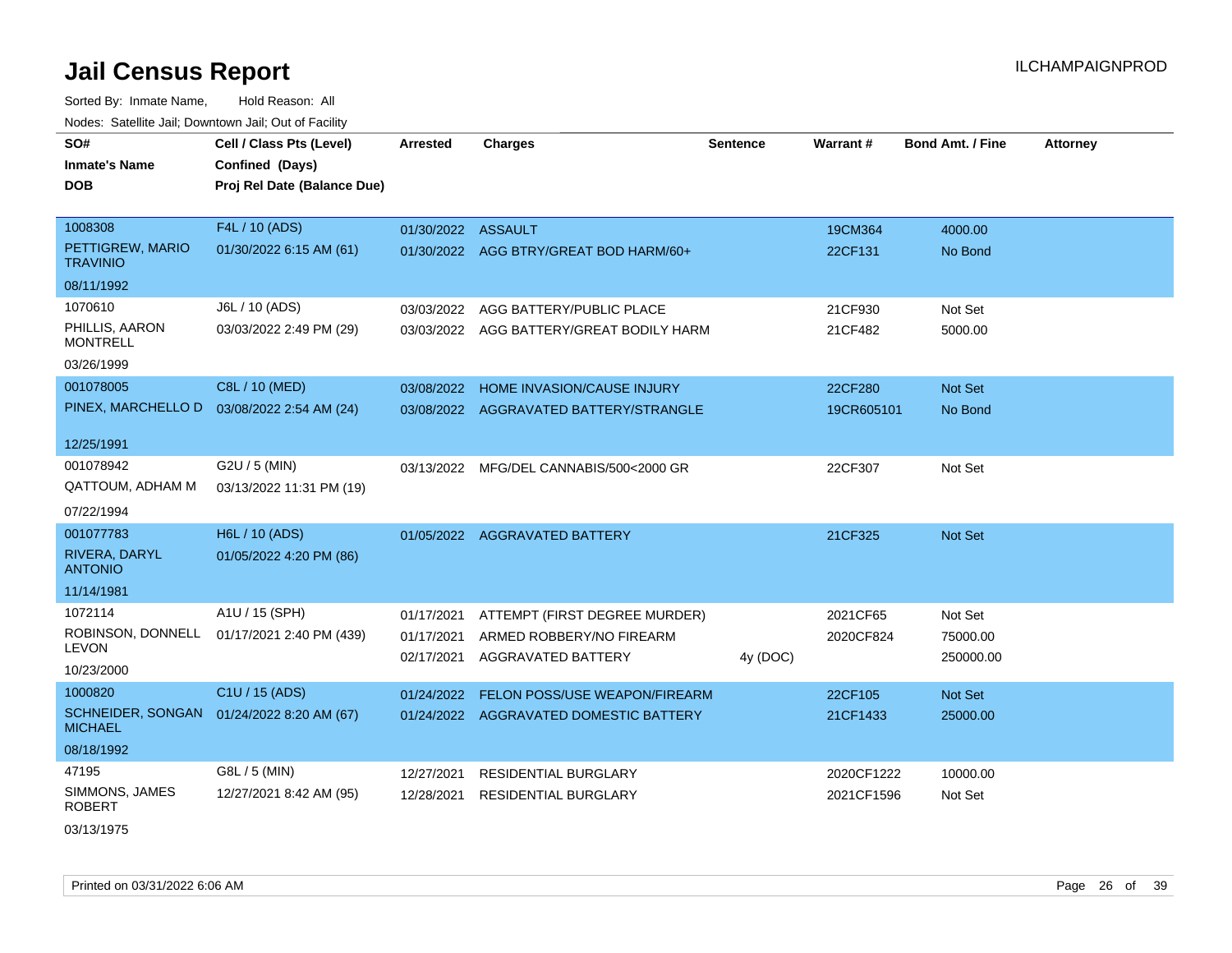| rougs. Calcing Jan, Downtown Jan, Out of Facility |                             |                   |                                         |                 |           |                         |                 |
|---------------------------------------------------|-----------------------------|-------------------|-----------------------------------------|-----------------|-----------|-------------------------|-----------------|
| SO#                                               | Cell / Class Pts (Level)    | <b>Arrested</b>   | <b>Charges</b>                          | <b>Sentence</b> | Warrant#  | <b>Bond Amt. / Fine</b> | <b>Attorney</b> |
| <b>Inmate's Name</b>                              | Confined (Days)             |                   |                                         |                 |           |                         |                 |
| <b>DOB</b>                                        | Proj Rel Date (Balance Due) |                   |                                         |                 |           |                         |                 |
|                                                   |                             |                   |                                         |                 |           |                         |                 |
| 1064798                                           | B3 / 15 (ADS)               | 01/17/2022 MURDER |                                         |                 | 2021CF695 | 1500000.00              |                 |
| STENNIS, BRUCE<br><b>DEONTAY</b>                  | 01/17/2022 1:29 PM (74)     |                   | 01/17/2022 MFG/DEL 1<15 GR COCAINE/ANLG |                 | 21CF520   | 50000.00                |                 |
| 08/12/1998                                        |                             |                   |                                         |                 |           |                         |                 |
| 1036650                                           | F4U / 10 (MED)              |                   | 02/16/2022 ARMED VIOLENCE/CATEGORY I    | 10y (DOC)       | 21CF845   | 250000.00               |                 |
| TAYLOR, KORRION<br>VELEZ                          | 02/16/2022 4:33 PM (44)     |                   |                                         |                 |           |                         |                 |
| 03/18/1997                                        |                             |                   |                                         |                 |           |                         |                 |
| 1056971                                           | B1 / 10 (SPH)               | 08/07/2021        | FELON POSS/USE WEAPON/FIREARM           |                 | 21CF948   | No Bond                 |                 |
| <b>TRAVIS, DENZEL</b><br><b>DANTRELL</b>          | 08/07/2021 7:36 AM (237)    | 08/08/2021        | AGG BATTERY/PUBLIC PLACE                |                 | 2020CF647 | 25000.00                |                 |
| 03/21/1993                                        |                             |                   |                                         |                 |           |                         |                 |
| 001078250                                         | C9L / 10 (ADS)              | 08/07/2021        | FELON POSS WEAPON/BODY ARMOR            |                 | 21CF950   | Not Set                 |                 |
| TRAVIS, JORDAN<br><b>TESHAUN</b>                  | 08/07/2021 10:27 AM (237)   |                   |                                         |                 |           |                         |                 |
| 03/03/1996                                        |                             |                   |                                         |                 |           |                         |                 |
| 512160                                            | F1L / 15 (MAX)              | 03/10/2022        | ARMED HABITUAL CRIMINAL                 |                 | 22CF296   | <b>Not Set</b>          |                 |
| <b>TURNER, CHARLES</b><br><b>EDWARD</b>           | 03/10/2022 12:00 PM (22)    |                   | 03/11/2022 PAROLE REVOCATION            |                 | CH2201422 | No Bond                 |                 |
| 09/05/1986                                        |                             |                   |                                         |                 |           |                         |                 |
| 30108                                             | J4L / 15 (ADS)              | 07/30/2021 MURDER |                                         |                 | 21CF902   | 2000000.00              |                 |
| VANDYKE, DARYL<br><b>ANTHONY</b>                  | 07/30/2021 8:29 PM (245)    |                   |                                         |                 |           |                         |                 |
| 10/04/1965                                        |                             |                   |                                         |                 |           |                         |                 |
| 968681                                            | D <sub>5</sub> / 15 (ADS)   | 08/27/2021        | AGG CRIM SX AB/VIC 13<18/TRUST          |                 | 2020CF499 | 250000.00               |                 |
| <b>WADE, DEMETRIUS</b><br><b>DARYL</b>            | 08/27/2021 2:25 AM (217)    | 08/27/2021        | INDIRECT CRIMINAL CONTEMPT              | 3y (DOC)        | 2021CC16  | No Bond                 |                 |
| 01/07/1987                                        |                             |                   |                                         |                 |           |                         |                 |
| 1035462                                           | C7U / 15 (MAX)              |                   | 03/25/2022 ARMED HABITUAL CRIMINAL      |                 | 22CF186   | 750000.00               |                 |
| <b>WASHINGTON, MARK</b><br><b>ANTHONY</b>         | 03/25/2022 8:47 AM (7)      |                   |                                         |                 |           |                         |                 |
| 01/06/1994                                        |                             |                   |                                         |                 |           |                         |                 |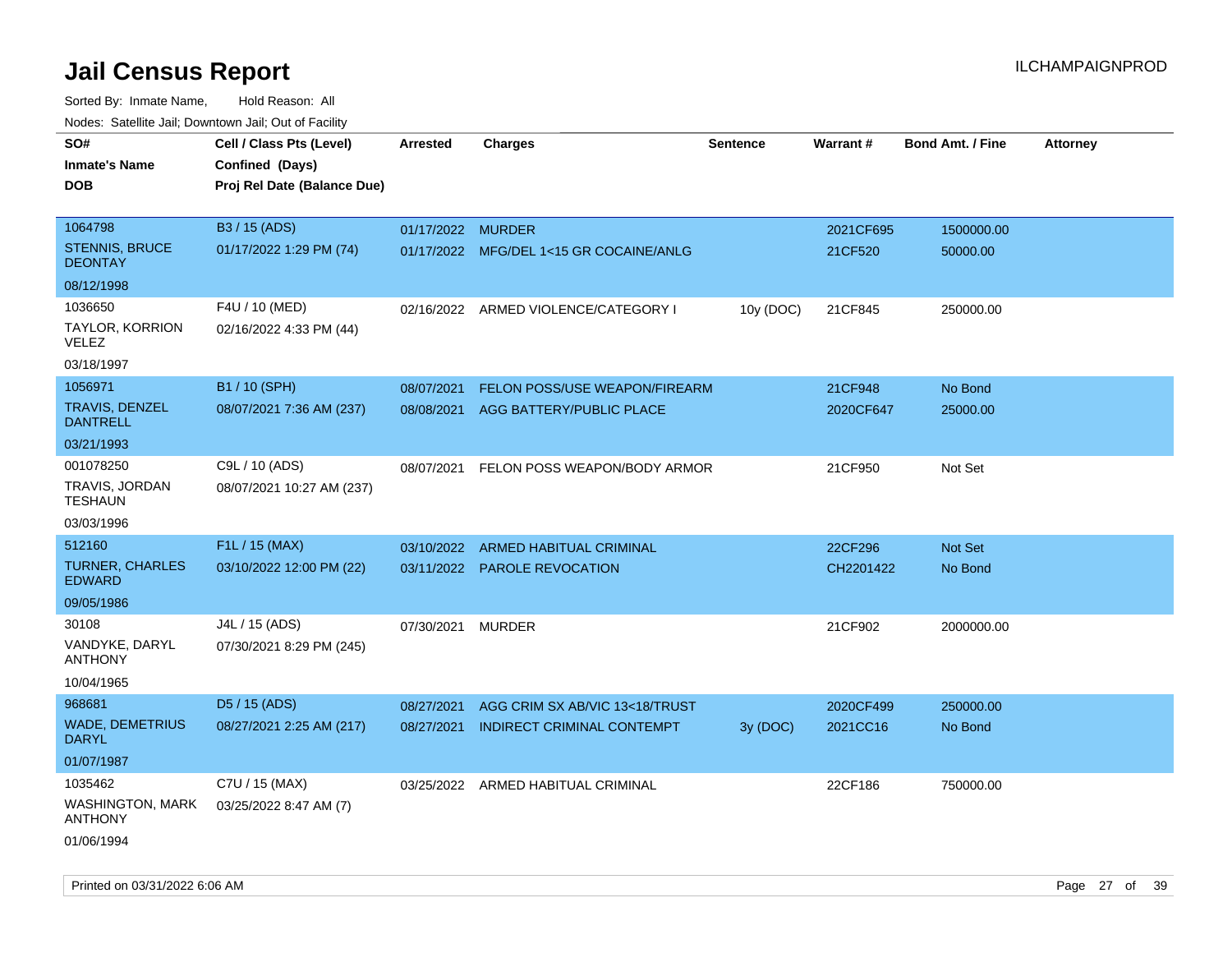| SO#<br><b>Inmate's Name</b><br><b>DOB</b>  | Cell / Class Pts (Level)<br>Confined (Days)<br>Proj Rel Date (Balance Due) | <b>Arrested</b> | <b>Charges</b>                           | <b>Sentence</b> | Warrant#  | <b>Bond Amt. / Fine</b> | <b>Attorney</b> |
|--------------------------------------------|----------------------------------------------------------------------------|-----------------|------------------------------------------|-----------------|-----------|-------------------------|-----------------|
|                                            |                                                                            |                 |                                          |                 |           |                         |                 |
| 1070971                                    | H3L / 5 (ADS)                                                              | 12/07/2021      | <b>IDENTITY THEFT/&lt;\$300</b>          |                 | 20CF922   | <b>Not Set</b>          |                 |
| <b>WEIR, CLINTON</b><br><b>HOWARD</b>      | 12/08/2021 3:45 AM (114)                                                   | 12/07/2021      | <b>RECKLESS DRIVING</b>                  |                 | 19TR2348  | <b>Not Set</b>          |                 |
| 03/15/1983                                 |                                                                            |                 |                                          |                 |           |                         |                 |
| 54212                                      | E3U / 10 (ADS)                                                             | 12/21/2021      | RECEIVE/POSS/SELL STOLEN VEH             |                 | 2021CF669 | 10000.00                |                 |
| <b>WHITLOCK, GEORGE</b>                    | 12/21/2021 1:20 PM (101)                                                   | 12/21/2021      | VIOLATE ORDER PROTECTION                 |                 | 2021CM391 | 1000.00                 |                 |
| ABRAM<br>11/10/1978                        |                                                                            | 12/21/2021      | ARMED VIOLENCE/CATEGORY I                |                 | 21CF1576  | Not Set                 |                 |
| 001077917                                  | G4U / 5 (MIN)                                                              |                 | 03/15/2022 RESIDENTIAL BURGLARY          |                 | 2022CF311 | Not Set                 |                 |
| <b>WILLIAMS, EDDIE SIM</b>                 | 03/15/2022 3:17 AM (17)                                                    |                 |                                          |                 |           |                         |                 |
| 02/04/1972                                 |                                                                            |                 |                                          |                 |           |                         |                 |
| 1058072                                    | A2U / 15 (SPH)                                                             | 02/25/2021      | ARMED HABITUAL CRIMINAL                  |                 |           | Not Set                 |                 |
| <b>WILLIAMS, KENNETH</b><br><b>BERNARD</b> | 02/25/2021 3:24 PM (400)                                                   |                 |                                          |                 |           |                         |                 |
| 10/04/1985                                 |                                                                            |                 |                                          |                 |           |                         |                 |
| 1020914                                    | F3L / 10 (MED)                                                             |                 | 03/06/2022 FELON POSS/USE WEAPON/FIREARM |                 | 21CF1337  | 250000.00               |                 |
| <b>WILSON, BRANDON</b><br><b>LARON</b>     | 03/06/2022 11:46 AM (26)                                                   |                 |                                          |                 |           |                         |                 |
| 07/05/1994                                 |                                                                            |                 |                                          |                 |           |                         |                 |
| <b>Total Downtown Jail: 68</b>             |                                                                            | Males: 68       | Females: 0<br>Unknown: 0                 |                 |           |                         |                 |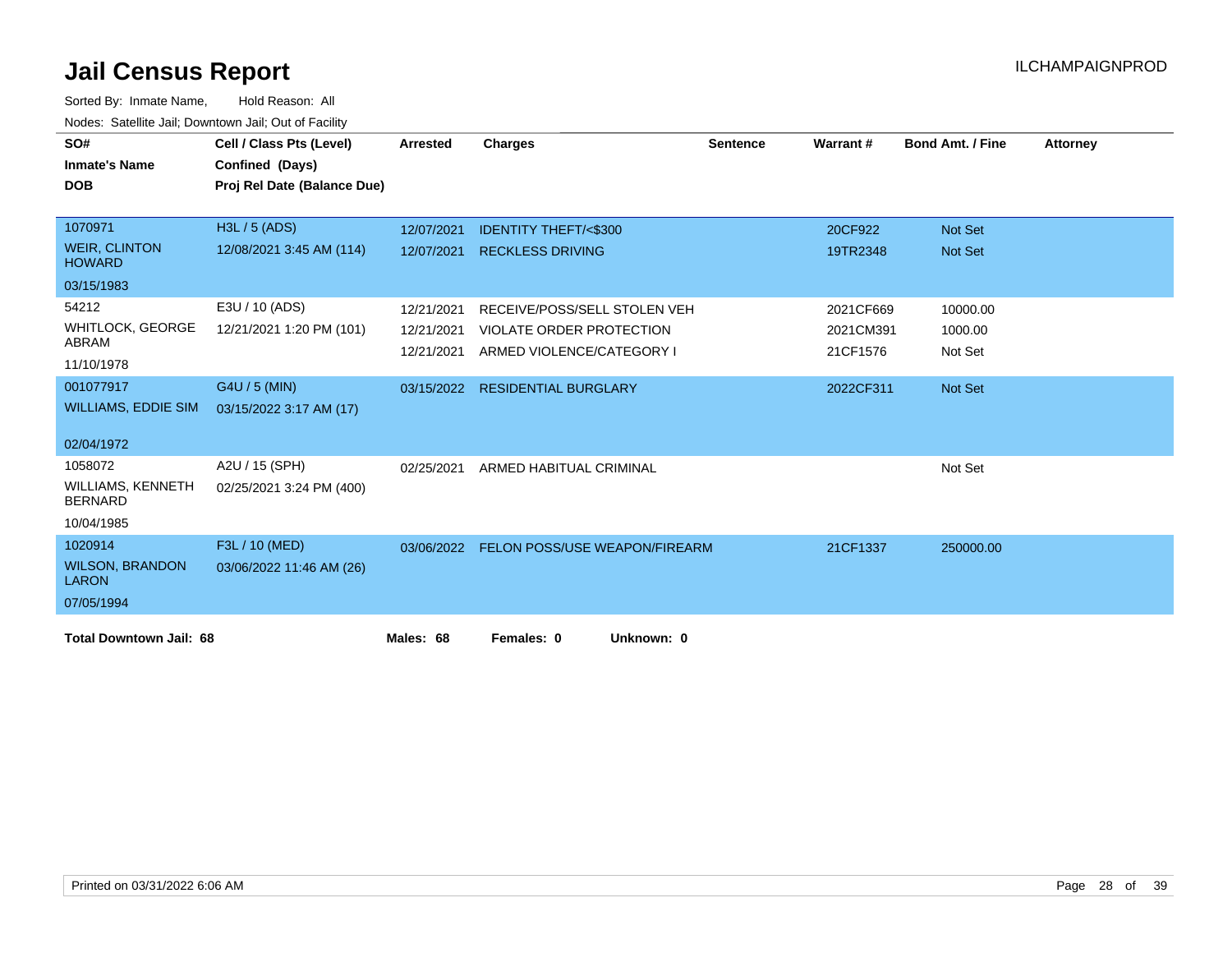**Out of Facility**

Sorted By: Inmate Name, Hold Reason: All Nodes: Satellite Jail; Downtown Jail; Out of Facility

| SO#<br><b>Inmate's Name</b><br><b>DOB</b> | Cell / Class Pts (Level)<br>Confined (Days)<br>Proj Rel Date (Balance Due) | <b>Arrested</b> | Charges                          | <b>Sentence</b> | Warrant#  | <b>Bond Amt. / Fine</b> | <b>Attorney</b> |
|-------------------------------------------|----------------------------------------------------------------------------|-----------------|----------------------------------|-----------------|-----------|-------------------------|-----------------|
| 001078273<br>AHMED, ALVI YUSUF            | <b>EHD</b><br>03/29/2022 9:53 AM (3)                                       | 03/29/2022      | DRIVING ON SUSPENDED LICENSE     |                 | 2022TR30  | <b>Not Set</b>          |                 |
| 08/10/2001                                | 4/7/2022 (0.00)                                                            |                 |                                  |                 |           |                         |                 |
| 001078621                                 | KAN / 10 (MED)                                                             | 12/23/2021      | <b>RESIDENTIAL BURGLARY</b>      |                 | 21CF1582  | Not Set                 |                 |
|                                           | BAILEY, DANIEL SCOTT 12/23/2021 9:44 AM (99)                               | 01/14/2022      | <b>PROBATION VIOLATION</b>       |                 | 21CF1445  | Not Set                 |                 |
| 05/09/1999                                |                                                                            |                 |                                  |                 |           |                         |                 |
| 548350                                    | <b>EHD</b>                                                                 | 03/29/2022      | AGG DUI/NO VALID DL              |                 | 2020CF268 | <b>Not Set</b>          |                 |
| <b>BAILEY, NORBERT</b><br><b>WILLIAM</b>  | 03/29/2022 9:11 AM (3)                                                     |                 |                                  |                 |           |                         |                 |
| 02/14/1992                                | 5/23/2022 (0.00)                                                           |                 |                                  |                 |           |                         |                 |
| 19971                                     | <b>EHD</b>                                                                 | 11/09/2021      | DRIVING RVK/SUSP DUI/SSS 4-9     |                 | 2021CF968 | Not Set                 |                 |
| BARNESKE, RAYMOND<br><b>LYNN</b>          | 11/09/2021 9:32 AM (143)                                                   |                 |                                  |                 |           |                         |                 |
| 08/17/1961                                | 5/6/2022 (0.00)                                                            |                 |                                  |                 |           |                         |                 |
| 516062                                    | KAN / 15 (MAX)                                                             | 02/22/2021      | <b>PHONE HARASSMENT/2+</b>       |                 | 20CF194   | 5000.00                 |                 |
| <b>BENNETT, JOHN</b><br><b>MICHAEL</b>    | 02/22/2021 10:47 AM (403)                                                  | 02/22/2021      | AGG DISCH FIR/VEH/PC OFF/FRMAN   |                 | 21CF210   | No Bond                 |                 |
| 04/30/1986                                |                                                                            |                 |                                  |                 |           |                         |                 |
| 33993                                     | <b>KAN / 10 (MED)</b>                                                      | 06/14/2021      | POSSESSING A CONTROLLED SUBSTAND |                 | 21CF657   | Not Set                 |                 |

06/14/2021 AGGRAVATED DOMESTIC BATTERY 21CF688 Not Set 06/14/2021 PAROLE REVOCATION CH2103612 No Bond

02/23/2022 AGG DUI/NO VALID DL 2020CF1371 Not Set

Printed on 03/31/2022 6:06 AM Page 29 of 39

02/24/1974 4/7/2022 (0.00)

06/14/2021 7:42 PM (291)

02/23/2022 9:14 AM (37)

BOOKER, STEPHON

38273 EHD

**MONTELL** 

06/11/1971

BRADLEY, **CHRISTOPHER**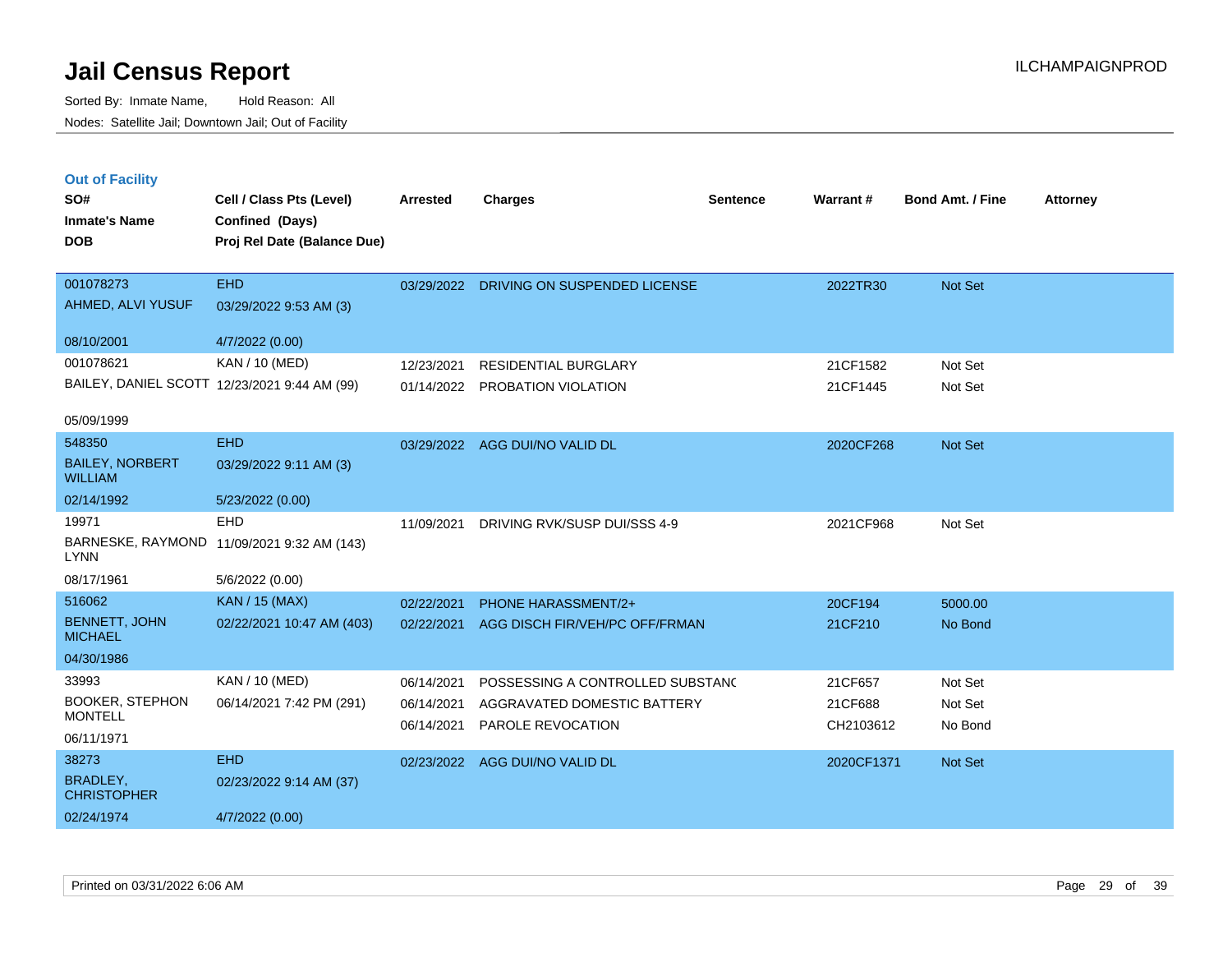| SO#<br><b>Inmate's Name</b><br>DOB                 | Cell / Class Pts (Level)<br>Confined (Days)<br>Proj Rel Date (Balance Due) | <b>Arrested</b> | <b>Charges</b>                           | <b>Sentence</b> | <b>Warrant#</b> | <b>Bond Amt. / Fine</b> | <b>Attorney</b> |
|----------------------------------------------------|----------------------------------------------------------------------------|-----------------|------------------------------------------|-----------------|-----------------|-------------------------|-----------------|
| 1074315<br><b>BRIGGS, PATRICK</b><br><b>MONTAY</b> | <b>KAN / 15 (MAX)</b><br>08/03/2021 4:56 PM (241)                          | 07/27/2021      | AGG DISCHARGE FIREARM/VEH/SCH            |                 | 21CF927         | Not Set                 |                 |
| 08/05/2001                                         |                                                                            |                 |                                          |                 |                 |                         |                 |
| 001078880                                          | KAN / 15 (MAX)                                                             | 02/25/2022      | AGG DISCHARGE FIREARM/BLDG/SCH           |                 | 22600096201     | No Bond                 |                 |
| <b>BROACH, CAREU</b>                               | 02/25/2022 3:58 PM (35)                                                    | 02/25/2022      | ARMED VIOLENCE/CATEGORY I                |                 | 22CF237         | Not Set                 |                 |
| 02/27/2003                                         |                                                                            | 02/25/2022      | PAROLE REVOCATION                        |                 | HN-2200660      | No Bond                 |                 |
| 001078065                                          | <b>KAN / 10 (ADS)</b>                                                      | 06/17/2021      | AGG BATTERY/DISCHARGE FIREARM            |                 | 21CF704         | 1000000.00              |                 |
| <b>BROWN, CHARMAN</b><br><b>LAKEEF</b>             | 06/17/2021 12:32 PM (288)                                                  |                 |                                          |                 |                 |                         |                 |
| 11/30/2002                                         |                                                                            |                 |                                          |                 |                 |                         |                 |
| 001078008                                          | KAN / 15 (MAX)                                                             |                 | 02/15/2022 AGG BATTERY/DISCHARGE FIREARM |                 | 21CF1090        | 500000.00               |                 |
| BROWN, CODY<br><b>RUSSELL</b>                      | 02/15/2022 9:17 AM (45)                                                    |                 |                                          |                 |                 |                         |                 |
| 02/15/2004                                         |                                                                            |                 |                                          |                 |                 |                         |                 |
| 1038554                                            | <b>KAN / 15 (MAX)</b>                                                      | 08/18/2021      | DELIVERY OF OR POSSESSION OF W/INT       |                 | 21CF1009        | No Bond                 |                 |
| <b>BROWN, CORRION</b><br><b>DEVONTAE</b>           | 08/18/2021 5:40 PM (226)                                                   | 08/18/2021      | <b>ARMED HABITUAL CRIMINAL</b>           |                 | 21CF1162        | Not Set                 |                 |
| 04/19/1995                                         |                                                                            |                 |                                          |                 |                 |                         |                 |
| 1038579                                            | KAN / 15 (MAX)                                                             | 08/18/2021      | FELON POSS/USE WEAPON/FIREARM            |                 | 21CF1010        | Not Set                 |                 |
| <b>BROWN, MARKEL</b><br>rikki                      | 08/18/2021 2:05 PM (226)                                                   |                 |                                          |                 |                 |                         |                 |
| 01/06/1995                                         |                                                                            |                 |                                          |                 |                 |                         |                 |
| 1003006                                            | <b>KAN / 15 (MAX)</b>                                                      | 08/19/2021      | FELON POSS/USE MACHINE GUN               |                 | 21CF1011        | No Bond                 |                 |
| <b>BROWN, ROCKEITH</b><br><b>JAVONTE</b>           | 08/19/2021 12:55 AM (225)                                                  |                 |                                          |                 |                 |                         |                 |
| 07/23/1991                                         |                                                                            |                 |                                          |                 |                 |                         |                 |
| 1068812                                            | KAN / 15 (MAX)                                                             | 12/21/2021      | FELON POSS/USE FIREARM PRIOR             |                 | 21CF1568        | Not Set                 |                 |
| BRYANT, DANNY<br><b>EUGENE</b>                     | 12/21/2021 1:50 PM (101)                                                   | 12/21/2021      | AGG DISCHARGE FIREARM/OCC VEH            |                 | 21CF741         | Not Set                 |                 |
| 11/22/1989                                         |                                                                            |                 |                                          |                 |                 |                         |                 |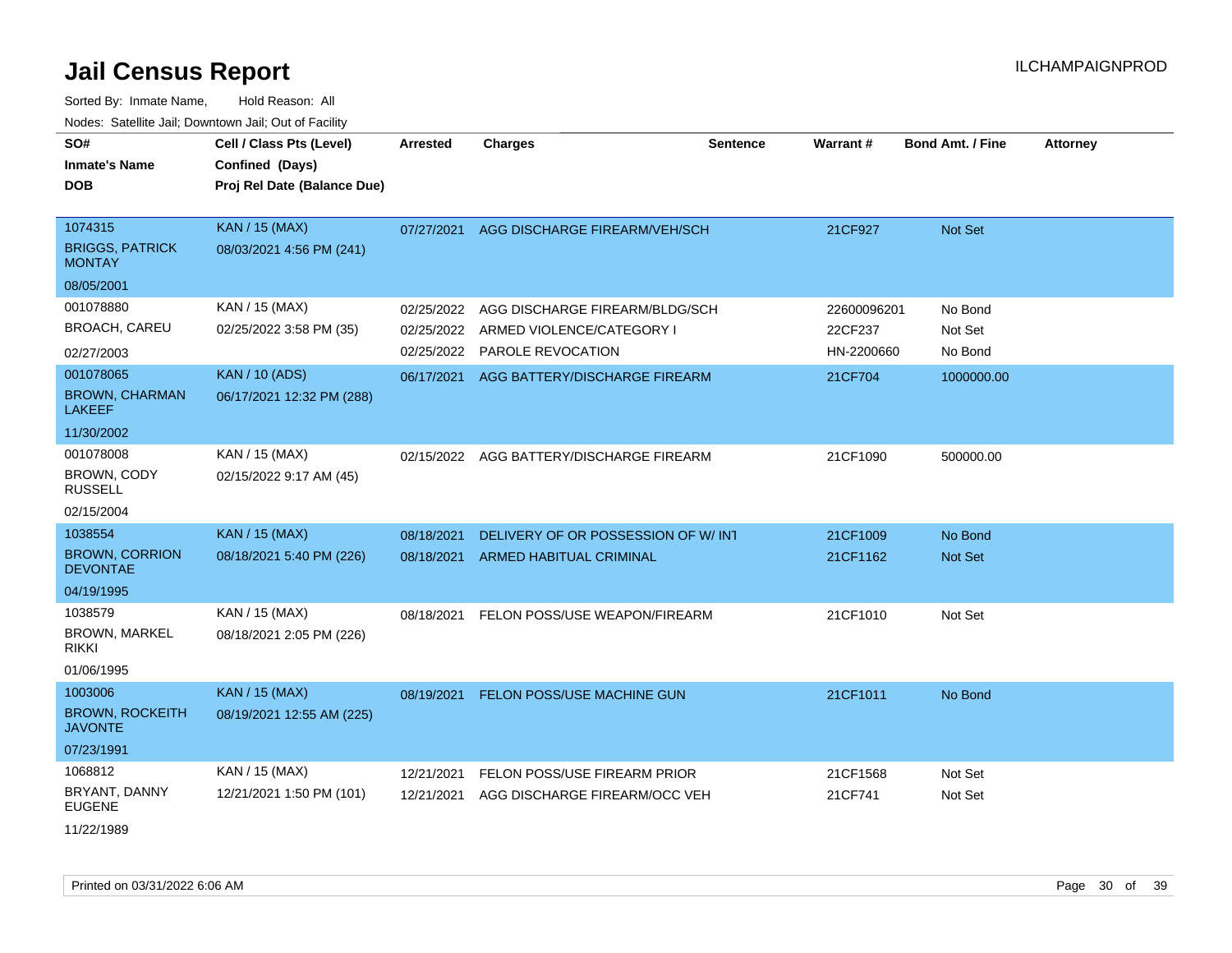Sorted By: Inmate Name, Hold Reason: All Nodes: Satellite Jail; Downtown Jail; Out of Facility

| Noucs. Calcinic Jail, Downtown Jail, Out of Facility |                             |                 |                                          |                 |                 |                         |                 |
|------------------------------------------------------|-----------------------------|-----------------|------------------------------------------|-----------------|-----------------|-------------------------|-----------------|
| SO#                                                  | Cell / Class Pts (Level)    | <b>Arrested</b> | <b>Charges</b>                           | <b>Sentence</b> | <b>Warrant#</b> | <b>Bond Amt. / Fine</b> | <b>Attorney</b> |
| <b>Inmate's Name</b>                                 | Confined (Days)             |                 |                                          |                 |                 |                         |                 |
| <b>DOB</b>                                           | Proj Rel Date (Balance Due) |                 |                                          |                 |                 |                         |                 |
|                                                      |                             |                 |                                          |                 |                 |                         |                 |
| 987334                                               | <b>KAN / 15 (MAX)</b>       |                 | 03/10/2021 ATTEMPT (FIRST DEGREE MURDER) |                 | 19CF689         | <b>Not Set</b>          |                 |
| <b>CAIN, ISAIAH</b><br><b>DEPRIEST</b>               | 03/10/2021 2:22 PM (387)    |                 |                                          |                 |                 |                         |                 |
| 12/23/1990                                           |                             |                 |                                          |                 |                 |                         |                 |
| 992962                                               | KAN / 15 (ADS)              | 05/25/2021      | MURDER/INTENT TO KILL/INJURE             |                 | 2018CF1045      | 1000000.00              |                 |
| CAMPBELL, KEITH<br><b>KNAQEEB</b>                    | 05/25/2021 1:19 PM (311)    |                 |                                          |                 |                 |                         |                 |
| 07/22/1991                                           |                             |                 |                                          |                 |                 |                         |                 |
| 001078576                                            | <b>KAN / 15 (MAX)</b>       | 11/09/2021      | UNLAWFUL USE OF A WEAPON                 |                 | 21CF1383        | <b>Not Set</b>          |                 |
| <b>CARTER, DEMONDRE</b><br><b>DAVON</b>              | 11/09/2021 6:01 PM (143)    |                 |                                          |                 |                 |                         |                 |
| 05/27/2001                                           |                             |                 |                                          |                 |                 |                         |                 |
| 1064992                                              | KAN / 15 (MAX)              | 09/20/2021      | ARMED VIOLENCE/CATEGORY I                |                 | 21CF1137        | Not Set                 |                 |
| CARTER, KEJUAN<br><b>JAVONTE</b>                     | 09/20/2021 11:42 PM (193)   |                 |                                          |                 |                 |                         |                 |
| 06/27/1998                                           |                             |                 |                                          |                 |                 |                         |                 |
| 001078729                                            | <b>KAN / 15 (ADS)</b>       |                 | 01/02/2022 MURDER/INTENT TO KILL/INJURE  |                 | 20CF396         | 1000000.00              |                 |
| <b>CARTER, TROY</b><br><b>DEMON</b>                  | 01/02/2022 10:29 AM (89)    |                 |                                          |                 |                 |                         |                 |
| 01/02/2004                                           |                             |                 |                                          |                 |                 |                         |                 |
| 001078461                                            | KAN / 10 (MED)              | 10/07/2021      | AGG UNLAWFUL USE WEAPON/PERSON           |                 | 2021CF1209      | No Bond                 |                 |
| COLE, ERIC JOSE                                      | 10/08/2021 12:25 AM (175)   | 10/07/2021      | AGG DOMESTIC BATTERY/STRANGLE            |                 | 2021CF1208      | Not Set                 |                 |
| 01/24/2002                                           |                             |                 |                                          |                 |                 |                         |                 |
| 1048488                                              | <b>KAN / 10 (ADS)</b>       | 12/30/2021      | ARMED VIOLENCE/CATEGORY I                |                 | 2022CF4         | <b>Not Set</b>          |                 |
| <b>COLSON, WAYNE</b><br><b>ARTHUR, Third</b>         | 12/30/2021 8:27 AM (92)     |                 |                                          |                 |                 |                         |                 |
| 10/14/1995                                           |                             |                 |                                          |                 |                 |                         |                 |
| 57733                                                | KAN / 15 (SPH)              | 02/25/2020      | <b>HOMICIDE</b>                          |                 | 2020-CF250      | 2000000.00              |                 |
| <b>CRAIG, ANTOINE</b><br>DARRELL                     | 02/25/2020 4:08 PM (766)    | 02/25/2020      | FELON POSS/USE WEAPON/FIREARM            |                 | 19CF-1827       | 80000.00                |                 |

10/09/1982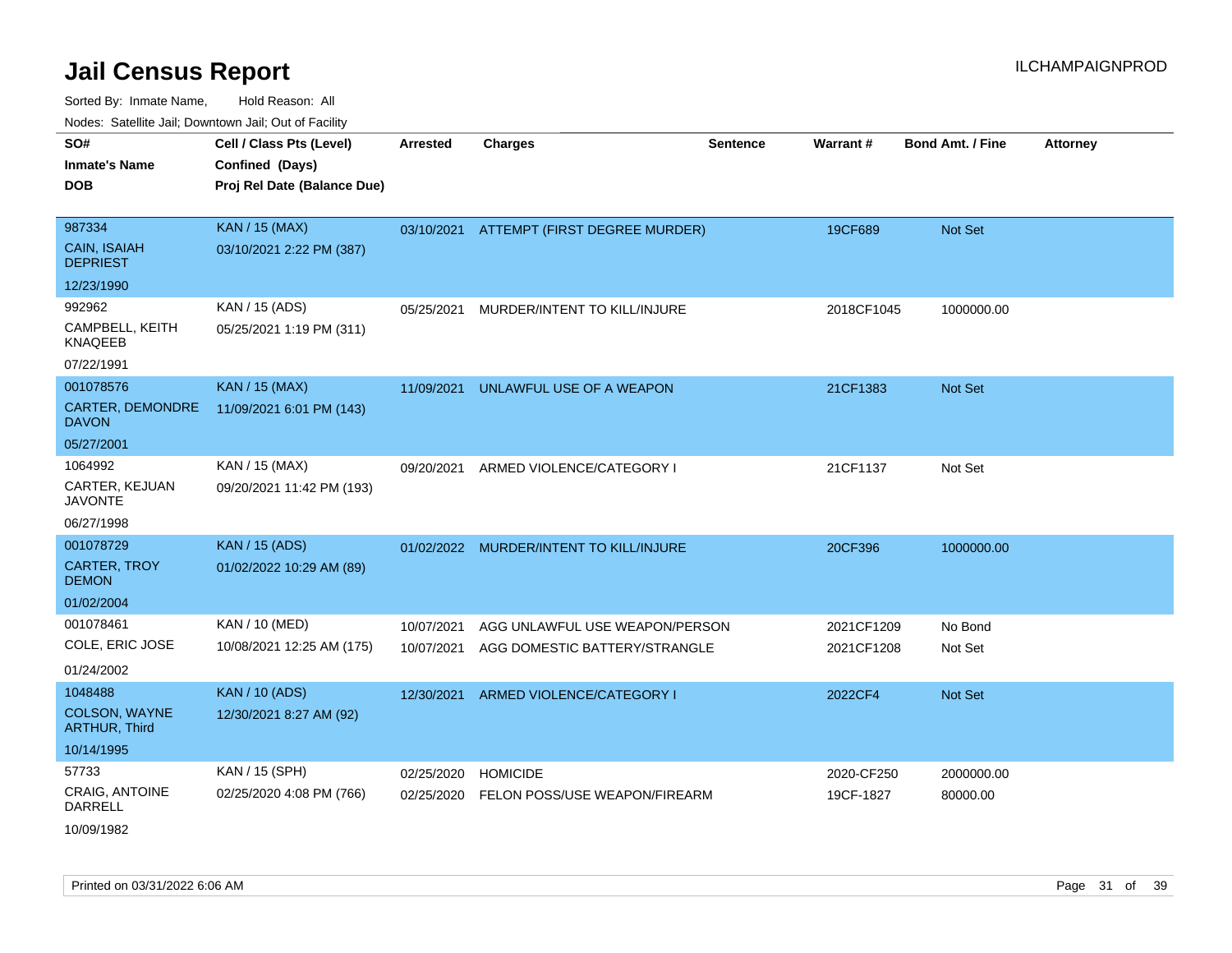Sorted By: Inmate Name, Hold Reason: All Nodes: Satellite Jail; Downtown Jail; Out of Facility

| SO#<br><b>Inmate's Name</b><br><b>DOB</b> | Cell / Class Pts (Level)<br>Confined (Days)<br>Proj Rel Date (Balance Due) | Arrested   | <b>Charges</b>                     | Sentence | <b>Warrant#</b> | <b>Bond Amt. / Fine</b> | <b>Attorney</b> |
|-------------------------------------------|----------------------------------------------------------------------------|------------|------------------------------------|----------|-----------------|-------------------------|-----------------|
|                                           |                                                                            |            |                                    |          |                 |                         |                 |
| 001077939                                 | <b>KAN / 10 (MED)</b>                                                      | 05/10/2021 | FIREARM/FOID INVALID/NOT ELIG      |          | 21CF526         | No Bond                 |                 |
| <b>CROSS, PATRICK</b><br><b>DONTRELLE</b> | 05/10/2021 7:31 PM (326)                                                   | 06/02/2021 | POSS STOLEN VEHICLE > \$25,000     |          | 21CF612         | Not Set                 |                 |
| 11/07/2001                                |                                                                            |            |                                    |          |                 |                         |                 |
| 25022                                     | EHD / 10 (MED)                                                             |            | 02/17/2022 AGG DUI/2/PASS<16       |          | 2021CF560       | No Bond                 |                 |
| <b>CRUMP, ROBERT</b><br><b>ANTHONY</b>    | 02/17/2022 11:48 AM (43)                                                   |            |                                    |          |                 |                         |                 |
| 02/06/1966                                | 5/14/2022 (0.00)                                                           |            |                                    |          |                 |                         |                 |
| 001078538                                 | <b>KAN / 10 (ADS)</b>                                                      | 10/26/2021 | <b>CRIM SEX ASSAULT/FORCE</b>      |          | 21CF1301        | Not Set                 |                 |
| <b>DAWKINS, LEN</b>                       | 10/26/2021 8:18 PM (157)                                                   |            |                                    |          |                 |                         |                 |
| 03/23/1987                                |                                                                            |            |                                    |          |                 |                         |                 |
| 1061304                                   | KAN / 15 (MAX)                                                             | 10/11/2021 | ARMED HABITUAL CRIMINAL            |          | 21CF1226        | No Bond                 |                 |
| DORRIS, KEMION                            | 10/11/2021 7:30 PM (172)                                                   | 10/11/2021 | ARMED HABITUAL CRIMINAL            |          | 21CF1227        | No Bond                 |                 |
| <b>DAETOCE</b>                            |                                                                            | 10/11/2021 | HOME INVASION/FIREARM              |          | 21CF1228        | No Bond                 |                 |
| 11/19/1997                                |                                                                            |            |                                    |          |                 |                         |                 |
| 1013012                                   | <b>KAN / 15 (MAX)</b>                                                      | 07/08/2021 | FELON POSS/USE FIREARM PRIOR       |          | 21CF798         | Not Set                 |                 |
|                                           | GARY, XAVIER LAMAR  07/08/2021 9:24 AM (267)                               | 07/08/2021 | ATTEMPT (FIRST DEGREE MURDER)      |          | 2021CF790       | 1000000.00              |                 |
| 12/14/1991                                |                                                                            | 07/08/2021 | FELON POSS/USE FIREARM PRIOR       |          | 2020CF650       | 25000.00                |                 |
| 1065946                                   | <b>KAN / 10 (MED)</b>                                                      | 09/04/2021 | AGG BATTERY/DISCHARGE FIREARM      |          | 21CF1057        | 750000.00               |                 |
| GODBOLT, DESMOND<br><b>DEVONTAE</b>       | 09/04/2021 1:17 AM (209)                                                   | 09/04/2021 | RESIST/OBSTRUCTING A PEACE OFFICEI |          | 21CM407         | Not Set                 |                 |
| 11/15/1997                                |                                                                            |            |                                    |          |                 |                         |                 |
| 1070118                                   | <b>KAN / 15 (MAX)</b>                                                      | 08/31/2021 | AGGRAVATED DOMESTIC BATTERY        |          | 21CF1049        | No Bond                 |                 |
| <b>GRAHAM, CORTEZ</b><br><b>LAMON</b>     | 08/31/2021 9:32 PM (213)                                                   | 09/02/2021 | <b>PROBATION VIOLATION</b>         |          | 21CF55          | Not Set                 |                 |
| 03/31/1976                                |                                                                            |            |                                    |          |                 |                         |                 |
| 1076506                                   | KAN / 15 (MAX)                                                             | 09/17/2021 | AGG UUW/PERSON/CM THREAT VIOL      |          | 21CF1131        | Not Set                 |                 |
|                                           | GRAY, JAMARH EMERE 09/17/2021 10:41 AM (196)                               | 09/20/2021 | DOMESTIC BATTERY                   |          | 21CM430         | Not Set                 |                 |

06/21/2003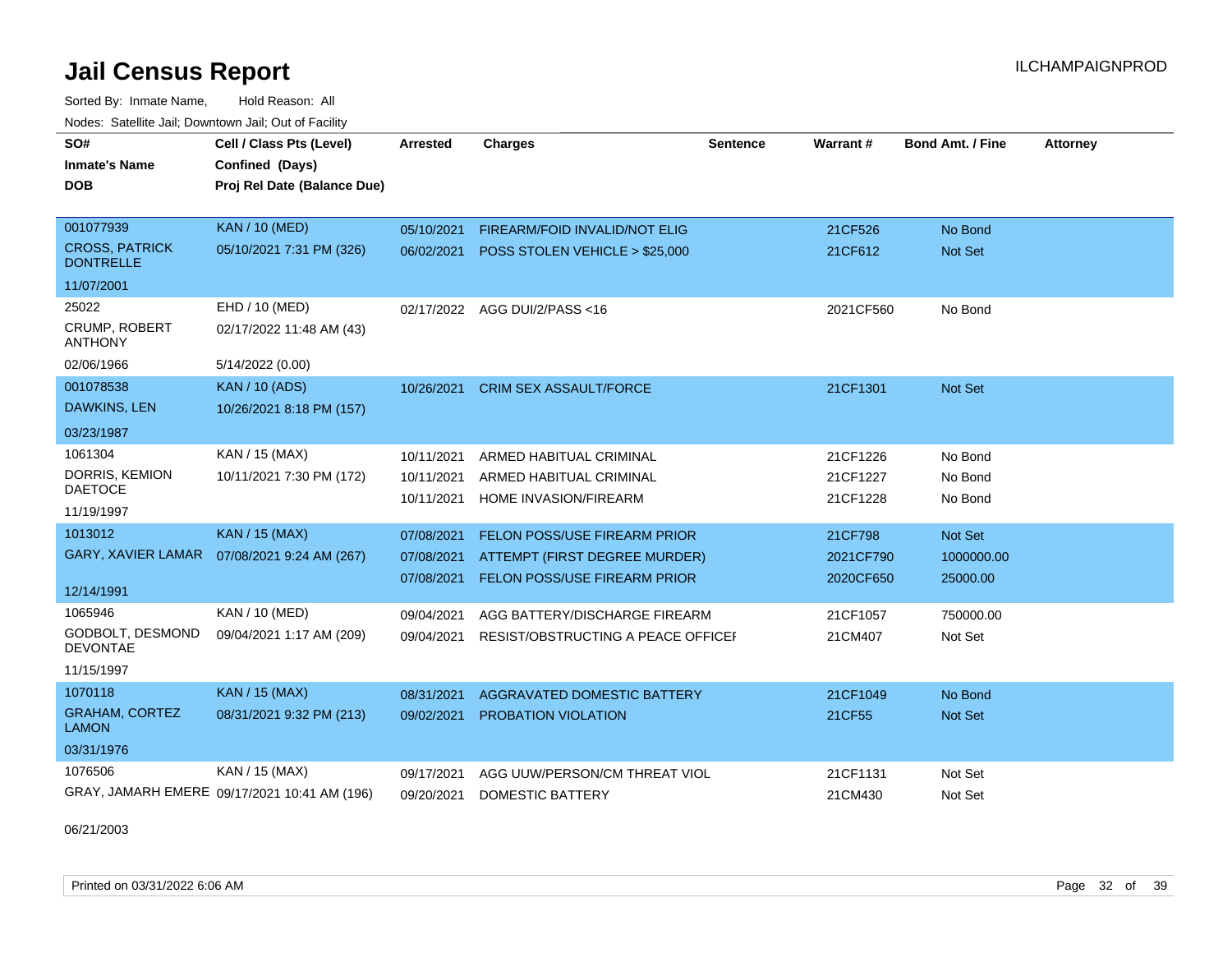|  | Nodes: Satellite Jail; Downtown Jail; Out of Facility |  |
|--|-------------------------------------------------------|--|
|  |                                                       |  |

| SO#<br><b>Inmate's Name</b><br><b>DOB</b> | Cell / Class Pts (Level)<br>Confined (Days)<br>Proj Rel Date (Balance Due) | <b>Arrested</b> | <b>Charges</b>                      | <b>Sentence</b> | <b>Warrant#</b> | <b>Bond Amt. / Fine</b> | <b>Attorney</b> |
|-------------------------------------------|----------------------------------------------------------------------------|-----------------|-------------------------------------|-----------------|-----------------|-------------------------|-----------------|
| 1055117                                   | <b>EHD</b>                                                                 |                 | 02/15/2022 AGG BATTERY/PUBLIC PLACE |                 | 2021CM47        | <b>Not Set</b>          |                 |
| <b>GREAM, JOHN</b><br><b>ROBERT LEE</b>   | 02/15/2022 10:44 AM (45)                                                   |                 |                                     |                 |                 |                         |                 |
| 08/23/1996                                | 6/13/2022 (0.00)                                                           |                 |                                     |                 |                 |                         |                 |
| 1037683                                   | <b>EHD</b>                                                                 | 02/23/2022      | AGG DUI/LIC SUSP OR REVOKED         |                 | 2020CF350       | Not Set                 |                 |
| HARRISON, HAROLD<br><b>RAY</b>            | 02/23/2022 10:01 AM (37)                                                   |                 | 02/23/2022 AGG DUI/3                |                 | 2020CF1351      | Not Set                 |                 |
| 11/30/1963                                | 5/22/2022 (0.00)                                                           |                 |                                     |                 |                 |                         |                 |
| 972300                                    | <b>KAN / 10 (MED)</b>                                                      | 12/22/2021      | <b>RESIDENTIAL BURGLARY</b>         |                 | 18CF1691        | 25000.00                |                 |
| <b>HOLT, MICHAEL</b><br><b>TERRELL</b>    | 12/22/2021 8:36 AM (100)                                                   | 12/22/2021      | AGG CRIM SEX ABUSE/VICTIM <9        |                 | 19CF1277        | 250000.00               |                 |
| 12/25/1989                                |                                                                            |                 |                                     |                 |                 |                         |                 |
| 001078146                                 | KAN / 15 (MAX)                                                             | 07/09/2021      | AGG BATTERY/DISCHARGE FIREARM       |                 | 21CF795         | 1000000.00              |                 |
| HUNT, TEIGAN<br><b>JAZAIREO</b>           | 07/09/2021 12:41 PM (266)                                                  | 07/09/2021      | ARMED ROBBERY/ARMED W/FIREARM       |                 | 21CF806         | Not Set                 |                 |
| 05/14/2003                                |                                                                            |                 |                                     |                 |                 |                         |                 |
| 989743                                    | <b>KAN / 15 (ADS)</b>                                                      | 04/13/2021      | AGGRAVATED DOMESTIC BATTERY         |                 | 21CF399         | <b>Not Set</b>          |                 |
| <b>JACKSON, STEVE</b><br><b>ALLEN</b>     | 04/13/2021 2:45 AM (353)                                                   |                 |                                     |                 |                 |                         |                 |
| 06/04/1991                                |                                                                            |                 |                                     |                 |                 |                         |                 |
| 001078788                                 | <b>KAN / 5 (ADS)</b>                                                       |                 | 01/21/2022 AGGRAVATED BATTERY       |                 | 22CF93          | Not Set                 |                 |
| JOHNSON, BRENTON<br>ZAE                   | 01/21/2022 8:33 PM (70)                                                    |                 |                                     |                 |                 |                         |                 |
| 08/07/1987                                |                                                                            |                 |                                     |                 |                 |                         |                 |
| 57271                                     | <b>EHD</b>                                                                 | 03/08/2022      | DRIVING RVK/SUSP DUI/SSS 4-9        |                 | 2021CF34        | <b>Not Set</b>          |                 |
| <b>KEYS, CAPREE</b><br><b>REMONE</b>      | 03/08/2022 9:17 AM (24)                                                    | 03/08/2022      | DRIVING RVK/SUSP DUI/SSS 4-9        |                 | 2020CF1116      | Not Set                 |                 |
| 11/23/1982                                | 9/3/2022 (0.00)                                                            |                 |                                     |                 |                 |                         |                 |
| 1064445                                   | KAN / 15 (MAX)                                                             | 04/23/2021      | AGG DISCHARGE FIREARM/OCC VEH       |                 | 2021CF295       | 500000.00               |                 |
| LARUE, TERENCE                            | 04/23/2021 11:18 AM (343)                                                  | 04/23/2021      | FELON POSS/USE FIREARM/PAROLE       |                 | 21CF899         | Not Set                 |                 |
| TRAMEL<br>12/23/1998                      |                                                                            | 04/23/2021      | POSSESS 15<100 GRAMS COCAINE        |                 | 19CF1052        | 10000.00                |                 |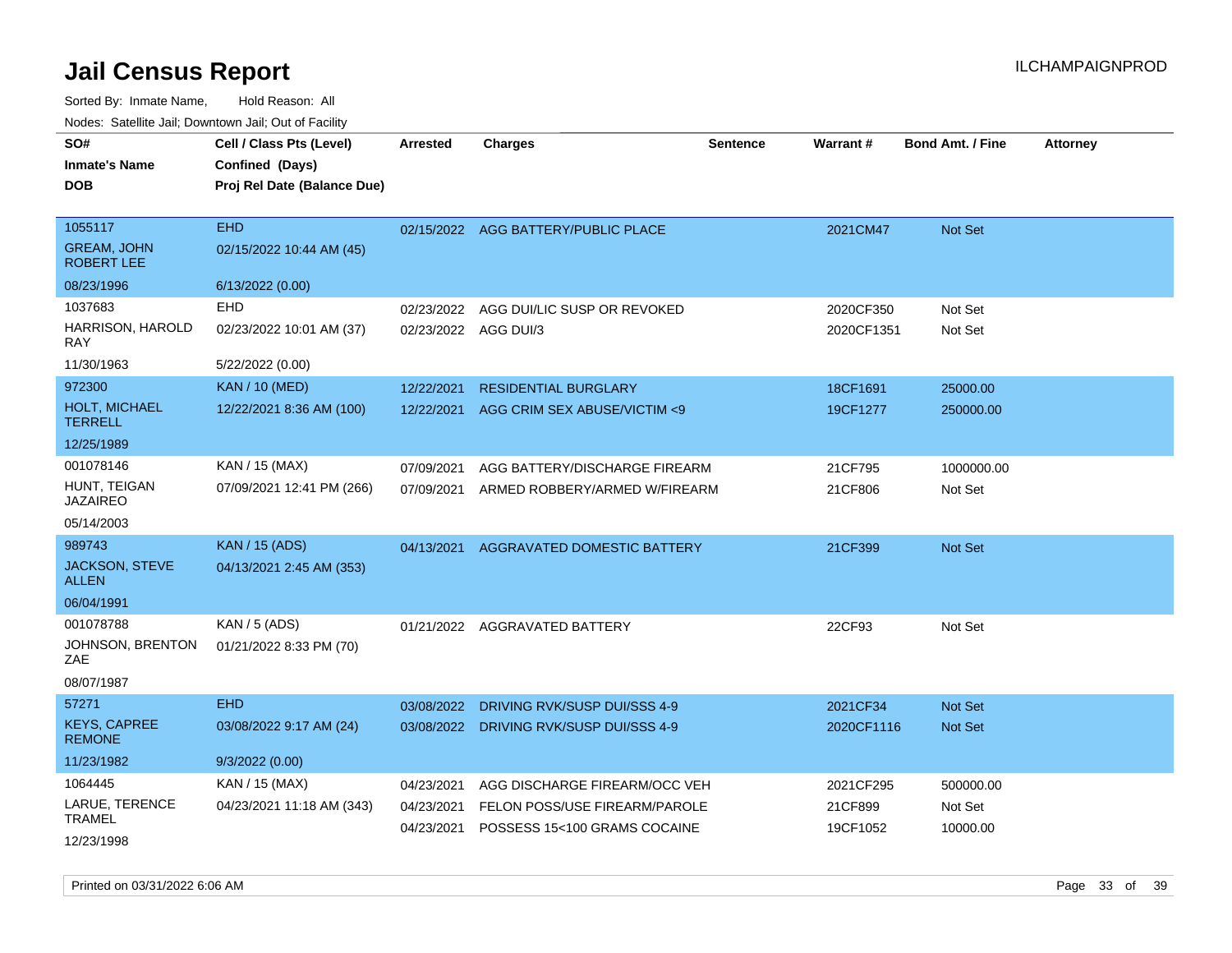| SO#                                   | Cell / Class Pts (Level)    | <b>Arrested</b>      | <b>Charges</b>                           | <b>Sentence</b> | Warrant#   | <b>Bond Amt. / Fine</b> | <b>Attorney</b> |
|---------------------------------------|-----------------------------|----------------------|------------------------------------------|-----------------|------------|-------------------------|-----------------|
| <b>Inmate's Name</b>                  | Confined (Days)             |                      |                                          |                 |            |                         |                 |
| <b>DOB</b>                            | Proj Rel Date (Balance Due) |                      |                                          |                 |            |                         |                 |
|                                       |                             |                      |                                          |                 |            |                         |                 |
| 001078237                             | <b>KAN / 15 (ADS)</b>       |                      | 08/03/2021 AGG DISCHARGE FIREARM/OCC VEH |                 | 21CF928    | No Bond                 |                 |
| <b>LAWS, TERON</b><br><b>RAMONTE</b>  | 08/03/2021 6:29 PM (241)    |                      |                                          |                 |            |                         |                 |
| 04/03/2001                            |                             |                      |                                          |                 |            |                         |                 |
| 001078470                             | KAN / 15 (MAX)              |                      | 10/10/2021 MURDER/INTENT TO KILL/INJURE  |                 | 21CF1221   | Not Set                 |                 |
| LEE, AMAHRION<br><b>JA'MERE</b>       | 10/10/2021 1:23 PM (173)    |                      |                                          |                 |            |                         |                 |
| 11/05/2002                            |                             |                      |                                          |                 |            |                         |                 |
| 56792                                 | <b>KAN / 10 (MED)</b>       | 02/02/2021           | <b>ARMED HABITUAL CRIMINAL</b>           |                 | 2021CF141  | 500000.00               |                 |
| LILLARD, LAWRENCE<br><b>TYRONE</b>    | 02/02/2021 2:11 PM (423)    | 02/22/2021           | DRIVING ON REVOKED LICENSE               |                 | 21TR426    | 5000.00                 |                 |
| 10/20/1982                            |                             |                      |                                          |                 |            |                         |                 |
| 40877                                 | EHD                         | 02/01/2022 AGG DUI/3 |                                          |                 | 2020CF986  | Not Set                 |                 |
| MABRY-HALL,<br><b>REBECCA SUE</b>     | 02/01/2022 9:32 AM (59)     |                      |                                          |                 |            |                         |                 |
| 03/21/1971                            | 5/1/2022 (0.00)             |                      |                                          |                 |            |                         |                 |
| 001078896                             | <b>KAN / 15 (MAX)</b>       |                      | 03/01/2022 ARMED HABITUAL CRIMINAL       |                 | 22CF239    | Not Set                 |                 |
| MANN, DAVID<br><b>WILBERT, Junior</b> | 03/01/2022 4:35 AM (31)     |                      |                                          |                 |            |                         |                 |
| 04/02/1976                            |                             |                      |                                          |                 |            |                         |                 |
| 1004137                               | KAN / 15 (MAX)              |                      | 02/14/2022 AGG CRIM SEX ABUSE/VIC 13-17  |                 | 22CF165    | 250000.00               |                 |
| MCDONALD, DAVON D                     | 02/14/2022 4:21 PM (46)     |                      |                                          |                 |            |                         |                 |
|                                       |                             |                      |                                          |                 |            |                         |                 |
| 11/08/1992                            |                             |                      |                                          |                 |            |                         |                 |
| 001078575                             | <b>KAN / 10 (MED)</b>       |                      | 11/09/2021 GUNRUNNING                    |                 | 21CF1330   | 750000.00               |                 |
| MCLAURIN, KEYON A                     | 11/09/2021 12:41 PM (143)   |                      |                                          |                 |            |                         |                 |
| 11/19/2002                            |                             |                      |                                          |                 |            |                         |                 |
| 001077278                             | KAN / 15 (MAX)              | 10/06/2020           | MURDER/INTENT TO KILL/INJURE             |                 | 2020CF146  | 2000000.00              |                 |
| MILLER, D'ANDRE                       | 10/06/2020 12:49 PM (542)   | 10/06/2020           | AGG FLEEING POLICE/21 MPH OVER           |                 | 2019CF1171 | 50000.00                |                 |
| 09/08/1986                            |                             |                      |                                          |                 |            |                         |                 |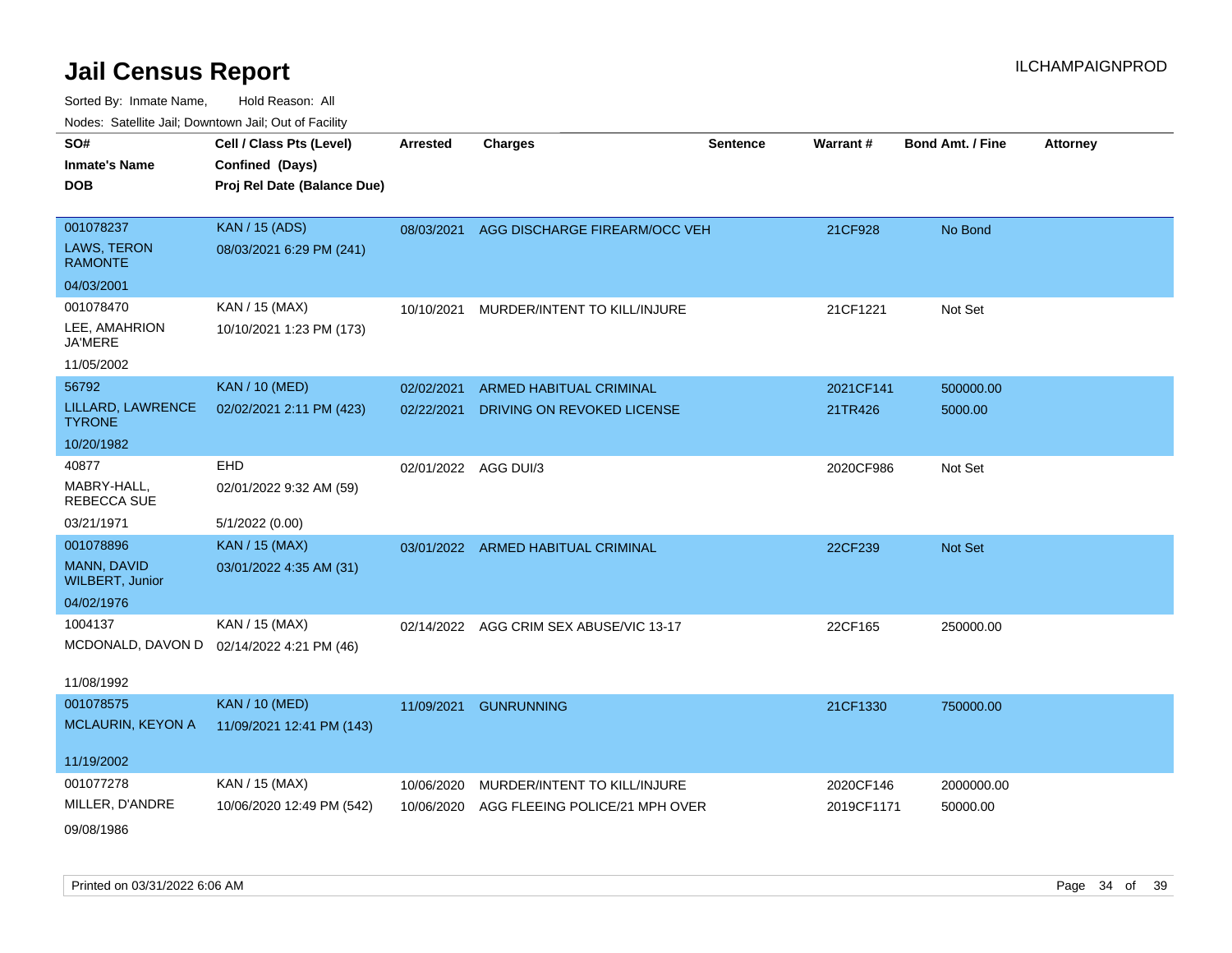| SO#                                | Cell / Class Pts (Level)                      | <b>Arrested</b> | <b>Charges</b>                 | <b>Sentence</b> | Warrant#    | <b>Bond Amt. / Fine</b> | <b>Attorney</b> |
|------------------------------------|-----------------------------------------------|-----------------|--------------------------------|-----------------|-------------|-------------------------|-----------------|
| <b>Inmate's Name</b>               | Confined (Days)                               |                 |                                |                 |             |                         |                 |
| <b>DOB</b>                         | Proj Rel Date (Balance Due)                   |                 |                                |                 |             |                         |                 |
|                                    |                                               |                 |                                |                 |             |                         |                 |
| 001078712                          | <b>KAN / 10 (MED)</b>                         | 12/23/2021      | AGG DISCH FIREARM/1ST AID PERS |                 | 21CF1581    | Not Set                 |                 |
| MONTGOMERY,<br><b>RASHARD MYKI</b> | 12/23/2021 4:27 PM (99)                       |                 |                                |                 |             |                         |                 |
| 11/05/2001                         |                                               |                 |                                |                 |             |                         |                 |
| 1026477                            | KAN / 15 (ADS)                                | 09/21/2021      | AGG DISCHARGE FIREARM/OCC VEH  |                 | 21CF1138    | Not Set                 |                 |
| NEWBILL, DEVONTRE<br>LAMONT        | 09/21/2021 2:27 AM (192)                      | 09/22/2021      | PROBATION VIOLATION            |                 | 20CF577     | Not Set                 |                 |
| 11/22/1993                         |                                               |                 |                                |                 |             |                         |                 |
| 1072907                            | <b>KAN</b>                                    | 07/14/2021      | ATTEMPT (FIRST DEGREE MURDER)  |                 | 2021-CF-832 | 2000000.00              |                 |
| NIKOLAEV, YEVGENIY                 | 07/14/2021 10:10 PM (261)                     | 07/14/2021      | CRIMINAL DAMAGE <\$500/SCHOOL  |                 | 2021CF840   | 5000.00                 |                 |
|                                    |                                               |                 |                                |                 |             |                         |                 |
| 10/06/1983                         |                                               |                 |                                |                 |             |                         |                 |
| 001078558                          | KAN / 10 (MED)                                | 11/03/2021      | UNLAWFUL USE OF A WEAPON       |                 | 21CF1352    | Not Set                 |                 |
| PARRISH, DOMINIC<br>WALTER         | 11/03/2021 1:25 PM (149)                      |                 |                                |                 |             |                         |                 |
| 08/23/2001                         |                                               |                 |                                |                 |             |                         |                 |
| 001078063                          | <b>KAN / 15 (MAX)</b>                         | 06/15/2021      | AGG CRIM SEX ASSAULT/WEAPON    |                 | 2021CF678   | 1000000.00              |                 |
|                                    | PERRY, ROBERT Junior 06/15/2021 4:37 PM (290) | 06/15/2021      | <b>ROBBERY</b>                 |                 | 2021CF159   | 25000.00                |                 |
|                                    |                                               |                 |                                |                 |             |                         |                 |
| 12/21/1990                         |                                               |                 |                                |                 |             |                         |                 |
| 001078799                          | KAN / 10 (MED)                                | 01/27/2022      | FIREARM/FOID INVALID/NOT ELIG  |                 | 22CF116     | Not Set                 |                 |
| PURNELL, MARKISE<br><b>MONROE</b>  | 01/27/2022 9:50 AM (64)                       |                 |                                |                 |             |                         |                 |
| 07/13/2002                         |                                               |                 |                                |                 |             |                         |                 |
| 001077614                          | KAN / 15 (MAX)                                | 01/17/2021      | ATTEMPT (FIRST DEGREE MURDER)  |                 | 21CF66      | <b>Not Set</b>          |                 |
| <b>DEVON</b>                       | ROBINSON, DONTRELL 01/17/2021 3:08 PM (439)   |                 |                                |                 |             |                         |                 |
| 09/22/2002                         |                                               |                 |                                |                 |             |                         |                 |
| 001077904                          | <b>EHD</b>                                    | 03/30/2022      | DUI INTOXICATING COMPOUND      |                 | 2021DT119   | Not Set                 |                 |
| ROSAS, ARIANA                      | 03/30/2022 8:59 AM (2)                        |                 |                                |                 |             |                         |                 |
| 02/15/1992                         | 4/2/2022 (0.00)                               |                 |                                |                 |             |                         |                 |
|                                    |                                               |                 |                                |                 |             |                         |                 |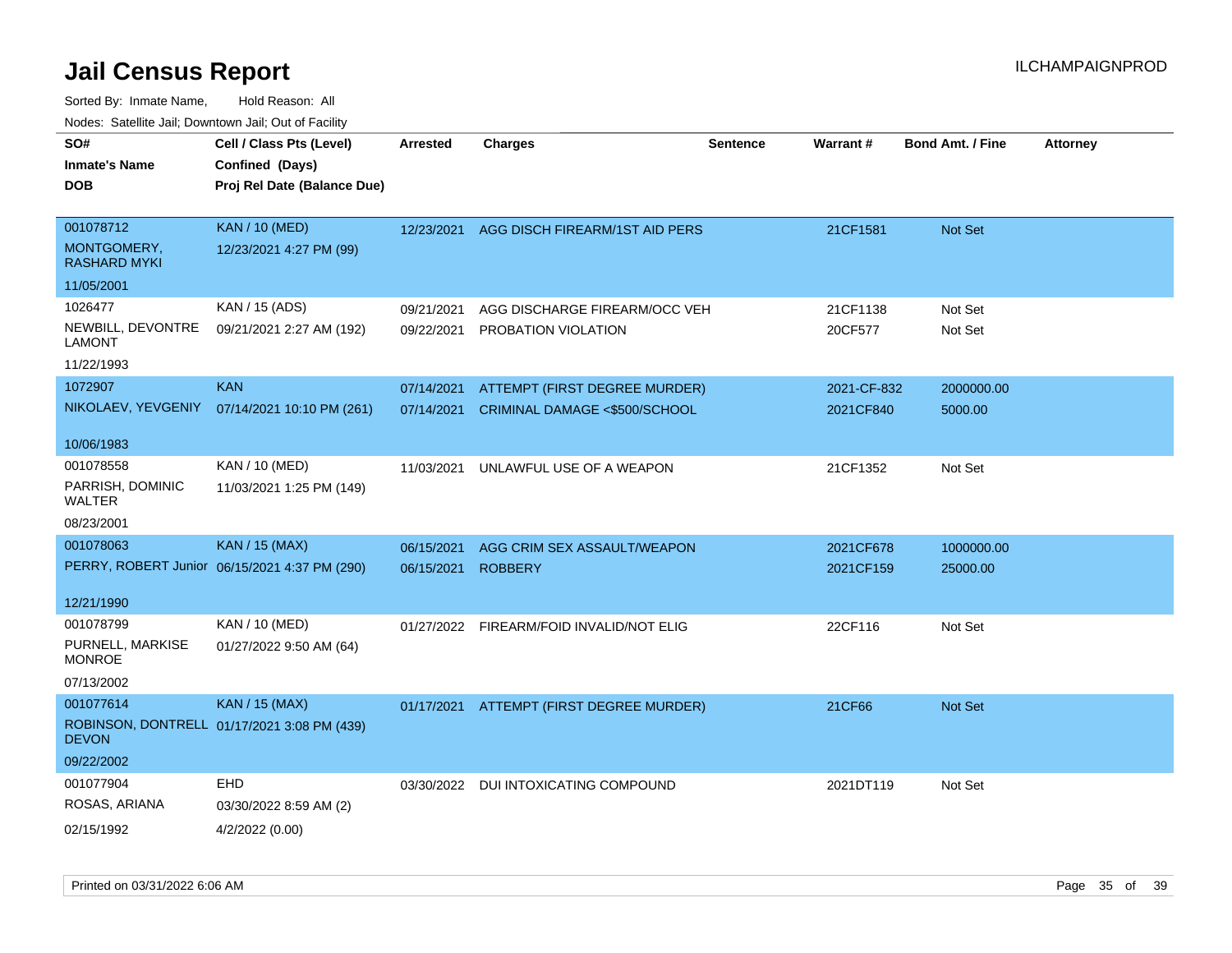| SO#<br><b>Inmate's Name</b><br><b>DOB</b> | Cell / Class Pts (Level)<br>Confined (Days)<br>Proj Rel Date (Balance Due) | Arrested   | <b>Charges</b>                       | <b>Sentence</b> | Warrant#    | <b>Bond Amt. / Fine</b> | <b>Attorney</b> |
|-------------------------------------------|----------------------------------------------------------------------------|------------|--------------------------------------|-----------------|-------------|-------------------------|-----------------|
|                                           |                                                                            |            |                                      |                 |             |                         |                 |
| 1061216                                   | <b>KAN / 10 (MED)</b>                                                      | 06/22/2021 | <b>HOME INVASION/FIREARM</b>         |                 | 21CF727     | Not Set                 |                 |
| <b>RUNGE, ANDRE</b><br><b>MARSEAN</b>     | 06/22/2021 4:42 PM (283)                                                   |            |                                      |                 |             |                         |                 |
| 12/05/1997                                |                                                                            |            |                                      |                 |             |                         |                 |
| 650295                                    | PIA / 50 (MAX)                                                             | 04/22/2020 | CRIMINAL SEXUAL ASSAULT              |                 | 2020-CF407  | 750000.00               |                 |
| SANDAGE, JERALD                           | 04/22/2020 6:30 AM (709)                                                   | 04/22/2020 | <b>CRIMINAL SEXUAL ASSAULT</b>       |                 | 2020-CF408  | 750000.00               |                 |
| <b>EUGENE</b>                             |                                                                            | 04/22/2020 | <b>CRIMINAL SEXUAL ABUSE</b>         |                 | 2020-CF409  | 750000.00               |                 |
| 06/07/1971                                |                                                                            | 04/22/2020 | CRIMINAL SEXUAL ASSAULT              |                 | 2020-CF410  | 750000.00               |                 |
|                                           |                                                                            | 04/22/2020 | OFFICIAL MISCONDUCT                  |                 | 2019-CF1811 | 25000.00                |                 |
| 59178                                     | <b>KAN / 15 (MAX)</b>                                                      | 12/13/2021 | AGG DISCHARGE FIREARM/OCC VEH        |                 | 21CF1274    | 1500000.00              |                 |
| SANDERS, MICHAEL<br>JEAN                  | 12/13/2021 4:17 PM (109)                                                   |            |                                      |                 |             |                         |                 |
| 12/22/1967                                |                                                                            |            |                                      |                 |             |                         |                 |
| 001078704                                 | KAN / 15 (MAX)                                                             | 12/21/2021 | MURDER/INTENT TO KILL/INJURE         |                 | 21CF1575    | Not Set                 |                 |
| SHORTER, JAQUAN<br><b>MAURICE</b>         | 12/23/2021 1:23 AM (99)                                                    |            |                                      |                 |             |                         |                 |
| 10/08/1998                                |                                                                            |            |                                      |                 |             |                         |                 |
| 1062194                                   | <b>KAN / 15 (MAX)</b>                                                      | 02/27/2020 | MURDER/OTHER FORCIBLE FELONY         |                 | 20CF-247    | 1000000.00              |                 |
| SIMMONS, MICHAEL<br><b>JAMAL</b>          | 02/27/2020 1:11 PM (764)                                                   | 09/23/2020 | AGG BATTERY/DISCHARGE FIREARM        |                 | 20CF1061    | <b>Not Set</b>          |                 |
| 11/03/1997                                |                                                                            |            |                                      |                 |             |                         |                 |
| 1038158                                   | KAN / 10 (MED)                                                             | 02/04/2022 | CRIMINAL SEX ASSAULT/CONSENT         |                 | 22CF146     | Not Set                 |                 |
| SMITH, RASHAD<br><b>JARECE</b>            | 02/04/2022 11:42 PM (56)                                                   |            |                                      |                 |             |                         |                 |
| 09/16/1995                                |                                                                            |            |                                      |                 |             |                         |                 |
| 001077868                                 | <b>KAN / 15 (MAX)</b>                                                      | 04/21/2021 | ARMED ROBBERY/ARMED W/FIREARM        |                 | 21CF445     | Not Set                 |                 |
| SPEARMENT,<br><b>KENTRELL</b>             | 04/21/2021 9:48 PM (345)                                                   | 08/19/2021 | <b>FLEEING/ATTEMPT ELUDE OFFICER</b> |                 | 2021TR1053  | 1000.00                 |                 |
| 01/21/2002                                |                                                                            |            |                                      |                 |             |                         |                 |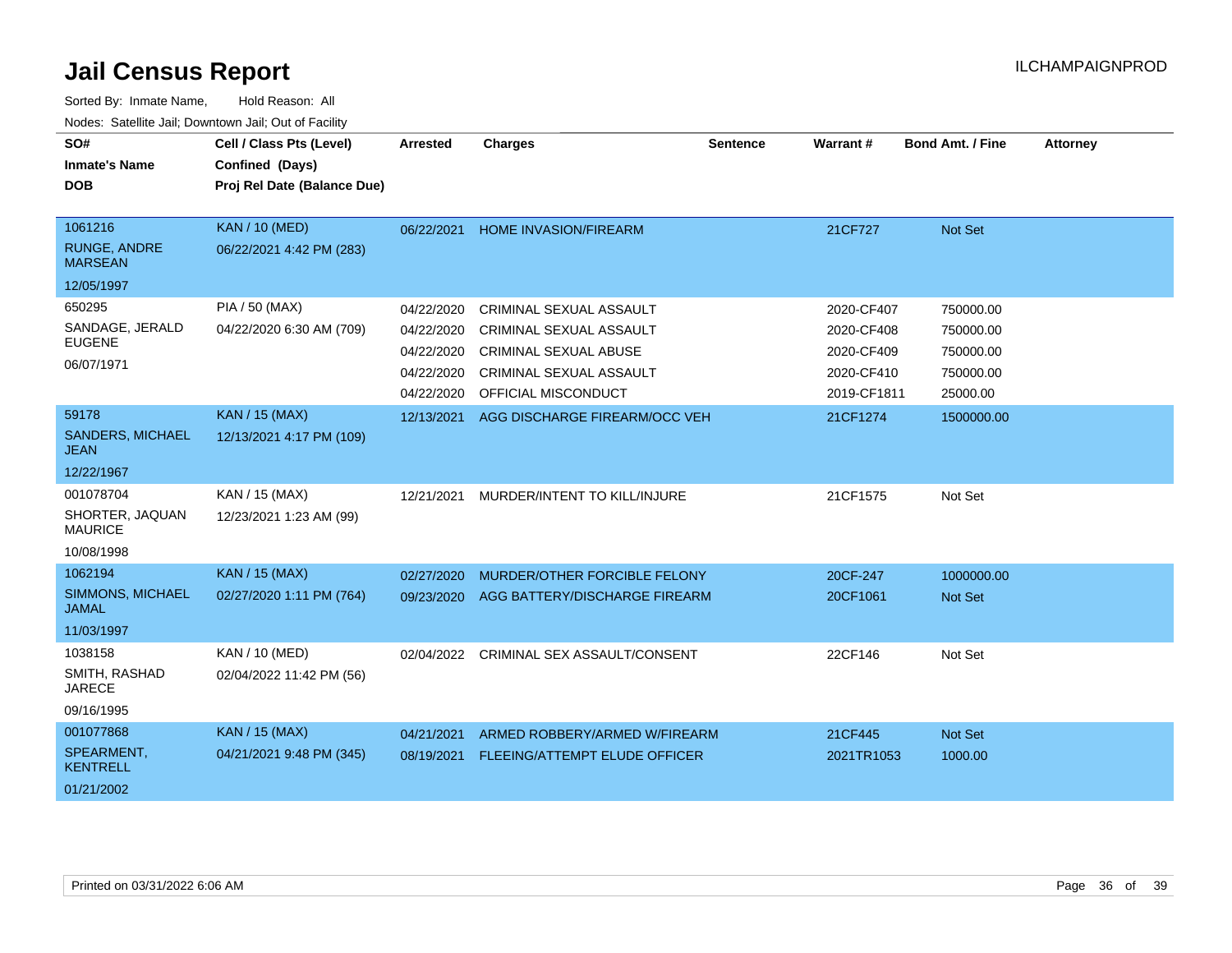| ivodes. Satellite Jali, Downtown Jali, Out of Facility |                                               |                 |                                           |                 |            |                         |                 |  |
|--------------------------------------------------------|-----------------------------------------------|-----------------|-------------------------------------------|-----------------|------------|-------------------------|-----------------|--|
| SO#                                                    | Cell / Class Pts (Level)                      | <b>Arrested</b> | <b>Charges</b>                            | <b>Sentence</b> | Warrant#   | <b>Bond Amt. / Fine</b> | <b>Attorney</b> |  |
| <b>Inmate's Name</b>                                   | Confined (Days)                               |                 |                                           |                 |            |                         |                 |  |
| <b>DOB</b>                                             | Proj Rel Date (Balance Due)                   |                 |                                           |                 |            |                         |                 |  |
|                                                        |                                               |                 |                                           |                 |            |                         |                 |  |
| 11979                                                  | <b>EHD</b>                                    |                 | 01/11/2022 AGG FLEEING POLICE/21 MPH OVER |                 | 2021CF629  | <b>Not Set</b>          |                 |  |
| <b>STARK, JACK LYNN</b>                                | 01/11/2022 10:13 AM (80)                      |                 |                                           |                 |            |                         |                 |  |
| 12/31/1955                                             | 4/9/2022 (0.00)                               |                 |                                           |                 |            |                         |                 |  |
| 001078182                                              | EHD / 5 (MIN)                                 | 12/20/2021      | DRIVING ON REVOKED LICENSE                |                 | 2021CF800  | No Bond                 |                 |  |
| STRONG, KEVIN<br><b>GARDNER</b>                        | 12/20/2021 4:34 PM (102)                      |                 |                                           |                 |            |                         |                 |  |
| 02/12/1963                                             | 6/18/2022 (0.00)                              |                 |                                           |                 |            |                         |                 |  |
| 65920                                                  | KAN / 15 (MAX)                                | 12/21/2021      | ARMED ROBBERY/ARMED W/FIREARM             |                 | 21CF1543   | 100000.00               |                 |  |
| TAPSCOTT,<br><b>CORNELIUS</b>                          | 12/21/2021 10:57 PM (101)                     |                 |                                           |                 |            |                         |                 |  |
| 07/14/1985                                             |                                               |                 |                                           |                 |            |                         |                 |  |
| 1046632                                                | KAN / 15 (MAX)                                | 09/14/2021      | ARMED VIOLENCE/CATEGORY II                |                 | 21CF912    | 750000.00               |                 |  |
|                                                        | TATE, JAVON MARQUIS 09/14/2021 12:10 PM (199) |                 |                                           |                 |            |                         |                 |  |
|                                                        |                                               |                 |                                           |                 |            |                         |                 |  |
| 08/10/1996                                             |                                               |                 |                                           |                 |            |                         |                 |  |
| 1033031                                                | <b>KAN / 15 (MAX)</b>                         |                 | 08/19/2020 *AGG BATTERY W/FIREARM/PERSON  |                 | 2020-CF923 | 500000.00               |                 |  |
| TOMS, ANDREW<br><b>CHUCKY</b>                          | 08/19/2020 5:59 PM (590)                      |                 |                                           |                 |            |                         |                 |  |
| 09/28/1978                                             |                                               |                 |                                           |                 |            |                         |                 |  |
| 1004142                                                | KAN / 15 (MAX)                                | 10/27/2021      | POSSESSION OF METH/15<100GRAMS            |                 | 2021CF1298 | 1500000.00              |                 |  |
| TOY, KAYON LARENZ                                      | 10/22/2021 1:01 PM (161)                      |                 |                                           |                 |            |                         |                 |  |
| 09/12/1991                                             |                                               |                 |                                           |                 |            |                         |                 |  |
| 001078386                                              | <b>KAN / 10 (MED)</b>                         | 09/14/2021      | POSSESSION OF STOLEN FIREARM              | 3y (DOC)        | 2021CF1099 | No Bond                 |                 |  |
| <b>TURNER, AMARIO</b>                                  | 09/14/2021 11:42 PM (199)                     |                 |                                           |                 |            |                         |                 |  |
| 09/23/2002                                             |                                               |                 |                                           |                 |            |                         |                 |  |
| 961786                                                 | KAN / 15 (ADS)                                |                 | 01/24/2022 ARMED HABITUAL CRIMINAL        |                 | 22CF104    | Not Set                 |                 |  |
| WARREN, DESIE<br><b>ARNEZ</b>                          | 01/24/2022 7:23 AM (67)                       |                 |                                           |                 |            |                         |                 |  |
| 04/28/1988                                             |                                               |                 |                                           |                 |            |                         |                 |  |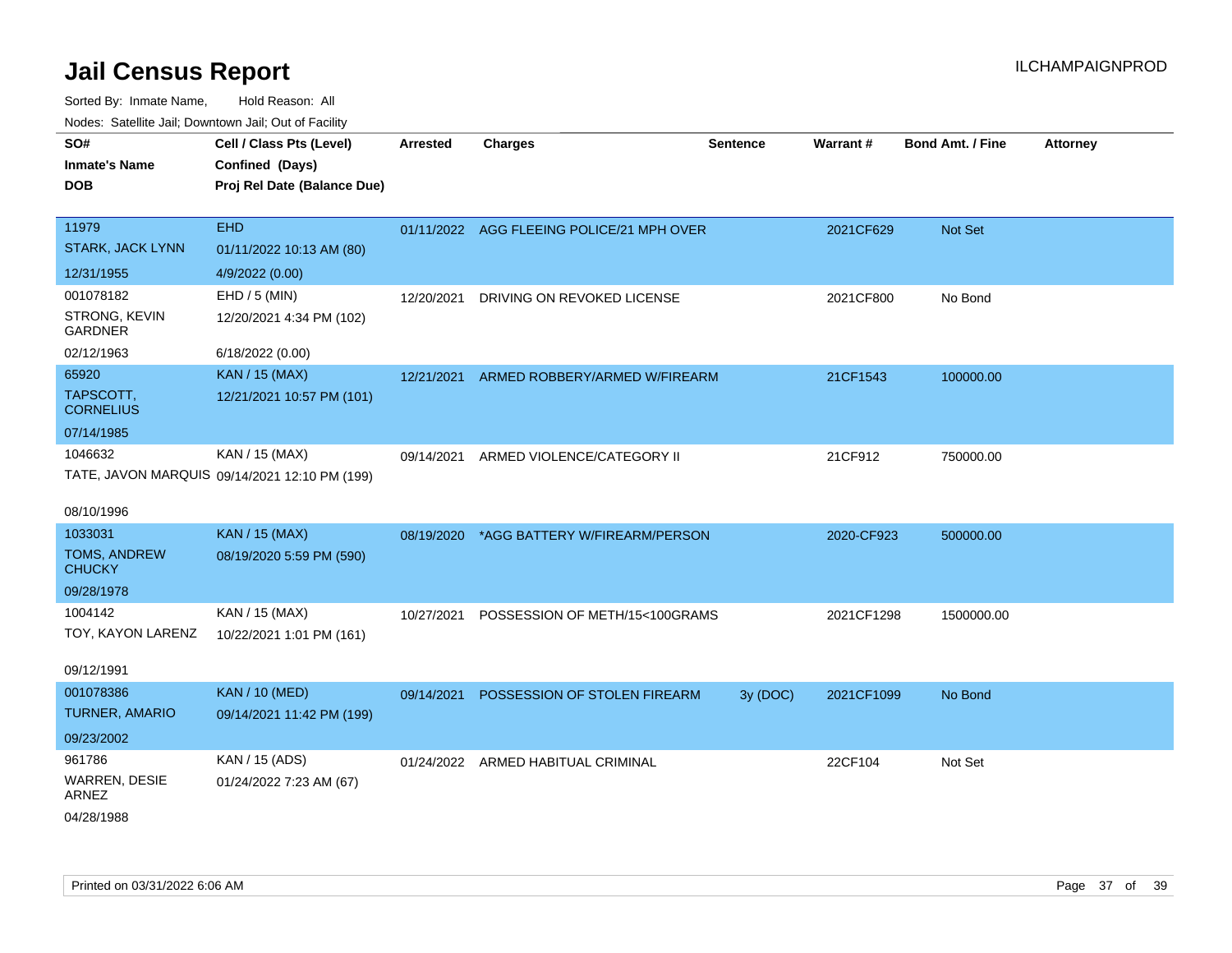| SO#<br><b>Inmate's Name</b>                                     | Cell / Class Pts (Level)<br>Confined (Days)       | <b>Arrested</b> | <b>Charges</b>                                                           | <b>Sentence</b> | Warrant#           | <b>Bond Amt. / Fine</b> | <b>Attorney</b> |
|-----------------------------------------------------------------|---------------------------------------------------|-----------------|--------------------------------------------------------------------------|-----------------|--------------------|-------------------------|-----------------|
| <b>DOB</b>                                                      | Proj Rel Date (Balance Due)                       |                 |                                                                          |                 |                    |                         |                 |
| 1062558<br><b>WELLS, JIAMANTE</b><br><b>AMORE</b>               | <b>KAN / 10 (MED)</b><br>10/02/2021 8:29 PM (181) | 10/02/2021      | FELON POSS/USE WEAPON/FIREARM                                            |                 | 21CF1185           | Not Set                 |                 |
| 09/02/1995                                                      |                                                   |                 |                                                                          |                 |                    |                         |                 |
| 1002033                                                         | KAN / 15 (MAX)                                    | 09/08/2021      | DRIVING ON SUSPENDED LICENSE                                             |                 | 2019-TR-11944      | 5000.00                 |                 |
| <b>WEST, ANTONIO</b><br><b>DEONTA</b>                           | 09/08/2021 11:01 PM (205)                         | 09/08/2021      | ARMED ROBBERY/ARMED W/FIREARM                                            |                 | 2020-CF-1406       | 500000.00               |                 |
| 04/15/1992                                                      |                                                   | 09/08/2021      | AGG UNLAWFUL USE OF WEAPON/VEH                                           |                 | 2021-CF-AWOW       | Not Set                 |                 |
|                                                                 |                                                   | 09/08/2021      | <b>OBSTRCT JUSTICE/LEAVE STATE</b>                                       |                 | 2021-CF-AWOW       | Not Set                 |                 |
|                                                                 |                                                   | 09/08/2021      | ARMED VIOLENCE/CATEGORY I                                                |                 | 2021-CF-AWOW       | Not Set                 |                 |
| 1022068<br><b>WILKINS, MICHAEL</b><br><b>CARL</b>               | <b>KAN / 15 (ADS)</b><br>10/10/2021 5:07 AM (173) | 10/10/2021      | FELON POSS/USE WEAPON/FIREARM                                            |                 | 21CF1212           | Not Set                 |                 |
| 07/10/1992                                                      |                                                   |                 |                                                                          |                 |                    |                         |                 |
| 001078709<br>WILLIAMS, DAVID LEE<br>12/18/1989                  | KAN / 15 (MAX)<br>12/22/2021 11:00 AM (100)       | 12/22/2021      | ARMED VIOLENCE/CATEGORY I                                                |                 | 21CF1586           | Not Set                 |                 |
| 1075313                                                         | <b>KAN / 15 (ADS)</b>                             | 01/29/2022      | POSSESSION OF STOLEN FIREARM                                             |                 | 22CF132            | Not Set                 |                 |
| <b>WILLIAMS, EARDIS</b><br><b>ANTONIO, Junior</b><br>01/21/1999 | 01/29/2022 1:23 AM (62)                           | 01/29/2022      | MFG/DEL CANNABIS/30-500 GRAMS<br>01/29/2022 POSSESSION OF STOLEN FIREARM |                 | 20CF51<br>20CF1048 | 5000.00<br>500000.00    |                 |
| 539662                                                          | KAN / 10 (MED)                                    | 08/14/2021      | DOM BTRY/CONTACT/1-2 PRECONV                                             | 7y (DOC)        | 2021CF770          | 250000.00               |                 |
| WILLIAMS, JAVONTAE<br><b>DEMAR</b>                              | 08/14/2021 1:28 AM (230)                          | 08/14/2021      | <b>CITY OV ARREST</b>                                                    |                 | 2017OV893          | 1000.00                 |                 |
| 07/28/1991                                                      |                                                   |                 |                                                                          |                 |                    |                         |                 |
| 1049234                                                         | <b>KAN / 10 (MED)</b>                             |                 | 01/22/2022 AGGRAVATED DOMESTIC BATTERY                                   |                 | 22CF94             | Not Set                 |                 |
| <b>WILLIAMS, KHAMRON</b><br><b>MARCELL</b>                      | 01/22/2022 9:30 AM (69)                           |                 |                                                                          |                 |                    |                         |                 |
| 08/15/1995                                                      |                                                   |                 |                                                                          |                 |                    |                         |                 |